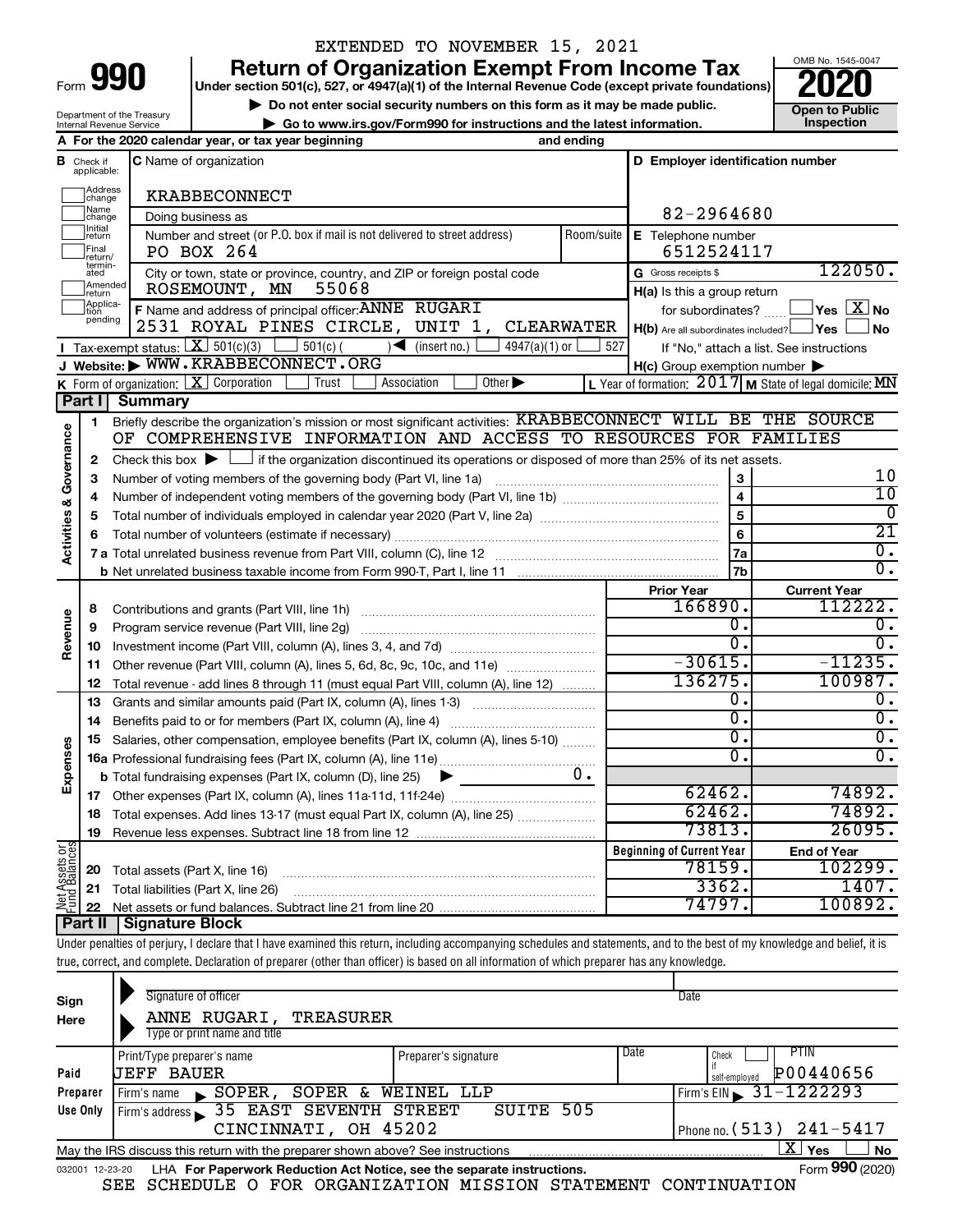|              | <b>KRABBECONNECT</b><br>Form 990 (2020)                                                                                                      | 82-2964680<br>Page 2                                               |
|--------------|----------------------------------------------------------------------------------------------------------------------------------------------|--------------------------------------------------------------------|
|              | <b>Part III   Statement of Program Service Accomplishments</b>                                                                               |                                                                    |
|              |                                                                                                                                              |                                                                    |
| 1            | Briefly describe the organization's mission:                                                                                                 |                                                                    |
|              | KRABBECONNECT WILL BE THE SOURCE OF COMPREHENSIVE INFORMATION AND                                                                            |                                                                    |
|              | ACCESS TO RESOURCES FOR FAMILIES WITH KRABBE DISEASE.                                                                                        |                                                                    |
|              |                                                                                                                                              |                                                                    |
| $\mathbf{2}$ | Did the organization undertake any significant program services during the year which were not listed on the                                 |                                                                    |
|              | prior Form 990 or 990-EZ?                                                                                                                    | $\sqrt{\mathsf{Yes}\mathord{\;\mathbb{X}}\mathord{\;\mathsf{No}}}$ |
|              | If "Yes," describe these new services on Schedule O.                                                                                         |                                                                    |
| 3            | Did the organization cease conducting, or make significant changes in how it conducts, any program services?                                 | $\exists$ Yes $\boxed{\text{X}}$ No                                |
|              | If "Yes," describe these changes on Schedule O.                                                                                              |                                                                    |
| 4            | Describe the organization's program service accomplishments for each of its three largest program services, as measured by expenses.         |                                                                    |
|              | Section 501(c)(3) and 501(c)(4) organizations are required to report the amount of grants and allocations to others, the total expenses, and |                                                                    |
|              | revenue, if any, for each program service reported.                                                                                          |                                                                    |
| 4a           | 6735.<br>(Expenses \$<br>including grants of \$<br>(Code:                                                                                    | ) (Revenue \$                                                      |
|              | PROVIDING INFORMATION AND RESOURCES FOR KRABBE<br>PATIENT ENGAGEMENT:<br>DISEASE THROUGH KRABBECONNECT WEBSITE, FACEBOOK, AND SOCIAL MEDIAL  |                                                                    |
|              | ENGAGEMENT WITH FAMILIES AFFECTED BY THE DISEASE BY OFFERING<br>CHANNELS.                                                                    |                                                                    |
|              | SUPPORT AND CONNECTIONS FOR MANAGING CARE OF THE PATIENTS.                                                                                   | <b>RESOURCES</b>                                                   |
|              | INCLUDE CONTACT INFORMATION FOR CLINICAL EXPERTS, EXPERTS IN RESEARCH,                                                                       |                                                                    |
|              | CURRENT RESEARCH LITERATURE VIA THE RESOURCE LIBRARY, AND OPPORTUNITIES                                                                      |                                                                    |
|              | FOR CLINICAL TRIALS IN THE DISEASE SPACE.                                                                                                    | KRABBECONNECT ALSO INTERACTS                                       |
|              | WITH THE COMMUNITY THROUGH OUR INTERNATIONAL LIAISON, OUTREACH DIRECTOR                                                                      |                                                                    |
|              | AND PATIENT ENGAGEMENT MANAGER.                                                                                                              |                                                                    |
|              |                                                                                                                                              |                                                                    |
|              |                                                                                                                                              |                                                                    |
|              | 5304.                                                                                                                                        |                                                                    |
| 4b           | including grants of \$<br>(Expenses \$<br>(Code:<br>PATIENT ADVOCACY AND ADVANCEMENT:<br>BOARD MEMBERS ROUTINELY ATTEND                      | ) (Revenue \$                                                      |
|              | CONFERENCES AND MEETINGS THAT INVOLVE THE RARE DISEASE COMMUNITY TO                                                                          |                                                                    |
|              | SUPPORT THE NEEDS OF THE KRABBE PATIENTS AND THEIR FAMILIES.                                                                                 |                                                                    |
|              | KRABBECONNECT ALSO PARTICIPATES IN NETWORKING OPPORTUNITIES WITH OTHER                                                                       |                                                                    |
|              | ADVOCACY FOUNDATIONS JOINING TOGETHER TO HAVE A VOICE FOR THE PATIENTS.                                                                      |                                                                    |
|              | KRABBECONNECT MAINTAINS MEMBERSHIP WITH SEVERAL LARGE ORGANIZATIONS,                                                                         |                                                                    |
|              | I.E. NORD, GLOBAL GENES, ULF, WORLD LYSOSOMAL STORAGE DISEASE TO                                                                             |                                                                    |
|              | ENHANCE THE ADVOCACY AND EDUCATION OF KRABBE DISEASE.                                                                                        |                                                                    |
|              |                                                                                                                                              |                                                                    |
|              |                                                                                                                                              |                                                                    |
|              |                                                                                                                                              |                                                                    |
| 4с           | 51347.<br>including grants of \$<br>(Expenses \$<br>(Code:                                                                                   | ) (Revenue \$                                                      |
|              | RESEARCH AND DEVELOPMENT:<br>KRABBECONNECT PRODUCED A POSTER TO DISCUSS                                                                      |                                                                    |
|              | THE PATIENT BURDEN OF KRABBE DISEASE.<br>RESEARCH CONDUCTED TO COLLECT                                                                       |                                                                    |
|              | DATA FROM PATIENTS TO CAPTURE THE UNMET NEEDS IN THE KRABBE COMMUNITY.                                                                       |                                                                    |
|              | THE RESEARCH WILL SERVE AS A TOOL TO CLINICIANS, SCIENTISTS,                                                                                 |                                                                    |
|              | RESEARCHERS, AND INDUSTRY TO HELP WITH THE ADVANCEMENT OF NEW NOVEL                                                                          |                                                                    |
|              | TREATMENTS IN THE KRABBE DISEASE SPACE.                                                                                                      | KRABBECONNECT IS WORKING TO                                        |
|              | CREATE A PATIENT REGISTRY AND PATIENT FOCUSED DRUG DEVELOPMENT MEETING                                                                       |                                                                    |
|              | WITH THE FDA TO SUPPORET RESEARCH AND ADVANCEMENTS IN TREATING KRABBE                                                                        |                                                                    |
|              | DISESASE.                                                                                                                                    |                                                                    |
|              |                                                                                                                                              |                                                                    |
|              |                                                                                                                                              |                                                                    |
|              | 4d Other program services (Describe on Schedule O.)                                                                                          |                                                                    |
|              | (Expenses \$<br>including grants of \$<br>(Revenue \$                                                                                        |                                                                    |
|              | 63386.<br>4e Total program service expenses                                                                                                  |                                                                    |
|              |                                                                                                                                              | Form 990 (2020)                                                    |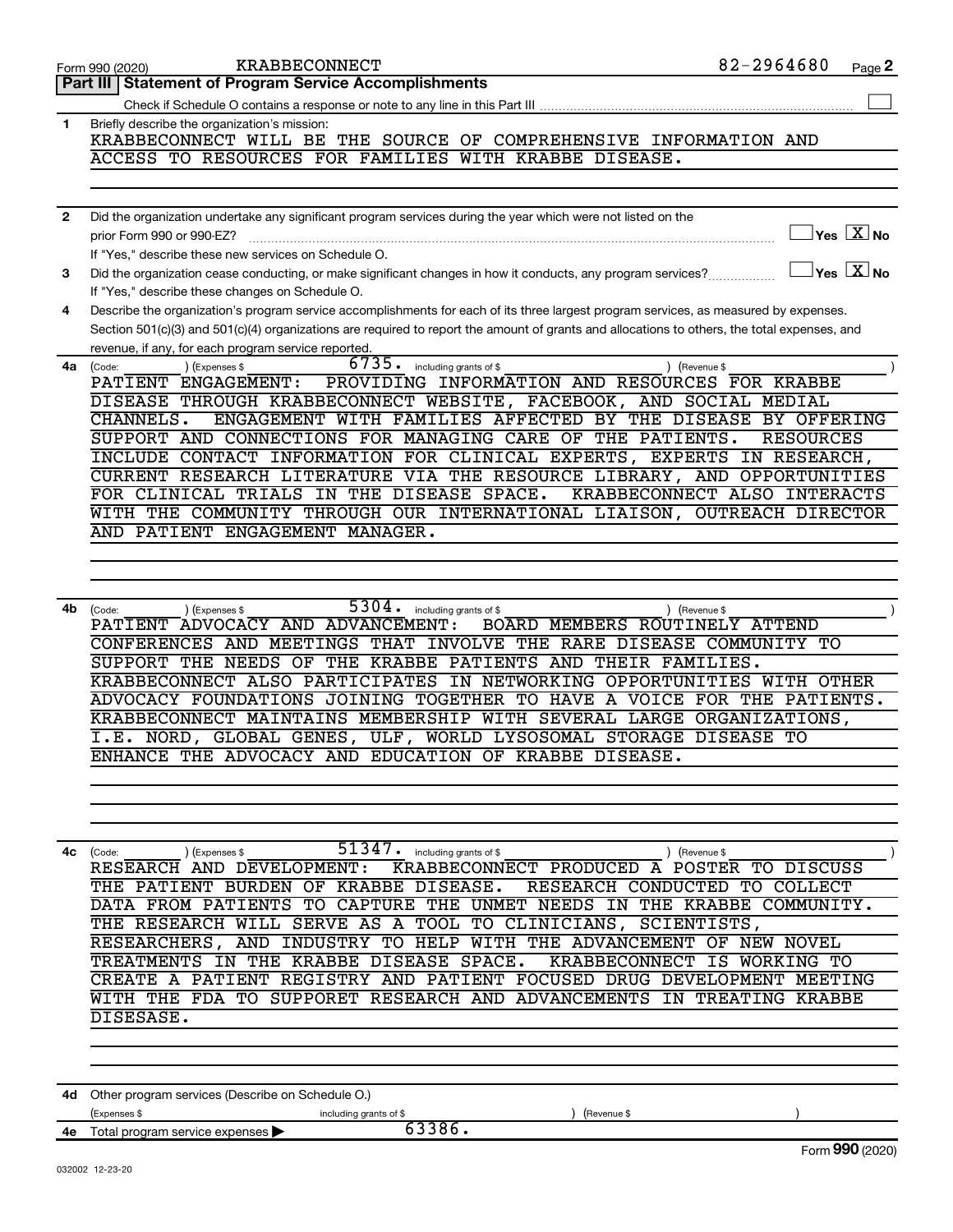| Form 990 (2020) | KRABBECONNECT                                    |
|-----------------|--------------------------------------------------|
|                 | <b>Part IV   Checklist of Required Schedules</b> |

|     | Part IV   Checklist of Required Schedules                                                                                                                                                                                           |                 |                       |                         |
|-----|-------------------------------------------------------------------------------------------------------------------------------------------------------------------------------------------------------------------------------------|-----------------|-----------------------|-------------------------|
|     |                                                                                                                                                                                                                                     |                 | Yes                   | No                      |
| 1   | Is the organization described in section 501(c)(3) or $4947(a)(1)$ (other than a private foundation)?                                                                                                                               |                 |                       |                         |
|     |                                                                                                                                                                                                                                     | 1               | X                     |                         |
| 2   | Is the organization required to complete Schedule B, Schedule of Contributors? [111] [12] the organization required to complete Schedule B, Schedule of Contributors? [11] [12] 12] the organization required to complete Sche      | $\overline{2}$  | $\overline{\text{x}}$ |                         |
| 3   | Did the organization engage in direct or indirect political campaign activities on behalf of or in opposition to candidates for                                                                                                     |                 |                       |                         |
|     |                                                                                                                                                                                                                                     | 3               |                       | х                       |
|     |                                                                                                                                                                                                                                     |                 |                       |                         |
| 4   | Section 501(c)(3) organizations. Did the organization engage in lobbying activities, or have a section 501(h) election in effect                                                                                                    |                 |                       | х                       |
|     |                                                                                                                                                                                                                                     | 4               |                       |                         |
| 5   | Is the organization a section 501(c)(4), 501(c)(5), or 501(c)(6) organization that receives membership dues, assessments, or                                                                                                        |                 |                       |                         |
|     |                                                                                                                                                                                                                                     | 5               |                       | х                       |
| 6   | Did the organization maintain any donor advised funds or any similar funds or accounts for which donors have the right to                                                                                                           |                 |                       |                         |
|     | provide advice on the distribution or investment of amounts in such funds or accounts? If "Yes," complete Schedule D, Part I                                                                                                        | 6               | X                     |                         |
| 7   | Did the organization receive or hold a conservation easement, including easements to preserve open space,                                                                                                                           |                 |                       |                         |
|     | the environment, historic land areas, or historic structures? If "Yes," complete Schedule D, Part II                                                                                                                                | $\overline{7}$  |                       | х                       |
| 8   | Did the organization maintain collections of works of art, historical treasures, or other similar assets? If "Yes," complete                                                                                                        |                 |                       |                         |
|     | Schedule D, Part III <b>Marting Constructs</b> 2014 11 2014 12:00 12:00 12:00 12:00 12:00 12:00 12:00 12:00 12:00 12:00 12:00 12:00 12:00 12:00 12:00 12:00 12:00 12:00 12:00 12:00 12:00 12:00 12:00 12:00 12:00 12:00 12:00 12:00 | 8               |                       | x                       |
| 9   | Did the organization report an amount in Part X, line 21, for escrow or custodial account liability, serve as a custodian for                                                                                                       |                 |                       |                         |
|     | amounts not listed in Part X; or provide credit counseling, debt management, credit repair, or debt negotiation services?                                                                                                           |                 |                       |                         |
|     |                                                                                                                                                                                                                                     | 9               |                       | х                       |
| 10  | Did the organization, directly or through a related organization, hold assets in donor-restricted endowments                                                                                                                        |                 |                       |                         |
|     |                                                                                                                                                                                                                                     | 10              |                       | х                       |
| 11  | If the organization's answer to any of the following questions is "Yes," then complete Schedule D, Parts VI, VII, VIII, IX, or X                                                                                                    |                 |                       |                         |
|     | as applicable.                                                                                                                                                                                                                      |                 |                       |                         |
|     | a Did the organization report an amount for land, buildings, and equipment in Part X, line 10? If "Yes," complete Schedule D,                                                                                                       |                 |                       |                         |
|     | Part VI                                                                                                                                                                                                                             | 11a             |                       | х                       |
|     | <b>b</b> Did the organization report an amount for investments - other securities in Part X, line 12, that is 5% or more of its total                                                                                               |                 |                       |                         |
|     |                                                                                                                                                                                                                                     | 11b             |                       | x                       |
|     |                                                                                                                                                                                                                                     |                 |                       |                         |
|     | c Did the organization report an amount for investments - program related in Part X, line 13, that is 5% or more of its total                                                                                                       |                 |                       | х                       |
|     |                                                                                                                                                                                                                                     | 11c             |                       |                         |
|     | d Did the organization report an amount for other assets in Part X, line 15, that is 5% or more of its total assets reported in                                                                                                     |                 |                       | х                       |
|     |                                                                                                                                                                                                                                     | 11d             |                       | $\overline{\text{X}}$   |
|     | e Did the organization report an amount for other liabilities in Part X, line 25? If "Yes," complete Schedule D, Part X                                                                                                             | 11e             |                       |                         |
| f.  | Did the organization's separate or consolidated financial statements for the tax year include a footnote that addresses                                                                                                             |                 |                       | x                       |
|     | the organization's liability for uncertain tax positions under FIN 48 (ASC 740)? If "Yes," complete Schedule D, Part X                                                                                                              | 11f             |                       |                         |
|     | 12a Did the organization obtain separate, independent audited financial statements for the tax year? If "Yes," complete                                                                                                             |                 |                       | x                       |
|     |                                                                                                                                                                                                                                     | 12a             |                       |                         |
| b   | Was the organization included in consolidated, independent audited financial statements for the tax year?                                                                                                                           |                 |                       | х                       |
|     | If "Yes," and if the organization answered "No" to line 12a, then completing Schedule D, Parts XI and XII is optional                                                                                                               | 12 <sub>b</sub> |                       | $\overline{\mathbf{X}}$ |
| 13  |                                                                                                                                                                                                                                     | 13              |                       | X                       |
| 14a |                                                                                                                                                                                                                                     | 14a             |                       |                         |
| b   | Did the organization have aggregate revenues or expenses of more than \$10,000 from grantmaking, fundraising, business,                                                                                                             |                 |                       |                         |
|     | investment, and program service activities outside the United States, or aggregate foreign investments valued at \$100,000                                                                                                          |                 |                       |                         |
|     |                                                                                                                                                                                                                                     | 14b             |                       | x                       |
| 15  | Did the organization report on Part IX, column (A), line 3, more than \$5,000 of grants or other assistance to or for any                                                                                                           |                 |                       |                         |
|     |                                                                                                                                                                                                                                     | 15              |                       | х                       |
| 16  | Did the organization report on Part IX, column (A), line 3, more than \$5,000 of aggregate grants or other assistance to                                                                                                            |                 |                       |                         |
|     |                                                                                                                                                                                                                                     | 16              |                       | x                       |
| 17  | Did the organization report a total of more than \$15,000 of expenses for professional fundraising services on Part IX,                                                                                                             |                 |                       |                         |
|     |                                                                                                                                                                                                                                     | 17              |                       | x                       |
| 18  | Did the organization report more than \$15,000 total of fundraising event gross income and contributions on Part VIII, lines                                                                                                        |                 |                       |                         |
|     |                                                                                                                                                                                                                                     | 18              | х                     |                         |
| 19  | Did the organization report more than \$15,000 of gross income from gaming activities on Part VIII, line 9a? If "Yes,"                                                                                                              |                 |                       |                         |
|     |                                                                                                                                                                                                                                     | 19              |                       | x                       |
|     |                                                                                                                                                                                                                                     | <b>20a</b>      |                       | X                       |
| b   |                                                                                                                                                                                                                                     | 20 <sub>b</sub> |                       |                         |
| 21  | Did the organization report more than \$5,000 of grants or other assistance to any domestic organization or                                                                                                                         |                 |                       |                         |
|     |                                                                                                                                                                                                                                     | 21              |                       | x                       |
|     |                                                                                                                                                                                                                                     |                 |                       |                         |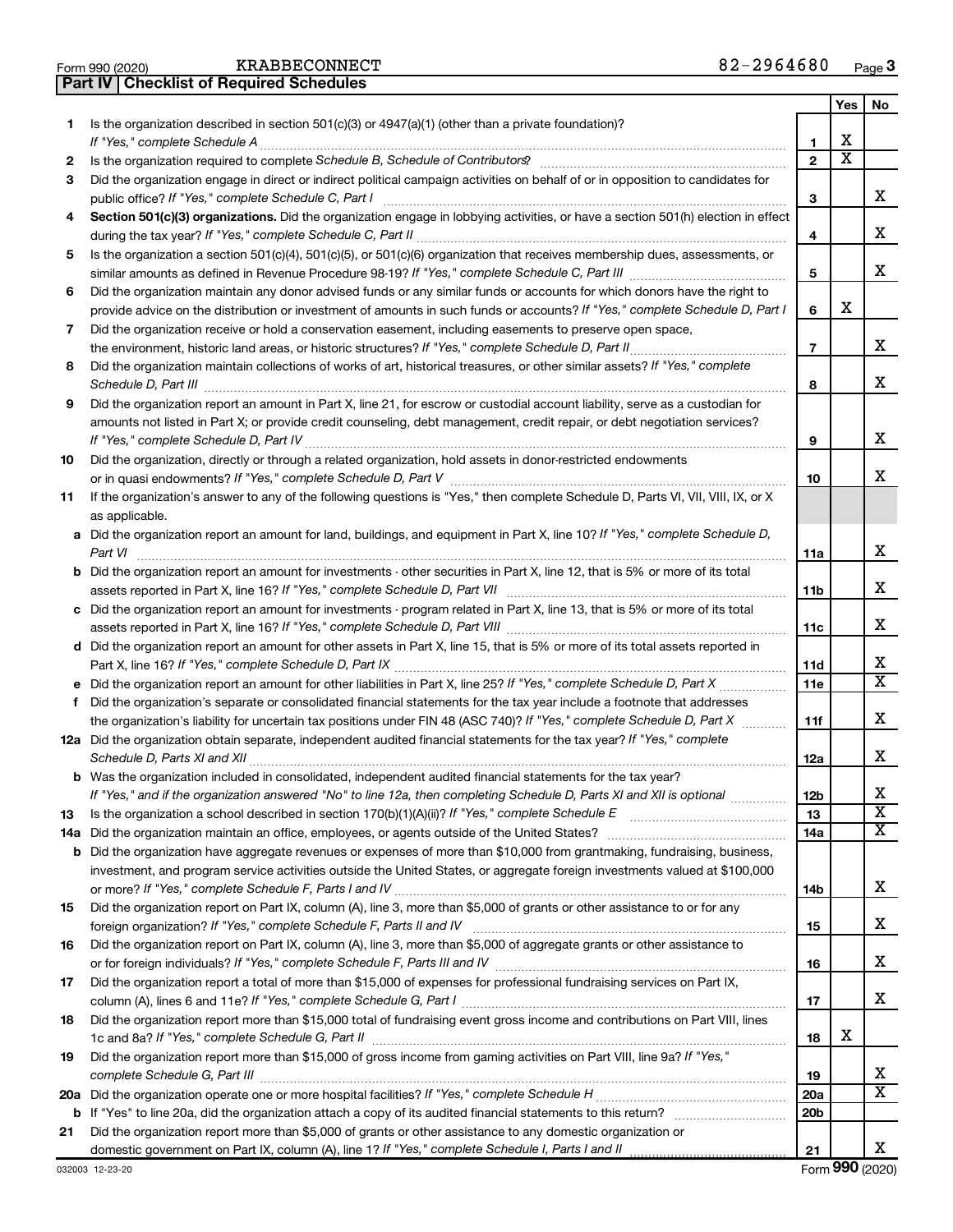|  | Form 990 (2020) |
|--|-----------------|
|  |                 |

*(continued)* **Part IV Checklist of Required Schedules**

|               |                                                                                                                                                                                                                            |                 | Yes | No                      |
|---------------|----------------------------------------------------------------------------------------------------------------------------------------------------------------------------------------------------------------------------|-----------------|-----|-------------------------|
| 22            | Did the organization report more than \$5,000 of grants or other assistance to or for domestic individuals on                                                                                                              |                 |     |                         |
|               |                                                                                                                                                                                                                            | 22              |     | x                       |
| 23            | Did the organization answer "Yes" to Part VII, Section A, line 3, 4, or 5 about compensation of the organization's current                                                                                                 |                 |     |                         |
|               | and former officers, directors, trustees, key employees, and highest compensated employees? If "Yes," complete                                                                                                             |                 |     |                         |
|               | Schedule J                                                                                                                                                                                                                 | 23              |     | x                       |
|               | 24a Did the organization have a tax-exempt bond issue with an outstanding principal amount of more than \$100,000 as of the                                                                                                |                 |     |                         |
|               | last day of the year, that was issued after December 31, 2002? If "Yes," answer lines 24b through 24d and complete                                                                                                         |                 |     |                         |
|               |                                                                                                                                                                                                                            | 24a             |     | x                       |
|               |                                                                                                                                                                                                                            | 24 <sub>b</sub> |     |                         |
|               | c Did the organization maintain an escrow account other than a refunding escrow at any time during the year to defease                                                                                                     |                 |     |                         |
|               |                                                                                                                                                                                                                            | 24c             |     |                         |
|               |                                                                                                                                                                                                                            | 24d             |     |                         |
|               | 25a Section 501(c)(3), 501(c)(4), and 501(c)(29) organizations. Did the organization engage in an excess benefit                                                                                                           |                 |     | x                       |
|               |                                                                                                                                                                                                                            | 25a             |     |                         |
|               | <b>b</b> Is the organization aware that it engaged in an excess benefit transaction with a disqualified person in a prior year, and                                                                                        |                 |     |                         |
|               | that the transaction has not been reported on any of the organization's prior Forms 990 or 990-EZ? If "Yes," complete                                                                                                      |                 |     | х                       |
|               | Schedule L, Part I                                                                                                                                                                                                         | 25b             |     |                         |
| 26            | Did the organization report any amount on Part X, line 5 or 22, for receivables from or payables to any current<br>or former officer, director, trustee, key employee, creator or founder, substantial contributor, or 35% |                 |     |                         |
|               |                                                                                                                                                                                                                            | 26              |     | х                       |
| 27            | Did the organization provide a grant or other assistance to any current or former officer, director, trustee, key employee,                                                                                                |                 |     |                         |
|               | creator or founder, substantial contributor or employee thereof, a grant selection committee member, or to a 35% controlled                                                                                                |                 |     |                         |
|               | entity (including an employee thereof) or family member of any of these persons? If "Yes," complete Schedule L, Part III                                                                                                   | 27              |     | х                       |
| 28            | Was the organization a party to a business transaction with one of the following parties (see Schedule L, Part IV                                                                                                          |                 |     |                         |
|               | instructions, for applicable filing thresholds, conditions, and exceptions):                                                                                                                                               |                 |     |                         |
|               | a A current or former officer, director, trustee, key employee, creator or founder, or substantial contributor? If                                                                                                         |                 |     |                         |
|               |                                                                                                                                                                                                                            | 28a             |     | х                       |
|               |                                                                                                                                                                                                                            | 28 <sub>b</sub> |     | $\overline{\text{x}}$   |
|               | c A 35% controlled entity of one or more individuals and/or organizations described in lines 28a or 28b?If                                                                                                                 |                 |     |                         |
|               |                                                                                                                                                                                                                            | 28c             |     | x                       |
| 29            |                                                                                                                                                                                                                            | 29              |     | $\overline{\text{x}}$   |
| 30            | Did the organization receive contributions of art, historical treasures, or other similar assets, or qualified conservation                                                                                                |                 |     |                         |
|               |                                                                                                                                                                                                                            | 30              |     | x                       |
| 31            | Did the organization liquidate, terminate, or dissolve and cease operations? If "Yes," complete Schedule N, Part I                                                                                                         | 31              |     | $\overline{\texttt{x}}$ |
| 32            | Did the organization sell, exchange, dispose of, or transfer more than 25% of its net assets? If "Yes," complete                                                                                                           |                 |     |                         |
|               | Schedule N, Part II                                                                                                                                                                                                        | 32              |     | х                       |
| 33            | Did the organization own 100% of an entity disregarded as separate from the organization under Regulations                                                                                                                 |                 |     |                         |
|               |                                                                                                                                                                                                                            | 33              |     | х                       |
| 34            | Was the organization related to any tax-exempt or taxable entity? If "Yes," complete Schedule R, Part II, III, or IV, and                                                                                                  |                 |     |                         |
|               | Part V, line 1                                                                                                                                                                                                             | 34              |     | х                       |
|               |                                                                                                                                                                                                                            | 35a             |     | $\overline{\text{X}}$   |
|               | b If "Yes" to line 35a, did the organization receive any payment from or engage in any transaction with a controlled entity                                                                                                |                 |     |                         |
|               |                                                                                                                                                                                                                            | 35b             |     |                         |
| 36            | Section 501(c)(3) organizations. Did the organization make any transfers to an exempt non-charitable related organization?                                                                                                 |                 |     |                         |
|               |                                                                                                                                                                                                                            | 36              |     | х                       |
| 37            | Did the organization conduct more than 5% of its activities through an entity that is not a related organization                                                                                                           |                 |     | х                       |
|               | and that is treated as a partnership for federal income tax purposes? If "Yes," complete Schedule R, Part VI                                                                                                               | 37              |     |                         |
| 38            | Did the organization complete Schedule O and provide explanations in Schedule O for Part VI, lines 11b and 19?                                                                                                             |                 | Х   |                         |
| <b>Part V</b> | Statements Regarding Other IRS Filings and Tax Compliance                                                                                                                                                                  | 38              |     |                         |
|               |                                                                                                                                                                                                                            |                 |     |                         |
|               |                                                                                                                                                                                                                            |                 | Yes | No                      |
|               | 1a                                                                                                                                                                                                                         |                 |     |                         |
| b             | $\Omega$<br>Enter the number of Forms W-2G included in line 1a. Enter -0- if not applicable<br>1b                                                                                                                          |                 |     |                         |
| с             | Did the organization comply with backup withholding rules for reportable payments to vendors and reportable gaming                                                                                                         |                 |     |                         |
|               |                                                                                                                                                                                                                            | 1c              |     |                         |
|               |                                                                                                                                                                                                                            |                 |     |                         |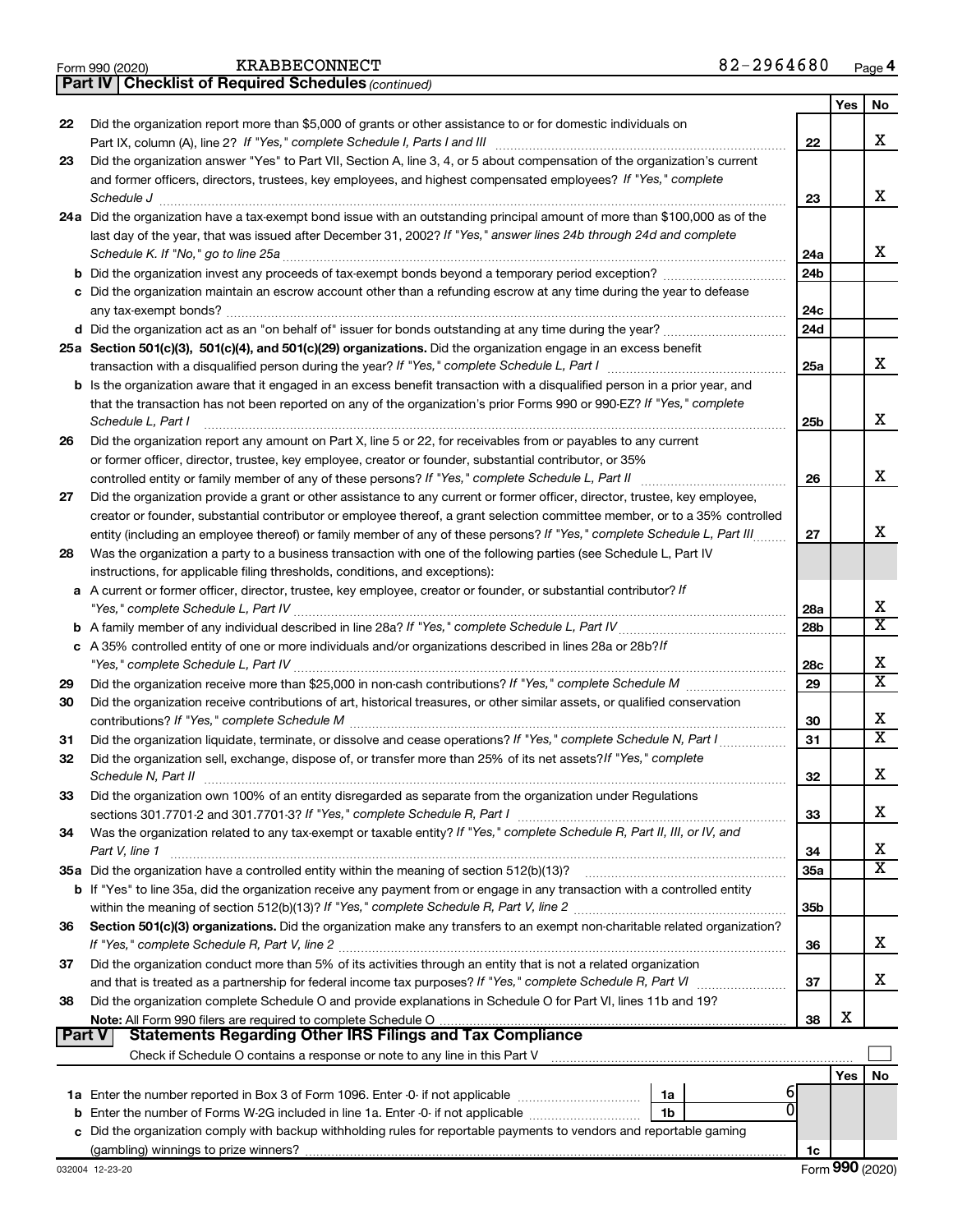| (2020) 990 |  |
|------------|--|
|            |  |

**Part V** Statements Regarding Other IRS Filings and Tax Compliance (continued)

|    |                                                                                                                                                   |                | Yes | No                           |
|----|---------------------------------------------------------------------------------------------------------------------------------------------------|----------------|-----|------------------------------|
|    | 2a Enter the number of employees reported on Form W-3, Transmittal of Wage and Tax Statements,                                                    |                |     |                              |
|    | 0<br>filed for the calendar year ending with or within the year covered by this return<br>2a                                                      |                |     |                              |
|    |                                                                                                                                                   | 2b             |     |                              |
|    |                                                                                                                                                   |                |     |                              |
|    | 3a Did the organization have unrelated business gross income of \$1,000 or more during the year?                                                  | 3a             |     | x                            |
|    |                                                                                                                                                   | 3b             |     |                              |
|    | 4a At any time during the calendar year, did the organization have an interest in, or a signature or other authority over, a                      |                |     |                              |
|    | financial account in a foreign country (such as a bank account, securities account, or other financial account)?                                  | 4a             |     | х                            |
|    | <b>b</b> If "Yes," enter the name of the foreign country $\triangleright$                                                                         |                |     |                              |
|    | See instructions for filing requirements for FinCEN Form 114, Report of Foreign Bank and Financial Accounts (FBAR).                               |                |     |                              |
|    |                                                                                                                                                   | 5a             |     | х<br>$\overline{\textbf{X}}$ |
|    |                                                                                                                                                   | 5b             |     |                              |
|    |                                                                                                                                                   | 5 <sub>c</sub> |     |                              |
|    | 6a Does the organization have annual gross receipts that are normally greater than \$100,000, and did the organization solicit                    |                |     | x                            |
|    |                                                                                                                                                   | 6a             |     |                              |
|    | <b>b</b> If "Yes," did the organization include with every solicitation an express statement that such contributions or gifts                     |                |     |                              |
|    | Organizations that may receive deductible contributions under section 170(c).                                                                     | 6b             |     |                              |
| 7  |                                                                                                                                                   |                |     | x                            |
|    | a Did the organization receive a payment in excess of \$75 made partly as a contribution and partly for goods and services provided to the payor? | 7a<br>7b       |     |                              |
|    | c Did the organization sell, exchange, or otherwise dispose of tangible personal property for which it was required                               |                |     |                              |
|    |                                                                                                                                                   | 7c             |     | х                            |
|    | 7d                                                                                                                                                |                |     |                              |
| е  |                                                                                                                                                   | 7e             |     |                              |
|    |                                                                                                                                                   | 7f             |     |                              |
| g  | If the organization received a contribution of qualified intellectual property, did the organization file Form 8899 as required?                  | 7g             |     |                              |
| h. | If the organization received a contribution of cars, boats, airplanes, or other vehicles, did the organization file a Form 1098-C?                |                |     |                              |
| 8  | Sponsoring organizations maintaining donor advised funds. Did a donor advised fund maintained by the                                              |                |     |                              |
|    |                                                                                                                                                   |                |     |                              |
| 9  | Sponsoring organizations maintaining donor advised funds.                                                                                         |                |     |                              |
| а  | Did the sponsoring organization make any taxable distributions under section 4966?                                                                | 9а             |     |                              |
| b  |                                                                                                                                                   | 9b             |     |                              |
| 10 | Section 501(c)(7) organizations. Enter:                                                                                                           |                |     |                              |
|    | 10a                                                                                                                                               |                |     |                              |
| b  | 10 <sub>b</sub><br>Gross receipts, included on Form 990, Part VIII, line 12, for public use of club facilities                                    |                |     |                              |
| 11 | Section 501(c)(12) organizations. Enter:                                                                                                          |                |     |                              |
|    | 11a<br><b>a</b> Gross income from members or shareholders                                                                                         |                |     |                              |
|    | <b>b</b> Gross income from other sources (Do not net amounts due or paid to other sources against                                                 |                |     |                              |
|    | 11b                                                                                                                                               |                |     |                              |
|    | 12a Section 4947(a)(1) non-exempt charitable trusts. Is the organization filing Form 990 in lieu of Form 1041?                                    | 12a            |     |                              |
|    | 12b<br><b>b</b> If "Yes," enter the amount of tax-exempt interest received or accrued during the year                                             |                |     |                              |
| 13 | Section 501(c)(29) qualified nonprofit health insurance issuers.                                                                                  |                |     |                              |
|    |                                                                                                                                                   | 13a            |     |                              |
|    | Note: See the instructions for additional information the organization must report on Schedule O.                                                 |                |     |                              |
|    | <b>b</b> Enter the amount of reserves the organization is required to maintain by the states in which the                                         |                |     |                              |
|    | 13 <sub>b</sub>                                                                                                                                   |                |     |                              |
|    | 13с                                                                                                                                               |                |     |                              |
|    | 14a Did the organization receive any payments for indoor tanning services during the tax year?                                                    | 14a            |     | x                            |
|    | <b>b</b> If "Yes," has it filed a Form 720 to report these payments? If "No," provide an explanation on Schedule O                                | 14b            |     |                              |
| 15 | Is the organization subject to the section 4960 tax on payment(s) of more than \$1,000,000 in remuneration or                                     |                |     |                              |
|    |                                                                                                                                                   | 15             |     | х                            |
|    | If "Yes," see instructions and file Form 4720, Schedule N.                                                                                        |                |     |                              |
| 16 | Is the organization an educational institution subject to the section 4968 excise tax on net investment income?                                   | 16             |     | х                            |
|    | If "Yes," complete Form 4720, Schedule O.                                                                                                         |                |     |                              |

Form (2020) **990**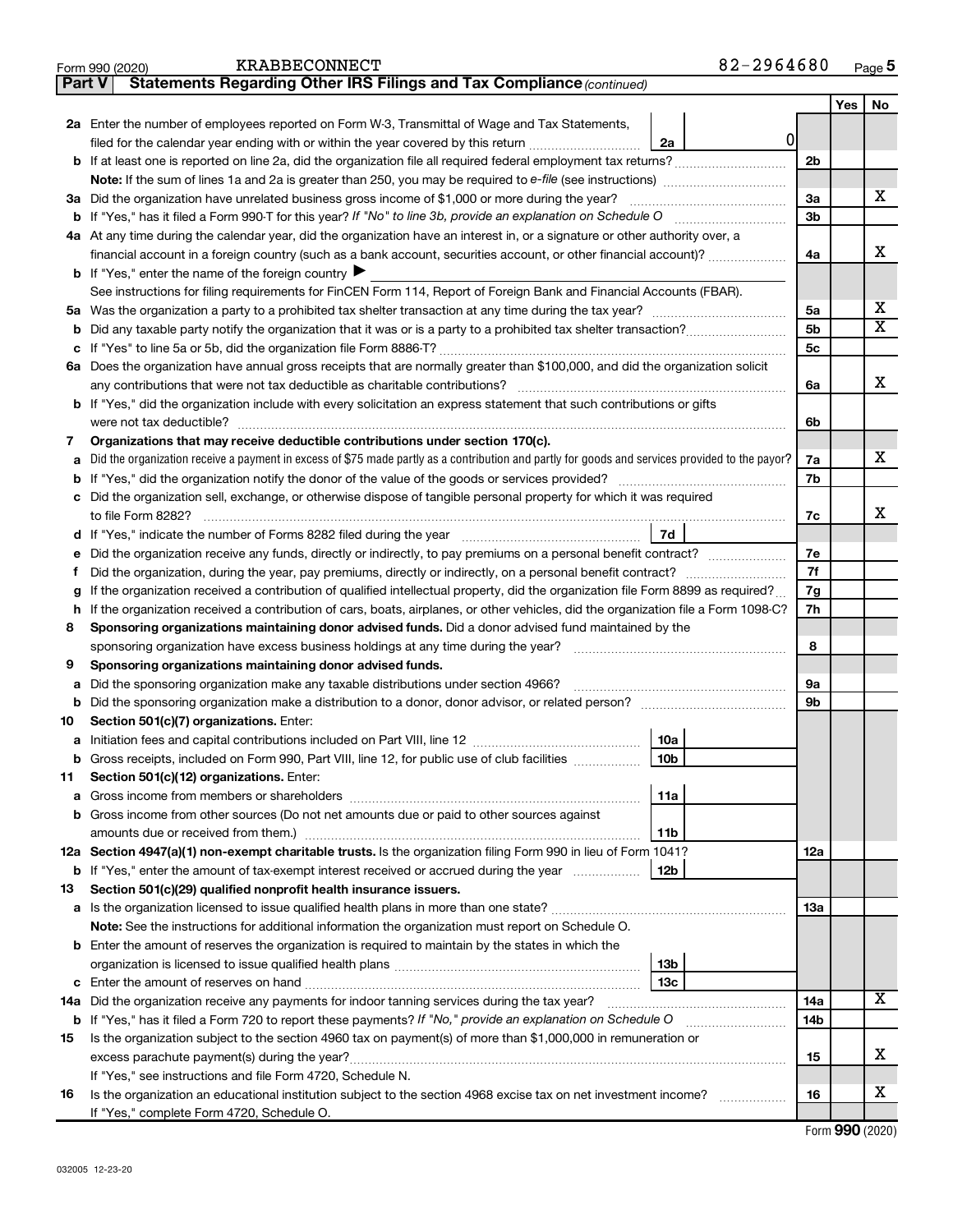|    | <b>KRABBECONNECT</b><br>Form 990 (2020)                                                                                                                                     | 82-2964680      |                 |                         | Page $6$                                           |
|----|-----------------------------------------------------------------------------------------------------------------------------------------------------------------------------|-----------------|-----------------|-------------------------|----------------------------------------------------|
|    | Governance, Management, and Disclosure For each "Yes" response to lines 2 through 7b below, and for a "No" response<br><b>Part VI</b>                                       |                 |                 |                         |                                                    |
|    | to line 8a, 8b, or 10b below, describe the circumstances, processes, or changes on Schedule O. See instructions.                                                            |                 |                 |                         |                                                    |
|    |                                                                                                                                                                             |                 |                 |                         | $\overline{\mathbf{x}}$                            |
|    | <b>Section A. Governing Body and Management</b>                                                                                                                             |                 |                 |                         |                                                    |
|    |                                                                                                                                                                             |                 |                 | Yes                     | No                                                 |
|    | 1a Enter the number of voting members of the governing body at the end of the tax year<br>1a                                                                                | 10 <sub>l</sub> |                 |                         |                                                    |
|    | If there are material differences in voting rights among members of the governing body, or if the governing                                                                 |                 |                 |                         |                                                    |
|    | body delegated broad authority to an executive committee or similar committee, explain on Schedule O.                                                                       |                 |                 |                         |                                                    |
|    | <b>b</b> Enter the number of voting members included on line 1a, above, who are independent <i>manumum</i><br>1b                                                            | 10              |                 |                         |                                                    |
| 2  | Did any officer, director, trustee, or key employee have a family relationship or a business relationship with any other                                                    |                 |                 |                         |                                                    |
|    | officer, director, trustee, or key employee?                                                                                                                                |                 | $\mathbf{2}$    |                         | х                                                  |
| 3  | Did the organization delegate control over management duties customarily performed by or under the direct supervision                                                       |                 |                 |                         |                                                    |
|    |                                                                                                                                                                             |                 | 3               |                         | х                                                  |
| 4  | Did the organization make any significant changes to its governing documents since the prior Form 990 was filed?                                                            |                 | 4               |                         | $\overline{\text{x}}$                              |
| 5  |                                                                                                                                                                             |                 | 5               |                         | $\overline{\textbf{x}}$<br>$\overline{\textbf{x}}$ |
| 6  |                                                                                                                                                                             |                 | 6               |                         |                                                    |
|    | 7a Did the organization have members, stockholders, or other persons who had the power to elect or appoint one or                                                           |                 |                 |                         | х                                                  |
|    |                                                                                                                                                                             |                 | 7a              |                         |                                                    |
|    | <b>b</b> Are any governance decisions of the organization reserved to (or subject to approval by) members, stockholders, or                                                 |                 |                 |                         | x                                                  |
|    | persons other than the governing body?<br>Did the organization contemporaneously document the meetings held or written actions undertaken during the year by the following: |                 | 7b              |                         |                                                    |
| 8  |                                                                                                                                                                             |                 | 8а              | х                       |                                                    |
|    | <b>b</b> Each committee with authority to act on behalf of the governing body?                                                                                              |                 | 8b              | $\overline{\mathbf{x}}$ |                                                    |
| 9  | Is there any officer, director, trustee, or key employee listed in Part VII, Section A, who cannot be reached at the                                                        |                 |                 |                         |                                                    |
|    |                                                                                                                                                                             |                 | 9               |                         | x                                                  |
|    | Section B. Policies (This Section B requests information about policies not required by the Internal Revenue Code.)                                                         |                 |                 |                         |                                                    |
|    |                                                                                                                                                                             |                 |                 | Yes                     | No                                                 |
|    |                                                                                                                                                                             |                 | 10a             |                         | х                                                  |
|    | <b>b</b> If "Yes," did the organization have written policies and procedures governing the activities of such chapters, affiliates,                                         |                 |                 |                         |                                                    |
|    | and branches to ensure their operations are consistent with the organization's exempt purposes?                                                                             |                 | 10b             |                         |                                                    |
|    | 11a Has the organization provided a complete copy of this Form 990 to all members of its governing body before filing the form?                                             |                 | 11a             | X                       |                                                    |
|    | <b>b</b> Describe in Schedule O the process, if any, used by the organization to review this Form 990.                                                                      |                 |                 |                         |                                                    |
|    |                                                                                                                                                                             |                 | 12a             | х                       |                                                    |
|    | <b>b</b> Were officers, directors, or trustees, and key employees required to disclose annually interests that could give rise to conflicts?                                |                 | 12 <sub>b</sub> | $\overline{\mathbf{X}}$ |                                                    |
|    | c Did the organization regularly and consistently monitor and enforce compliance with the policy? If "Yes," describe                                                        |                 |                 |                         |                                                    |
|    |                                                                                                                                                                             |                 | 12c             | х                       |                                                    |
| 13 | Did the organization have a written whistleblower policy?                                                                                                                   |                 | 13              | $\overline{\texttt{x}}$ |                                                    |
| 14 |                                                                                                                                                                             |                 | 14              |                         | X                                                  |
| 15 | Did the process for determining compensation of the following persons include a review and approval by independent                                                          |                 |                 |                         |                                                    |
|    | persons, comparability data, and contemporaneous substantiation of the deliberation and decision?                                                                           |                 |                 |                         |                                                    |
|    |                                                                                                                                                                             |                 | <b>15a</b>      |                         | х<br>$\overline{\textbf{X}}$                       |
|    |                                                                                                                                                                             |                 | 15b             |                         |                                                    |
|    | If "Yes" to line 15a or 15b, describe the process in Schedule O (see instructions).                                                                                         |                 |                 |                         |                                                    |
|    | 16a Did the organization invest in, contribute assets to, or participate in a joint venture or similar arrangement with a                                                   |                 |                 |                         | х                                                  |
|    | taxable entity during the year?<br>b If "Yes," did the organization follow a written policy or procedure requiring the organization to evaluate its participation           |                 | 16a             |                         |                                                    |
|    | in joint venture arrangements under applicable federal tax law, and take steps to safeguard the organization's                                                              |                 |                 |                         |                                                    |
|    | exempt status with respect to such arrangements?                                                                                                                            |                 | 16b             |                         |                                                    |
|    | <b>Section C. Disclosure</b>                                                                                                                                                |                 |                 |                         |                                                    |
| 17 | <b>NONE</b><br>List the states with which a copy of this Form 990 is required to be filed $\blacktriangleright$                                                             |                 |                 |                         |                                                    |
| 18 | Section 6104 requires an organization to make its Forms 1023 (1024 or 1024-A, if applicable), 990, and 990-T (Section 501(c)(3)s only) available                            |                 |                 |                         |                                                    |
|    | for public inspection. Indicate how you made these available. Check all that apply.                                                                                         |                 |                 |                         |                                                    |
|    | $X$ Upon request<br>Another's website<br>Other (explain on Schedule O)<br>Own website                                                                                       |                 |                 |                         |                                                    |
| 19 | Describe on Schedule O whether (and if so, how) the organization made its governing documents, conflict of interest policy, and financial                                   |                 |                 |                         |                                                    |
|    | statements available to the public during the tax year.                                                                                                                     |                 |                 |                         |                                                    |
| 20 | State the name, address, and telephone number of the person who possesses the organization's books and records                                                              |                 |                 |                         |                                                    |
|    | ANNE RUGARI - 8596401633                                                                                                                                                    |                 |                 |                         |                                                    |
|    | 33763<br>2531 ROYAL PINES CIRCLE, UNIT 1, CLEARWATER,<br>FL                                                                                                                 |                 |                 |                         |                                                    |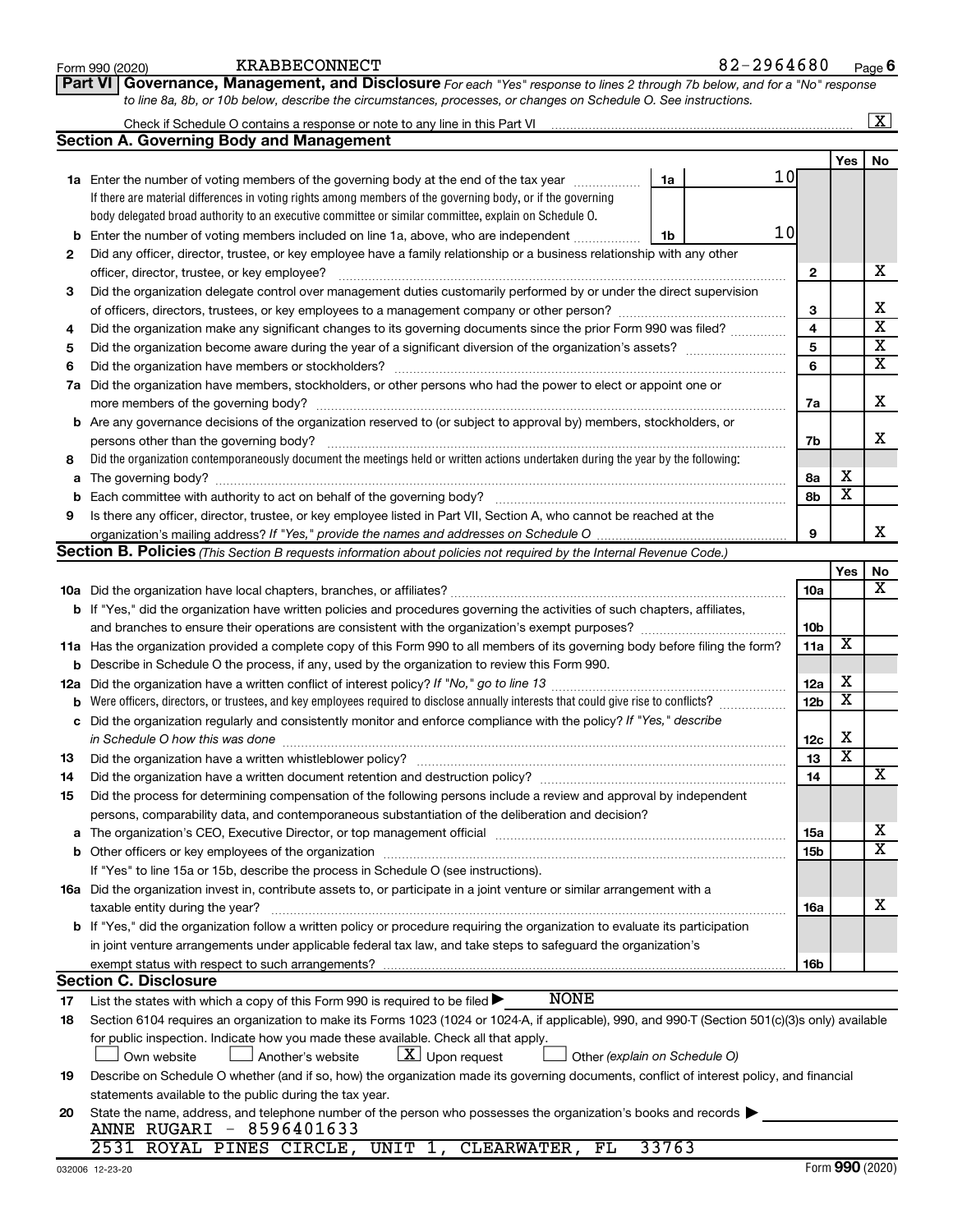| Part VII Compensation of Officers, Directors, Trustees, Key Employees, Highest Compensated |  |  |  |  |  |  |
|--------------------------------------------------------------------------------------------|--|--|--|--|--|--|
|                                                                                            |  |  |  |  |  |  |
| <b>Employees, and Independent Contractors</b>                                              |  |  |  |  |  |  |
| Check if Schedule O contains a response or note to any line in this Part VII               |  |  |  |  |  |  |
| Section A. Officers, Directors, Trustees, Key Employees, and Highest Compensated Employees |  |  |  |  |  |  |

**1a**  Complete this table for all persons required to be listed. Report compensation for the calendar year ending with or within the organization's tax year.  $\bullet$  List all of the organization's current officers, directors, trustees (whether individuals or organizations), regardless of amount of compensation.

Enter -0- in columns (D), (E), and (F) if no compensation was paid.

**•** List all of the organization's current key employees, if any. See instructions for definition of "key employee."

• List the organization's five *current* highest compensated employees (other than an officer, director, trustee, or key employee) who received reportable compensation (Box 5 of Form W-2 and/or Box 7 of Form 1099-MISC) of more than \$100,000 from the organization and any related organizations.

 $\bullet$  List all of the organization's former officers, key employees, and highest compensated employees who received more than \$100,000 of reportable compensation from the organization and any related organizations.

**•** List all of the organization's former directors or trustees that received, in the capacity as a former director or trustee of the organization, more than \$10,000 of reportable compensation from the organization and any related organizations.

See instructions for the order in which to list the persons above.

Check this box if neither the organization nor any related organization compensated any current officer, director, or trustee.  $\Box$ 

| (A)                          | (B)           |                                                                  |                       |                       | (C)          |                                 |              | (D)             | (E)             | (F)           |
|------------------------------|---------------|------------------------------------------------------------------|-----------------------|-----------------------|--------------|---------------------------------|--------------|-----------------|-----------------|---------------|
| Name and title               | Average       | Position<br>(do not check more than one                          |                       |                       |              |                                 |              | Reportable      | Reportable      | Estimated     |
|                              | hours per     | box, unless person is both an<br>officer and a director/trustee) |                       |                       |              |                                 | compensation | compensation    | amount of       |               |
|                              | week          |                                                                  |                       |                       |              |                                 |              | from            | from related    | other         |
|                              | (list any     |                                                                  |                       |                       |              |                                 |              | the             | organizations   | compensation  |
|                              | hours for     |                                                                  |                       |                       |              |                                 |              | organization    | (W-2/1099-MISC) | from the      |
|                              | related       |                                                                  |                       |                       |              |                                 |              | (W-2/1099-MISC) |                 | organization  |
|                              | organizations |                                                                  |                       |                       |              |                                 |              |                 |                 | and related   |
|                              | below         | Individual trustee or director                                   | Institutional trustee | Officer               | Key employee | Highest compensated<br>employee | Former       |                 |                 | organizations |
|                              | line)         |                                                                  |                       |                       |              |                                 |              |                 |                 |               |
| ANNE RUGARI<br>(1)           | 10.00         |                                                                  |                       |                       |              |                                 |              |                 |                 |               |
| <b>TREASURER</b>             |               |                                                                  |                       | $\overline{\text{X}}$ |              |                                 |              | 15200.          | 0.              | $\mathbf 0$ . |
| (2)<br>STACY PIKE LANGENFELD | 10.00         |                                                                  |                       |                       |              |                                 |              |                 |                 |               |
| PRESIDENT                    |               |                                                                  |                       | X                     |              |                                 |              | 0.              | 0.              | $\mathbf 0$ . |
| (3)<br>WENDY ZIELEN          | 1.00          |                                                                  |                       |                       |              |                                 |              |                 |                 |               |
| <b>SECRETARY</b>             |               |                                                                  |                       | X                     |              |                                 |              | 0.              | 0.              | $\mathbf 0$ . |
| MEGAN RENZE<br>(4)           | 1.00          |                                                                  |                       |                       |              |                                 |              |                 |                 |               |
| LEGAL ADVISOR                |               | X                                                                |                       |                       |              |                                 |              | 0.              | 0.              | $\mathbf 0$ . |
| PAT ROBERTS<br>(5)           | 0.50          |                                                                  |                       |                       |              |                                 |              |                 |                 |               |
| <b>GLOBAL LIAISON</b>        |               | $\rm X$                                                          |                       |                       |              |                                 |              | 0.              | 0.              | $\mathbf 0$ . |
| (6)<br>DAVID COOPER          | 1.00          |                                                                  |                       |                       |              |                                 |              |                 |                 |               |
| <b>DIRECTOR</b>              |               | $\mathbf X$                                                      |                       |                       |              |                                 |              | $\mathbf 0$ .   | 0.              | $\mathbf 0$ . |
| DAWN LANEY<br>(7)            | 0.50          |                                                                  |                       |                       |              |                                 |              |                 |                 |               |
| <b>DIRECTOR</b>              |               | $\mathbf x$                                                      |                       |                       |              |                                 |              | $\mathbf 0$ .   | 0.              | $\mathbf 0$ . |
| HINA MALIK<br>(8)            | 0.50          |                                                                  |                       |                       |              |                                 |              |                 |                 |               |
| <b>DIRECTOR</b>              |               | $\mathbf X$                                                      |                       |                       |              |                                 |              | 0.              | 0.              | $\mathbf 0$ . |
| CAROL OGG<br>(9)             | 1.00          |                                                                  |                       |                       |              |                                 |              |                 |                 |               |
| <b>DIRECTOR</b>              |               | $\mathbf X$                                                      |                       |                       |              |                                 |              | 0.              | 0.              | $\mathbf 0$ . |
| (10) KEVIN CUSHMAN           | 1.00          |                                                                  |                       |                       |              |                                 |              |                 |                 |               |
| <b>DIRECTOR</b>              |               | X                                                                |                       |                       |              |                                 |              | $\mathbf 0$     | 0.              | $\mathbf 0$ . |
|                              |               |                                                                  |                       |                       |              |                                 |              |                 |                 |               |
|                              |               |                                                                  |                       |                       |              |                                 |              |                 |                 |               |
|                              |               |                                                                  |                       |                       |              |                                 |              |                 |                 |               |
|                              |               |                                                                  |                       |                       |              |                                 |              |                 |                 |               |
|                              |               |                                                                  |                       |                       |              |                                 |              |                 |                 |               |
|                              |               |                                                                  |                       |                       |              |                                 |              |                 |                 |               |
|                              |               |                                                                  |                       |                       |              |                                 |              |                 |                 |               |
|                              |               |                                                                  |                       |                       |              |                                 |              |                 |                 |               |
|                              |               |                                                                  |                       |                       |              |                                 |              |                 |                 |               |
|                              |               |                                                                  |                       |                       |              |                                 |              |                 |                 |               |
|                              |               |                                                                  |                       |                       |              |                                 |              |                 |                 |               |
|                              |               |                                                                  |                       |                       |              |                                 |              |                 |                 |               |
|                              |               |                                                                  |                       |                       |              |                                 |              |                 |                 |               |
|                              |               |                                                                  |                       |                       |              |                                 |              |                 |                 |               |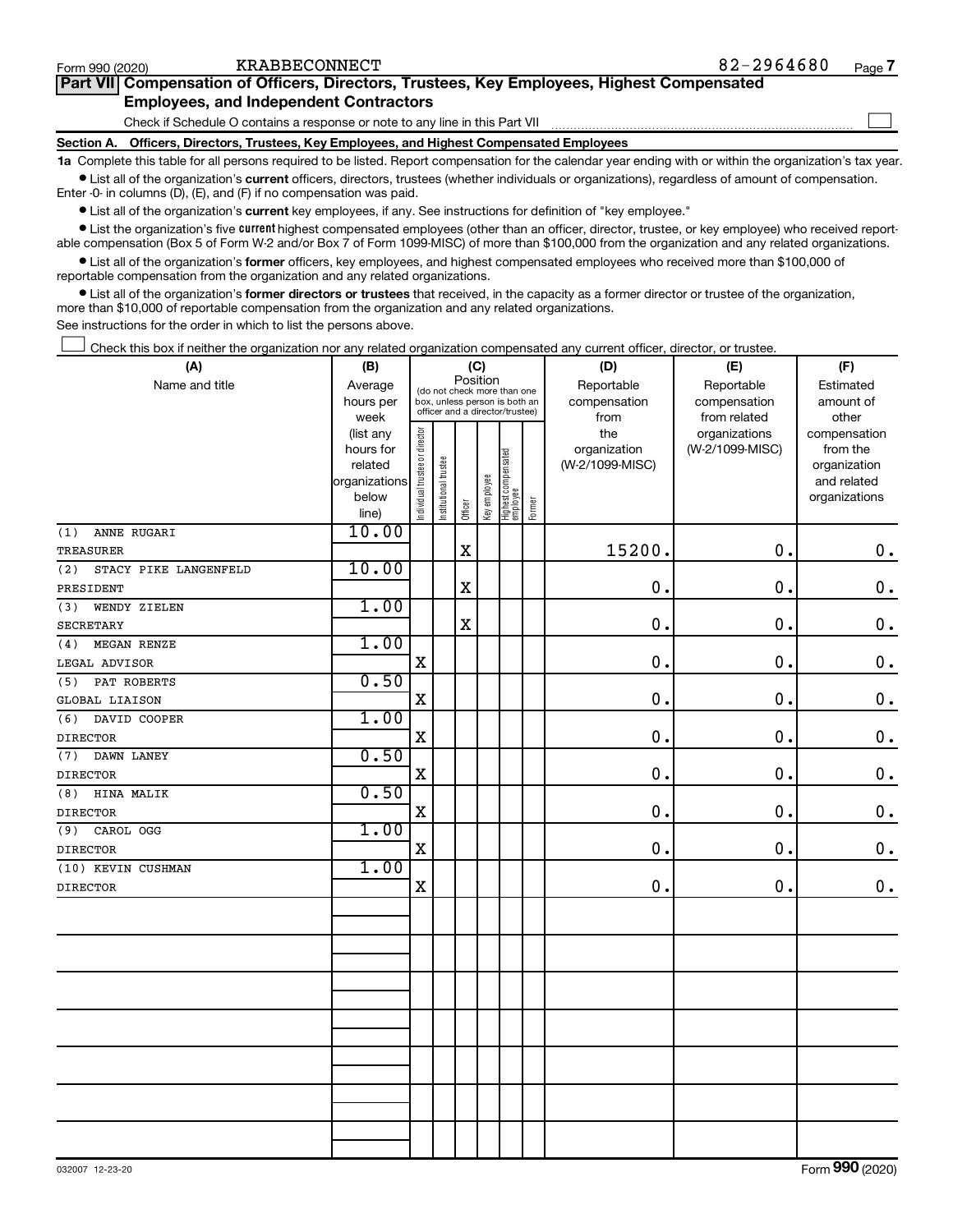|                 | <b>KRABBECONNECT</b><br>Form 990 (2020)                                                                                                                                                                                                                |                                            |                       |                       |         |                                                                                                                                                                                    |                                   |        |                                 | 82-2964680                                                         |          |                                                        | Page 8                                                   |
|-----------------|--------------------------------------------------------------------------------------------------------------------------------------------------------------------------------------------------------------------------------------------------------|--------------------------------------------|-----------------------|-----------------------|---------|------------------------------------------------------------------------------------------------------------------------------------------------------------------------------------|-----------------------------------|--------|---------------------------------|--------------------------------------------------------------------|----------|--------------------------------------------------------|----------------------------------------------------------|
| <b>Part VII</b> | Section A. Officers, Directors, Trustees, Key Employees, and Highest Compensated Employees (continued)                                                                                                                                                 |                                            |                       |                       |         |                                                                                                                                                                                    |                                   |        |                                 |                                                                    |          |                                                        |                                                          |
|                 | (B)<br>(A)<br>Average<br>Name and title<br>hours per<br>week<br>(list any<br>hours for                                                                                                                                                                 |                                            |                       |                       |         | (C)<br>(D)<br>Position<br>Reportable<br>(do not check more than one<br>compensation<br>box, unless person is both an<br>officer and a director/trustee)<br>from<br>director<br>the |                                   |        |                                 | (E)<br>Reportable<br>compensation<br>from related<br>organizations |          | (F)<br>Estimated<br>amount of<br>other<br>compensation |                                                          |
|                 |                                                                                                                                                                                                                                                        | related<br>organizations<br>below<br>line) | Individual trustee or | Institutional trustee | Officer | Key employee                                                                                                                                                                       | Highest compensated<br>  employee | Former | organization<br>(W-2/1099-MISC) | (W-2/1099-MISC)                                                    |          |                                                        | from the<br>organization<br>and related<br>organizations |
|                 |                                                                                                                                                                                                                                                        |                                            |                       |                       |         |                                                                                                                                                                                    |                                   |        |                                 |                                                                    |          |                                                        |                                                          |
|                 |                                                                                                                                                                                                                                                        |                                            |                       |                       |         |                                                                                                                                                                                    |                                   |        |                                 |                                                                    |          |                                                        |                                                          |
|                 |                                                                                                                                                                                                                                                        |                                            |                       |                       |         |                                                                                                                                                                                    |                                   |        |                                 |                                                                    |          |                                                        |                                                          |
|                 |                                                                                                                                                                                                                                                        |                                            |                       |                       |         |                                                                                                                                                                                    |                                   |        |                                 |                                                                    |          |                                                        |                                                          |
|                 |                                                                                                                                                                                                                                                        |                                            |                       |                       |         |                                                                                                                                                                                    |                                   |        |                                 |                                                                    |          |                                                        |                                                          |
|                 |                                                                                                                                                                                                                                                        |                                            |                       |                       |         |                                                                                                                                                                                    |                                   |        |                                 |                                                                    |          |                                                        |                                                          |
|                 |                                                                                                                                                                                                                                                        |                                            |                       |                       |         |                                                                                                                                                                                    |                                   |        |                                 |                                                                    |          |                                                        |                                                          |
|                 |                                                                                                                                                                                                                                                        |                                            |                       |                       |         |                                                                                                                                                                                    |                                   |        |                                 |                                                                    |          |                                                        |                                                          |
|                 | 1b Subtotal                                                                                                                                                                                                                                            |                                            |                       |                       |         |                                                                                                                                                                                    |                                   |        | 15200.                          |                                                                    | Ο.       |                                                        | $\overline{0}$ .                                         |
|                 | c Total from continuation sheets to Part VII, Section A manufactured by                                                                                                                                                                                |                                            |                       |                       |         |                                                                                                                                                                                    |                                   |        | 0.<br>15200.                    |                                                                    | σ.<br>σ. |                                                        | $\overline{0}$ .<br>$\overline{0}$ .                     |
| 2               | Total number of individuals (including but not limited to those listed above) who received more than \$100,000 of reportable<br>compensation from the organization $\blacktriangleright$                                                               |                                            |                       |                       |         |                                                                                                                                                                                    |                                   |        |                                 |                                                                    |          |                                                        | 0                                                        |
|                 |                                                                                                                                                                                                                                                        |                                            |                       |                       |         |                                                                                                                                                                                    |                                   |        |                                 |                                                                    |          |                                                        | No<br>Yes                                                |
| 3               | Did the organization list any former officer, director, trustee, key employee, or highest compensated employee on                                                                                                                                      |                                            |                       |                       |         |                                                                                                                                                                                    |                                   |        |                                 |                                                                    |          | 3                                                      | X                                                        |
|                 | For any individual listed on line 1a, is the sum of reportable compensation and other compensation from the organization<br>and related organizations greater than \$150,000? If "Yes," complete Schedule J for such individual                        |                                            |                       |                       |         |                                                                                                                                                                                    |                                   |        |                                 |                                                                    |          | 4                                                      | X                                                        |
| 5               | Did any person listed on line 1a receive or accrue compensation from any unrelated organization or individual for services                                                                                                                             |                                            |                       |                       |         |                                                                                                                                                                                    |                                   |        |                                 |                                                                    |          | 5                                                      | x                                                        |
|                 | <b>Section B. Independent Contractors</b>                                                                                                                                                                                                              |                                            |                       |                       |         |                                                                                                                                                                                    |                                   |        |                                 |                                                                    |          |                                                        |                                                          |
| 1.              | Complete this table for your five highest compensated independent contractors that received more than \$100,000 of compensation from<br>the organization. Report compensation for the calendar year ending with or within the organization's tax year. |                                            |                       |                       |         |                                                                                                                                                                                    |                                   |        |                                 |                                                                    |          |                                                        |                                                          |
|                 | (A)<br>Name and business address                                                                                                                                                                                                                       |                                            |                       | <b>NONE</b>           |         |                                                                                                                                                                                    |                                   |        | (B)<br>Description of services  |                                                                    |          | (C)<br>Compensation                                    |                                                          |
|                 |                                                                                                                                                                                                                                                        |                                            |                       |                       |         |                                                                                                                                                                                    |                                   |        |                                 |                                                                    |          |                                                        |                                                          |
|                 |                                                                                                                                                                                                                                                        |                                            |                       |                       |         |                                                                                                                                                                                    |                                   |        |                                 |                                                                    |          |                                                        |                                                          |
|                 |                                                                                                                                                                                                                                                        |                                            |                       |                       |         |                                                                                                                                                                                    |                                   |        |                                 |                                                                    |          |                                                        |                                                          |
|                 |                                                                                                                                                                                                                                                        |                                            |                       |                       |         |                                                                                                                                                                                    |                                   |        |                                 |                                                                    |          |                                                        |                                                          |
| 2               | Total number of independent contractors (including but not limited to those listed above) who received more than                                                                                                                                       |                                            |                       |                       |         |                                                                                                                                                                                    |                                   |        |                                 |                                                                    |          |                                                        |                                                          |
|                 | \$100,000 of compensation from the organization                                                                                                                                                                                                        |                                            |                       |                       |         |                                                                                                                                                                                    | 0                                 |        |                                 |                                                                    |          |                                                        |                                                          |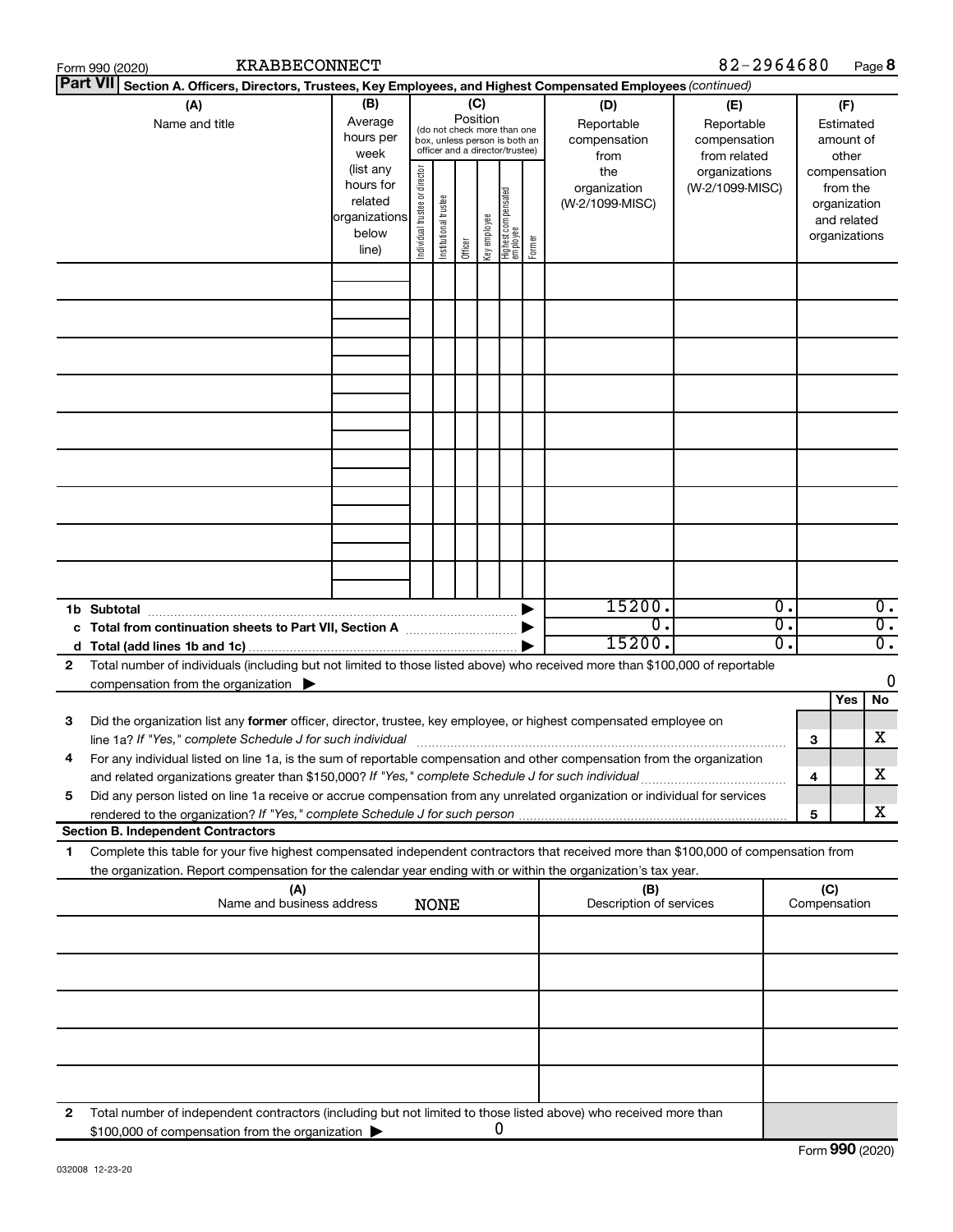|                                                           |                  | <b>KRABBECONNECT</b><br>Form 990 (2020)                                                                              |                      |               |                                       | 82-2964680                    | Page 9                                                          |
|-----------------------------------------------------------|------------------|----------------------------------------------------------------------------------------------------------------------|----------------------|---------------|---------------------------------------|-------------------------------|-----------------------------------------------------------------|
|                                                           | <b>Part VIII</b> | <b>Statement of Revenue</b>                                                                                          |                      |               |                                       |                               |                                                                 |
|                                                           |                  |                                                                                                                      |                      |               |                                       |                               |                                                                 |
|                                                           |                  |                                                                                                                      |                      | Total revenue | Related or exempt<br>function revenue | Unrelated<br>business revenue | (D)<br>Revenue excluded<br>from tax under<br>sections 512 - 514 |
|                                                           |                  | 1a<br>1 a Federated campaigns                                                                                        |                      |               |                                       |                               |                                                                 |
| Contributions, Gifts, Grants<br>and Other Similar Amounts |                  | 1 <sub>b</sub><br><b>b</b> Membership dues                                                                           |                      |               |                                       |                               |                                                                 |
|                                                           | с                | 1 <sub>c</sub><br>Fundraising events                                                                                 | 94702.               |               |                                       |                               |                                                                 |
|                                                           | d                | 1 <sub>d</sub><br>Related organizations                                                                              |                      |               |                                       |                               |                                                                 |
|                                                           | е                | Government grants (contributions)<br>1e                                                                              |                      |               |                                       |                               |                                                                 |
|                                                           | f                | All other contributions, gifts, grants, and                                                                          |                      |               |                                       |                               |                                                                 |
|                                                           |                  | similar amounts not included above<br>1f                                                                             | 17520.               |               |                                       |                               |                                                                 |
|                                                           |                  | 1g  \$<br>Noncash contributions included in lines 1a-1f                                                              |                      |               |                                       |                               |                                                                 |
|                                                           |                  |                                                                                                                      |                      | 112222.       |                                       |                               |                                                                 |
|                                                           |                  |                                                                                                                      | <b>Business Code</b> |               |                                       |                               |                                                                 |
|                                                           | 2 a              | <u> 1989 - Johann Barn, mars ann an t-Amhain Aonaich an t-Aonaich an t-Aonaich ann an t-Aonaich ann an t-Aonaich</u> |                      |               |                                       |                               |                                                                 |
| Program Service<br>Revenue                                | b                | <u> 1989 - Johann Barn, fransk politik (d. 1989)</u>                                                                 |                      |               |                                       |                               |                                                                 |
|                                                           | c                |                                                                                                                      |                      |               |                                       |                               |                                                                 |
|                                                           | d                | <u> 1989 - Johann Barn, fransk politik (d. 1989)</u>                                                                 |                      |               |                                       |                               |                                                                 |
|                                                           | е                |                                                                                                                      |                      |               |                                       |                               |                                                                 |
|                                                           | f                |                                                                                                                      |                      |               |                                       |                               |                                                                 |
|                                                           |                  |                                                                                                                      | ▶                    |               |                                       |                               |                                                                 |
|                                                           | 3                | Investment income (including dividends, interest, and                                                                |                      |               |                                       |                               |                                                                 |
|                                                           |                  |                                                                                                                      |                      |               |                                       |                               |                                                                 |
|                                                           | 4                | Income from investment of tax-exempt bond proceeds                                                                   |                      |               |                                       |                               |                                                                 |
|                                                           | 5                |                                                                                                                      |                      |               |                                       |                               |                                                                 |
|                                                           |                  | (i) Real                                                                                                             | (ii) Personal        |               |                                       |                               |                                                                 |
|                                                           |                  | 6a<br><b>6 a</b> Gross rents                                                                                         |                      |               |                                       |                               |                                                                 |
|                                                           | b                | 6b<br>Less: rental expenses                                                                                          |                      |               |                                       |                               |                                                                 |
|                                                           | c                | 6c<br>Rental income or (loss)                                                                                        |                      |               |                                       |                               |                                                                 |
|                                                           | d                | Net rental income or (loss)                                                                                          |                      |               |                                       |                               |                                                                 |
|                                                           |                  | (i) Securities<br>7 a Gross amount from sales of                                                                     | (ii) Other           |               |                                       |                               |                                                                 |
|                                                           |                  | assets other than inventory<br>7a                                                                                    |                      |               |                                       |                               |                                                                 |
|                                                           |                  | <b>b</b> Less: cost or other basis                                                                                   |                      |               |                                       |                               |                                                                 |
|                                                           |                  | and sales expenses<br>7b                                                                                             |                      |               |                                       |                               |                                                                 |
| evenue                                                    |                  | 7c<br>c Gain or (loss)                                                                                               |                      |               |                                       |                               |                                                                 |
|                                                           |                  |                                                                                                                      |                      |               |                                       |                               |                                                                 |
| Other F                                                   |                  | 8 a Gross income from fundraising events (not                                                                        |                      |               |                                       |                               |                                                                 |
|                                                           |                  | including \$ $94702 \cdot \text{of}$                                                                                 |                      |               |                                       |                               |                                                                 |
|                                                           |                  | contributions reported on line 1c). See                                                                              | 9828.                |               |                                       |                               |                                                                 |
|                                                           |                  |                                                                                                                      | 21063.               |               |                                       |                               |                                                                 |
|                                                           |                  | 8b<br><b>b</b> Less: direct expenses                                                                                 |                      | $-11235.$     |                                       |                               | $-11235.$                                                       |
|                                                           |                  | c Net income or (loss) from fundraising events                                                                       | ▶                    |               |                                       |                               |                                                                 |
|                                                           |                  | 9 a Gross income from gaming activities. See                                                                         |                      |               |                                       |                               |                                                                 |
|                                                           |                  | l 9b                                                                                                                 |                      |               |                                       |                               |                                                                 |
|                                                           |                  |                                                                                                                      |                      |               |                                       |                               |                                                                 |
|                                                           |                  | c Net income or (loss) from gaming activities<br>10 a Gross sales of inventory, less returns                         | ▶                    |               |                                       |                               |                                                                 |
|                                                           |                  |                                                                                                                      |                      |               |                                       |                               |                                                                 |
|                                                           |                  | 10 <sub>b</sub><br><b>b</b> Less: cost of goods sold                                                                 |                      |               |                                       |                               |                                                                 |
|                                                           |                  | c Net income or (loss) from sales of inventory                                                                       |                      |               |                                       |                               |                                                                 |
|                                                           |                  |                                                                                                                      | <b>Business Code</b> |               |                                       |                               |                                                                 |
| Miscellaneous<br>Revenue                                  | 11 a             |                                                                                                                      |                      |               |                                       |                               |                                                                 |
|                                                           | b                |                                                                                                                      |                      |               |                                       |                               |                                                                 |
|                                                           | c                | <u> 1989 - Johann Stein, mars an deutscher Stein († 1958)</u>                                                        |                      |               |                                       |                               |                                                                 |
|                                                           |                  |                                                                                                                      |                      |               |                                       |                               |                                                                 |
|                                                           |                  |                                                                                                                      |                      |               |                                       |                               |                                                                 |
|                                                           | 12               |                                                                                                                      |                      | 100987.       | $\overline{0}$ .                      | $\overline{0}$ .              | $-11235.$                                                       |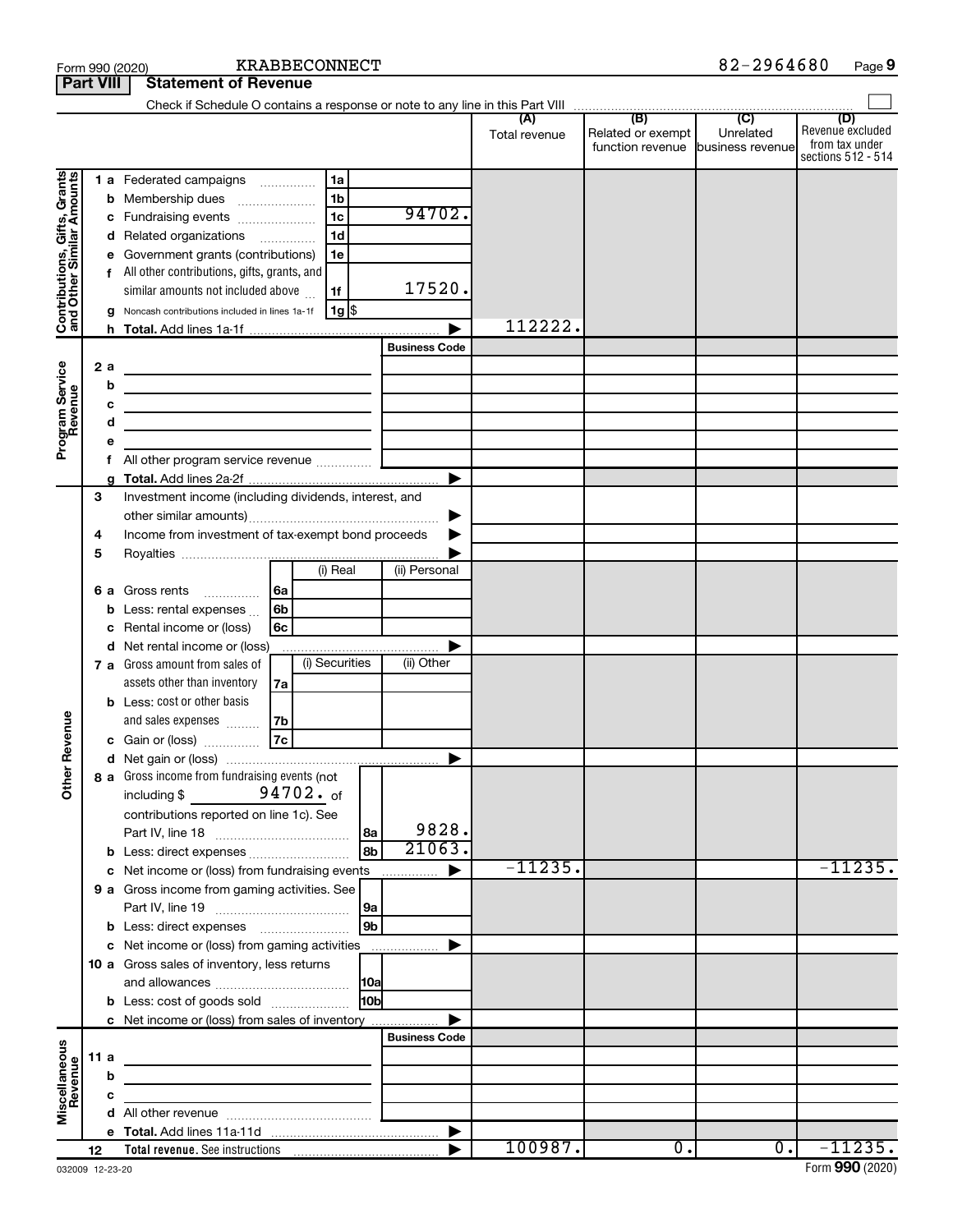**Part IX Statement of Functional Expenses**

*Section 501(c)(3) and 501(c)(4) organizations must complete all columns. All other organizations must complete column (A).*

|          | Do not include amounts reported on lines 6b,<br>7b, 8b, 9b, and 10b of Part VIII.                    | (A)<br>Total expenses | (B)<br>Program service<br>expenses | (C)<br>Management and<br>general expenses | (D)<br>Fundraising<br>expenses |  |  |  |  |  |  |
|----------|------------------------------------------------------------------------------------------------------|-----------------------|------------------------------------|-------------------------------------------|--------------------------------|--|--|--|--|--|--|
| 1.       | Grants and other assistance to domestic organizations                                                |                       |                                    |                                           |                                |  |  |  |  |  |  |
|          | and domestic governments. See Part IV, line 21<br>$\mathbf{r}$                                       |                       |                                    |                                           |                                |  |  |  |  |  |  |
| 2        | Grants and other assistance to domestic                                                              |                       |                                    |                                           |                                |  |  |  |  |  |  |
|          | individuals. See Part IV, line 22                                                                    |                       |                                    |                                           |                                |  |  |  |  |  |  |
| 3        | Grants and other assistance to foreign                                                               |                       |                                    |                                           |                                |  |  |  |  |  |  |
|          | organizations, foreign governments, and foreign                                                      |                       |                                    |                                           |                                |  |  |  |  |  |  |
|          | individuals. See Part IV, lines 15 and 16                                                            |                       |                                    |                                           |                                |  |  |  |  |  |  |
| 4        | Benefits paid to or for members                                                                      |                       |                                    |                                           |                                |  |  |  |  |  |  |
| 5        | Compensation of current officers, directors,                                                         |                       |                                    |                                           |                                |  |  |  |  |  |  |
|          | trustees, and key employees                                                                          |                       |                                    |                                           |                                |  |  |  |  |  |  |
| 6        | Compensation not included above to disqualified                                                      |                       |                                    |                                           |                                |  |  |  |  |  |  |
|          | persons (as defined under section $4958(f)(1)$ ) and                                                 |                       |                                    |                                           |                                |  |  |  |  |  |  |
|          | persons described in section 4958(c)(3)(B)                                                           |                       |                                    |                                           |                                |  |  |  |  |  |  |
| 7        |                                                                                                      |                       |                                    |                                           |                                |  |  |  |  |  |  |
| 8        | Pension plan accruals and contributions (include                                                     |                       |                                    |                                           |                                |  |  |  |  |  |  |
|          | section 401(k) and 403(b) employer contributions)                                                    |                       |                                    |                                           |                                |  |  |  |  |  |  |
| 9        |                                                                                                      |                       |                                    |                                           |                                |  |  |  |  |  |  |
| 10       |                                                                                                      |                       |                                    |                                           |                                |  |  |  |  |  |  |
| 11       | Fees for services (nonemployees):                                                                    |                       |                                    |                                           |                                |  |  |  |  |  |  |
| а        |                                                                                                      | 700.                  |                                    | 700.                                      |                                |  |  |  |  |  |  |
| b        |                                                                                                      |                       |                                    |                                           |                                |  |  |  |  |  |  |
| с        |                                                                                                      |                       |                                    |                                           |                                |  |  |  |  |  |  |
| d        |                                                                                                      |                       |                                    |                                           |                                |  |  |  |  |  |  |
| е        | Professional fundraising services. See Part IV, line 17                                              |                       |                                    |                                           |                                |  |  |  |  |  |  |
| f        | Investment management fees                                                                           |                       |                                    |                                           |                                |  |  |  |  |  |  |
| g        | Other. (If line 11g amount exceeds 10% of line 25,                                                   |                       |                                    |                                           |                                |  |  |  |  |  |  |
|          | column (A) amount, list line 11g expenses on Sch O.)                                                 |                       |                                    |                                           |                                |  |  |  |  |  |  |
| 12       |                                                                                                      | 853.                  |                                    | 853.                                      |                                |  |  |  |  |  |  |
| 13       |                                                                                                      | 2328.<br>6922.        |                                    | 2328.<br>6922.                            |                                |  |  |  |  |  |  |
| 14       |                                                                                                      |                       |                                    |                                           |                                |  |  |  |  |  |  |
| 15       |                                                                                                      |                       |                                    |                                           |                                |  |  |  |  |  |  |
| 16       |                                                                                                      |                       |                                    |                                           |                                |  |  |  |  |  |  |
| 17       | Travel                                                                                               |                       |                                    |                                           |                                |  |  |  |  |  |  |
| 18       | Payments of travel or entertainment expenses                                                         |                       |                                    |                                           |                                |  |  |  |  |  |  |
|          | for any federal, state, or local public officials                                                    | 5304.                 | 5304.                              |                                           |                                |  |  |  |  |  |  |
| 19       | Conferences, conventions, and meetings                                                               |                       |                                    |                                           |                                |  |  |  |  |  |  |
| 20       | Interest                                                                                             |                       |                                    |                                           |                                |  |  |  |  |  |  |
| 21       | Depreciation, depletion, and amortization                                                            |                       |                                    |                                           |                                |  |  |  |  |  |  |
| 22       |                                                                                                      |                       |                                    |                                           |                                |  |  |  |  |  |  |
| 23<br>24 | Insurance<br>Other expenses. Itemize expenses not covered                                            |                       |                                    |                                           |                                |  |  |  |  |  |  |
|          | above (List miscellaneous expenses on line 24e. If                                                   |                       |                                    |                                           |                                |  |  |  |  |  |  |
|          | line 24e amount exceeds 10% of line 25, column (A)<br>amount, list line 24e expenses on Schedule O.) |                       |                                    |                                           |                                |  |  |  |  |  |  |
| a        | <b>RESEARCH</b>                                                                                      | 51347.                | 51347.                             |                                           |                                |  |  |  |  |  |  |
|          | PATIENT ENGAGEMENT AND                                                                               | 6735.                 | 6735.                              |                                           |                                |  |  |  |  |  |  |
|          | <b>INSURANCE</b>                                                                                     | 503.                  |                                    | 503.                                      |                                |  |  |  |  |  |  |
| d        | <b>DUES</b>                                                                                          | 200.                  |                                    | 200.                                      |                                |  |  |  |  |  |  |
|          | e All other expenses                                                                                 |                       |                                    |                                           |                                |  |  |  |  |  |  |
| 25       | Total functional expenses. Add lines 1 through 24e                                                   | 74892.                | 63386.                             | 11506.                                    | $\overline{0}$ .               |  |  |  |  |  |  |
| 26       | Joint costs. Complete this line only if the organization                                             |                       |                                    |                                           |                                |  |  |  |  |  |  |
|          | reported in column (B) joint costs from a combined                                                   |                       |                                    |                                           |                                |  |  |  |  |  |  |
|          | educational campaign and fundraising solicitation.                                                   |                       |                                    |                                           |                                |  |  |  |  |  |  |
|          | Check here $\blacktriangleright$<br>if following SOP 98-2 (ASC 958-720)                              |                       |                                    |                                           |                                |  |  |  |  |  |  |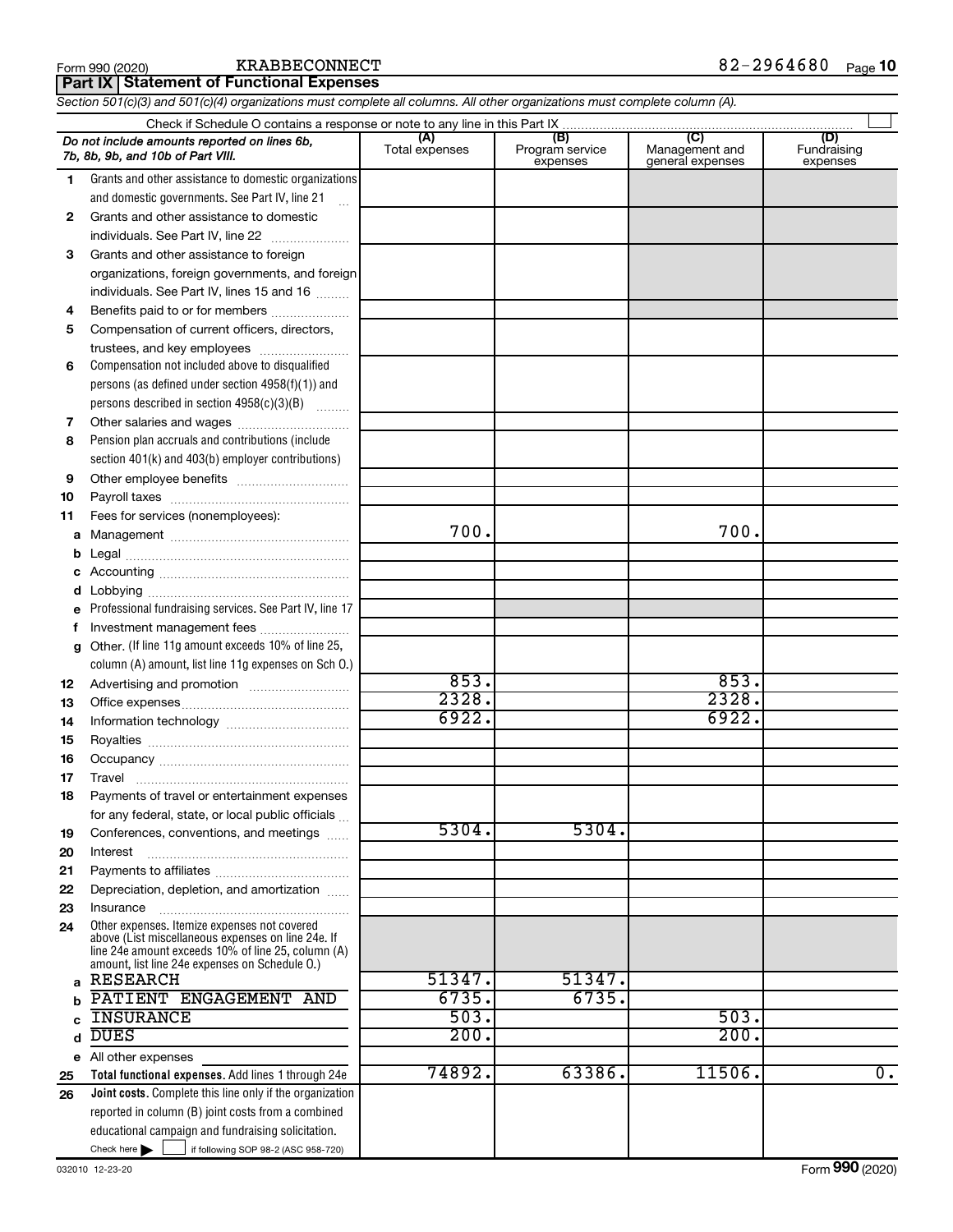| <b>KRABBECONNECT</b><br>Form 990 (2020) | .680<br>n n<br>. הי<br>Page<br>0 H<br>. |
|-----------------------------------------|-----------------------------------------|
|-----------------------------------------|-----------------------------------------|

**Part X Balance Sheet**

|                             |    |                                                                                                        |            | (A)<br>Beginning of year |                | (B)<br>End of year |
|-----------------------------|----|--------------------------------------------------------------------------------------------------------|------------|--------------------------|----------------|--------------------|
|                             | 1  |                                                                                                        |            | 78159.                   | $\mathbf{1}$   | 102299.            |
|                             | 2  |                                                                                                        |            |                          | $\mathbf{2}$   |                    |
|                             | з  |                                                                                                        |            |                          | 3              |                    |
|                             | 4  |                                                                                                        |            |                          | 4              |                    |
|                             | 5  | Loans and other receivables from any current or former officer, director,                              |            |                          |                |                    |
|                             |    | trustee, key employee, creator or founder, substantial contributor, or 35%                             |            |                          |                |                    |
|                             |    | controlled entity or family member of any of these persons                                             |            |                          | 5              |                    |
|                             | 6  | Loans and other receivables from other disqualified persons (as defined                                |            |                          |                |                    |
|                             |    | under section 4958(f)(1)), and persons described in section 4958(c)(3)(B)                              |            |                          | 6              |                    |
|                             | 7  |                                                                                                        |            |                          | $\overline{7}$ |                    |
| Assets                      | 8  |                                                                                                        |            |                          | 8              |                    |
|                             | 9  | Prepaid expenses and deferred charges                                                                  |            |                          | 9              |                    |
|                             |    | <b>10a</b> Land, buildings, and equipment: cost or other                                               |            |                          |                |                    |
|                             |    | basis. Complete Part VI of Schedule D                                                                  | 10a        |                          |                |                    |
|                             |    | <b>b</b> Less: accumulated depreciation<br>$\ldots \ldots \ldots \ldots \ldots$                        | <b>10b</b> |                          | 10c            |                    |
|                             | 11 |                                                                                                        |            |                          | 11             |                    |
|                             | 12 |                                                                                                        |            |                          | 12             |                    |
|                             | 13 |                                                                                                        |            |                          | 13             |                    |
|                             | 14 |                                                                                                        |            |                          | 14             |                    |
|                             | 15 |                                                                                                        |            |                          | 15             |                    |
|                             | 16 |                                                                                                        |            | 78159.                   | 16             | 102299.            |
|                             | 17 |                                                                                                        |            | 3362.                    | 17             | 1407.              |
|                             | 18 |                                                                                                        |            | 18                       |                |                    |
|                             | 19 |                                                                                                        |            | 19                       |                |                    |
|                             | 20 |                                                                                                        |            |                          | 20             |                    |
|                             | 21 | Escrow or custodial account liability. Complete Part IV of Schedule D                                  |            |                          | 21             |                    |
|                             | 22 | Loans and other payables to any current or former officer, director,                                   |            |                          |                |                    |
| Liabilities                 |    | trustee, key employee, creator or founder, substantial contributor, or 35%                             |            |                          |                |                    |
|                             |    |                                                                                                        |            |                          | 22             |                    |
|                             | 23 | Secured mortgages and notes payable to unrelated third parties                                         |            |                          | 23             |                    |
|                             | 24 | Unsecured notes and loans payable to unrelated third parties                                           |            |                          | 24             |                    |
|                             | 25 | Other liabilities (including federal income tax, payables to related third                             |            |                          |                |                    |
|                             |    | parties, and other liabilities not included on lines 17-24). Complete Part X                           |            |                          |                |                    |
|                             |    |                                                                                                        |            |                          | 25             |                    |
|                             | 26 |                                                                                                        |            | 3362.                    | 26             | 1407.              |
|                             |    | Organizations that follow FASB ASC 958, check here $\blacktriangleright \lfloor \underline{X} \rfloor$ |            |                          |                |                    |
|                             |    | and complete lines 27, 28, 32, and 33.                                                                 |            |                          |                |                    |
|                             | 27 |                                                                                                        |            | 40745.                   | 27             | 76501.             |
|                             | 28 |                                                                                                        |            | 34052.                   | 28             | 24391.             |
|                             |    | Organizations that do not follow FASB ASC 958, check here $\blacktriangleright$                        |            |                          |                |                    |
|                             |    | and complete lines 29 through 33.                                                                      |            |                          |                |                    |
| Net Assets or Fund Balances | 29 |                                                                                                        |            |                          | 29             |                    |
|                             | 30 | Paid-in or capital surplus, or land, building, or equipment fund                                       |            |                          | 30             |                    |
|                             | 31 | Retained earnings, endowment, accumulated income, or other funds                                       |            | 74797.                   | 31             | 100892.            |
|                             | 32 |                                                                                                        |            | 78159.                   | 32             | 102299.            |
|                             | 33 |                                                                                                        |            |                          | 33             |                    |

Form (2020) **990**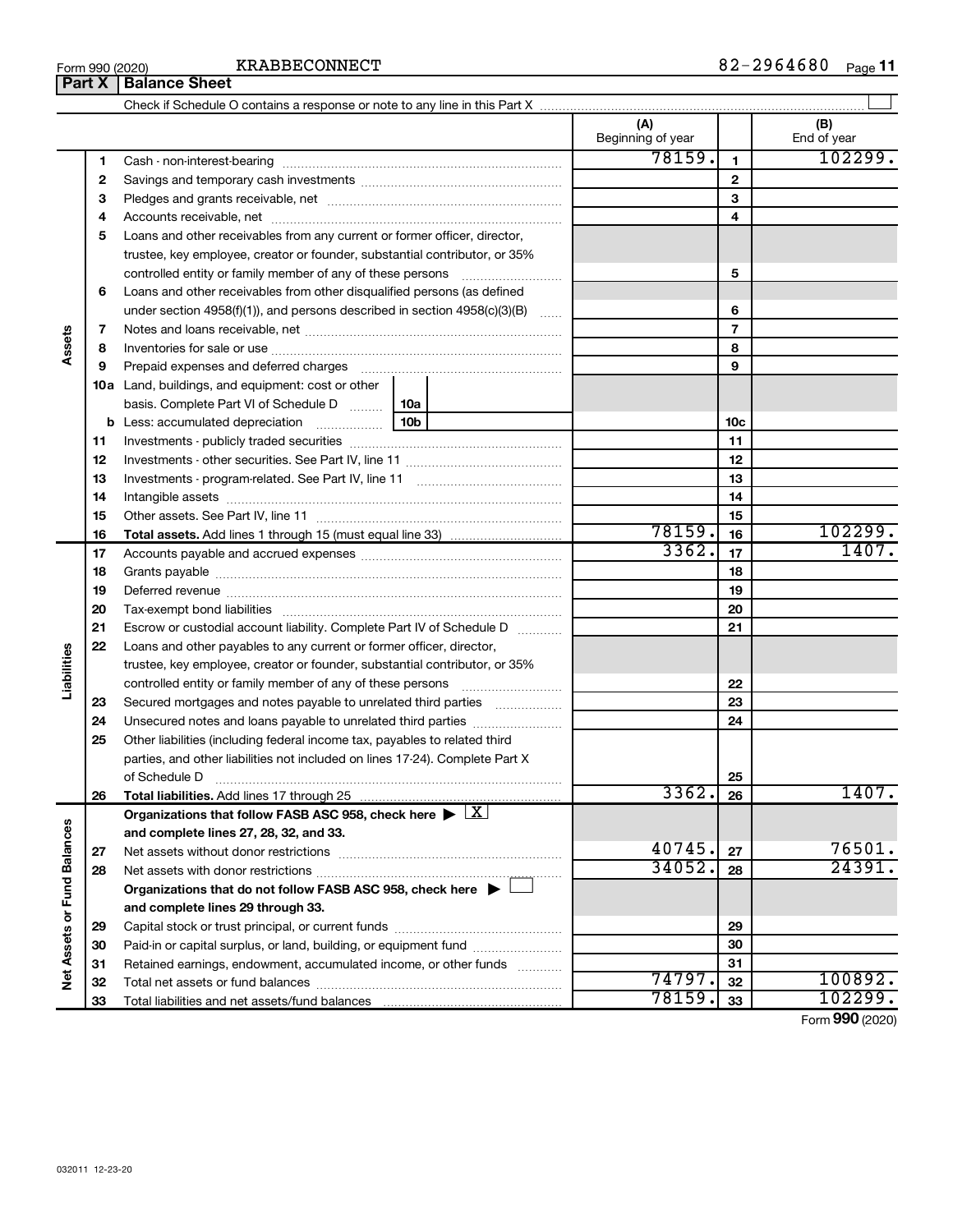|    | <b>KRABBECONNECT</b><br>Form 990 (2020)                                                                                                                                                                                        | 82-2964680              |                |         | Page 12          |
|----|--------------------------------------------------------------------------------------------------------------------------------------------------------------------------------------------------------------------------------|-------------------------|----------------|---------|------------------|
|    | <b>Part XI Reconciliation of Net Assets</b>                                                                                                                                                                                    |                         |                |         |                  |
|    |                                                                                                                                                                                                                                |                         |                |         |                  |
|    |                                                                                                                                                                                                                                |                         |                |         |                  |
| 1  |                                                                                                                                                                                                                                | $\mathbf{1}$            |                | 100987. |                  |
| 2  |                                                                                                                                                                                                                                | $\overline{2}$          |                | 74892.  |                  |
| З  | Revenue less expenses. Subtract line 2 from line 1                                                                                                                                                                             | 3                       |                | 26095.  |                  |
| 4  |                                                                                                                                                                                                                                | $\overline{\mathbf{4}}$ |                | 74797.  |                  |
| 5  | Net unrealized gains (losses) on investments [11] matter than the control of the state of the state of the state of the state of the state of the state of the state of the state of the state of the state of the state of th | 5                       |                |         |                  |
| 6  | Donated services and use of facilities [[111] matter contracts and use of facilities [[11] matter contracts and use of facilities [[11] matter contracts and use of facilities [[11] matter contracts and a service contract o | 6                       |                |         |                  |
| 7  | Investment expenses www.communication.com/www.communication.com/www.communication.com/www.com                                                                                                                                  | $\overline{7}$          |                |         |                  |
| 8  |                                                                                                                                                                                                                                | 8                       |                |         |                  |
| 9  | Other changes in net assets or fund balances (explain on Schedule O)                                                                                                                                                           | 9                       |                |         | $\overline{0}$ . |
| 10 | Net assets or fund balances at end of year. Combine lines 3 through 9 (must equal Part X, line 32,                                                                                                                             |                         |                |         |                  |
|    |                                                                                                                                                                                                                                | 10                      |                | 100892. |                  |
|    | <b>Part XII Financial Statements and Reporting</b>                                                                                                                                                                             |                         |                |         |                  |
|    |                                                                                                                                                                                                                                |                         |                |         |                  |
|    |                                                                                                                                                                                                                                |                         |                | Yes     | <b>No</b>        |
| 1  | Accounting method used to prepare the Form 990: $X \subset X$ Cash $\Box$ Accrual $\Box$ Other                                                                                                                                 |                         |                |         |                  |
|    | If the organization changed its method of accounting from a prior year or checked "Other," explain in Schedule O.                                                                                                              |                         |                |         |                  |
|    |                                                                                                                                                                                                                                |                         | 2a             |         | х                |
|    | If "Yes," check a box below to indicate whether the financial statements for the year were compiled or reviewed on a                                                                                                           |                         |                |         |                  |
|    | separate basis, consolidated basis, or both:                                                                                                                                                                                   |                         |                |         |                  |
|    | Consolidated basis<br>Both consolidated and separate basis<br>Separate basis                                                                                                                                                   |                         |                |         |                  |
| b  |                                                                                                                                                                                                                                |                         | 2 <sub>b</sub> |         | х                |
|    | If "Yes," check a box below to indicate whether the financial statements for the year were audited on a separate basis,                                                                                                        |                         |                |         |                  |
|    | consolidated basis, or both:                                                                                                                                                                                                   |                         |                |         |                  |
|    | Separate basis<br>Consolidated basis<br>Both consolidated and separate basis                                                                                                                                                   |                         |                |         |                  |
|    | c If "Yes" to line 2a or 2b, does the organization have a committee that assumes responsibility for oversight of the audit,                                                                                                    |                         |                |         |                  |
|    |                                                                                                                                                                                                                                |                         | 2c             |         |                  |
|    | If the organization changed either its oversight process or selection process during the tax year, explain on Schedule O.                                                                                                      |                         |                |         |                  |
|    | 3a As a result of a federal award, was the organization required to undergo an audit or audits as set forth in the Single Audit                                                                                                |                         |                |         |                  |
|    |                                                                                                                                                                                                                                |                         | За             |         | х                |
|    | b If "Yes," did the organization undergo the required audit or audits? If the organization did not undergo the required audit                                                                                                  |                         |                |         |                  |
|    |                                                                                                                                                                                                                                |                         | 3b             |         |                  |

Form (2020) **990**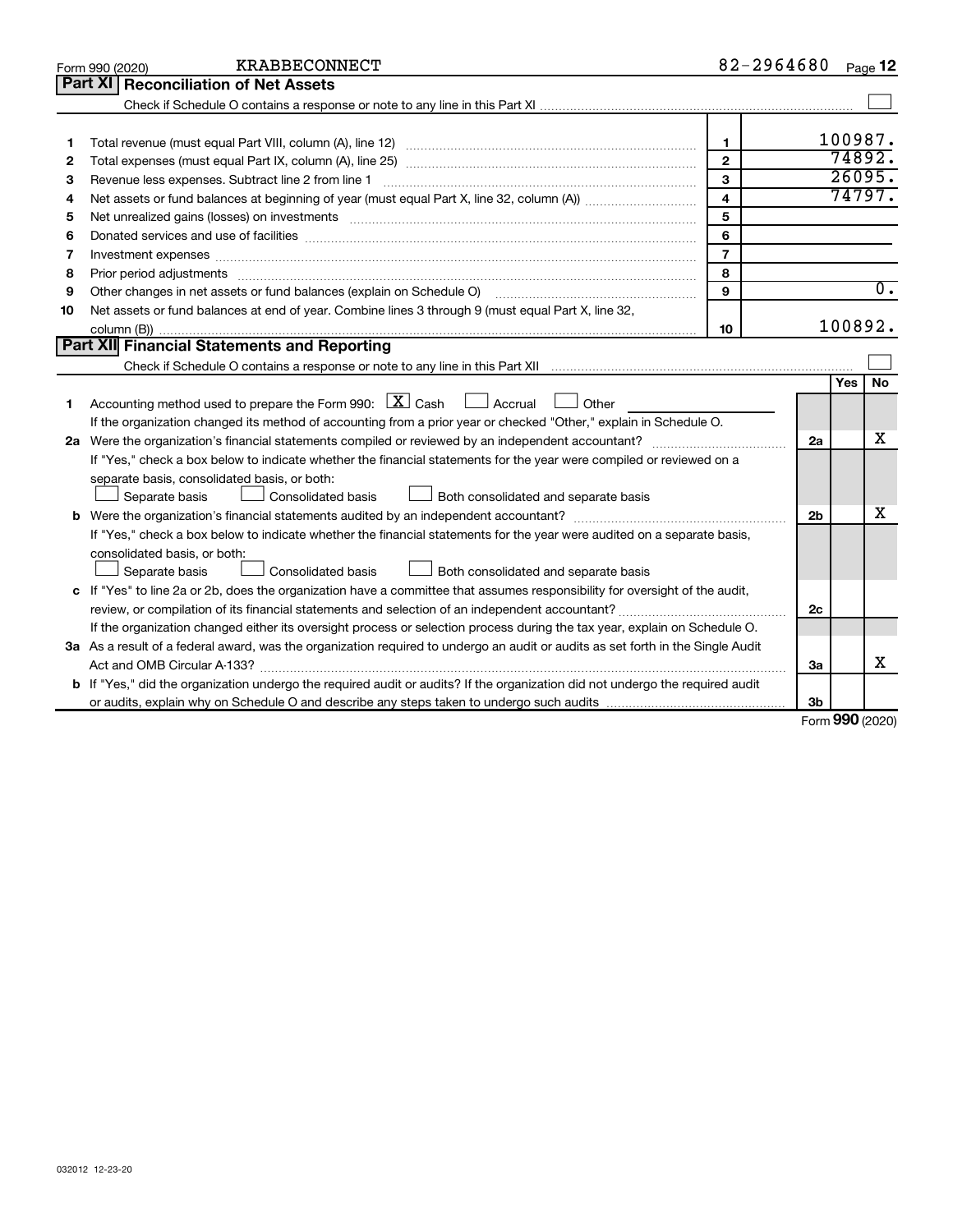**SCHEDULE A**

# Form 990 or 990-EZ) **Public Charity Status and Public Support**<br>
Complete if the organization is a section 501(c)(3) organization or a section<br> **2020 4947(a)(1) nonexempt charitable trust.**

OMB No. 1545-0047

**Open to Public Inspection**

| Department of the Treasury |
|----------------------------|
| Internal Revenue Service   |

# **| Attach to Form 990 or Form 990-EZ.**

**| Go to www.irs.gov/Form990 for instructions and the latest information.**

|        |             | Name of the organization                                                                                                                                                                                            |                      |                                                       |                                                                |    |                            |  | <b>Employer identification number</b> |
|--------|-------------|---------------------------------------------------------------------------------------------------------------------------------------------------------------------------------------------------------------------|----------------------|-------------------------------------------------------|----------------------------------------------------------------|----|----------------------------|--|---------------------------------------|
|        |             |                                                                                                                                                                                                                     | <b>KRABBECONNECT</b> |                                                       |                                                                |    |                            |  | 82-2964680                            |
|        | Part I      | Reason for Public Charity Status. (All organizations must complete this part.) See instructions.                                                                                                                    |                      |                                                       |                                                                |    |                            |  |                                       |
|        |             | The organization is not a private foundation because it is: (For lines 1 through 12, check only one box.)                                                                                                           |                      |                                                       |                                                                |    |                            |  |                                       |
| 1      |             | A church, convention of churches, or association of churches described in section 170(b)(1)(A)(i).                                                                                                                  |                      |                                                       |                                                                |    |                            |  |                                       |
| 2      |             | A school described in section 170(b)(1)(A)(ii). (Attach Schedule E (Form 990 or 990-EZ).)                                                                                                                           |                      |                                                       |                                                                |    |                            |  |                                       |
| з      |             | A hospital or a cooperative hospital service organization described in section 170(b)(1)(A)(iii).                                                                                                                   |                      |                                                       |                                                                |    |                            |  |                                       |
| 4      |             | A medical research organization operated in conjunction with a hospital described in section 170(b)(1)(A)(iii). Enter the hospital's name,                                                                          |                      |                                                       |                                                                |    |                            |  |                                       |
|        |             | city, and state:                                                                                                                                                                                                    |                      |                                                       |                                                                |    |                            |  |                                       |
| 5      |             | An organization operated for the benefit of a college or university owned or operated by a governmental unit described in                                                                                           |                      |                                                       |                                                                |    |                            |  |                                       |
|        |             | section 170(b)(1)(A)(iv). (Complete Part II.)                                                                                                                                                                       |                      |                                                       |                                                                |    |                            |  |                                       |
| 6      |             | A federal, state, or local government or governmental unit described in section 170(b)(1)(A)(v).                                                                                                                    |                      |                                                       |                                                                |    |                            |  |                                       |
| 7      |             | An organization that normally receives a substantial part of its support from a governmental unit or from the general public described in                                                                           |                      |                                                       |                                                                |    |                            |  |                                       |
|        |             | section 170(b)(1)(A)(vi). (Complete Part II.)                                                                                                                                                                       |                      |                                                       |                                                                |    |                            |  |                                       |
| 8<br>9 |             | A community trust described in section 170(b)(1)(A)(vi). (Complete Part II.)<br>An agricultural research organization described in section 170(b)(1)(A)(ix) operated in conjunction with a land-grant college       |                      |                                                       |                                                                |    |                            |  |                                       |
|        |             | or university or a non-land-grant college of agriculture (see instructions). Enter the name, city, and state of the college or                                                                                      |                      |                                                       |                                                                |    |                            |  |                                       |
|        |             | university:                                                                                                                                                                                                         |                      |                                                       |                                                                |    |                            |  |                                       |
|        | $10 \mid X$ | An organization that normally receives (1) more than 33 1/3% of its support from contributions, membership fees, and gross receipts from                                                                            |                      |                                                       |                                                                |    |                            |  |                                       |
|        |             | activities related to its exempt functions, subject to certain exceptions; and (2) no more than 33 1/3% of its support from gross investment                                                                        |                      |                                                       |                                                                |    |                            |  |                                       |
|        |             | income and unrelated business taxable income (less section 511 tax) from businesses acquired by the organization after June 30, 1975.                                                                               |                      |                                                       |                                                                |    |                            |  |                                       |
|        |             | See section 509(a)(2). (Complete Part III.)                                                                                                                                                                         |                      |                                                       |                                                                |    |                            |  |                                       |
| 11     |             | An organization organized and operated exclusively to test for public safety. See section 509(a)(4).                                                                                                                |                      |                                                       |                                                                |    |                            |  |                                       |
| 12     |             | An organization organized and operated exclusively for the benefit of, to perform the functions of, or to carry out the purposes of one or                                                                          |                      |                                                       |                                                                |    |                            |  |                                       |
|        |             | more publicly supported organizations described in section 509(a)(1) or section 509(a)(2). See section 509(a)(3). Check the box in                                                                                  |                      |                                                       |                                                                |    |                            |  |                                       |
|        |             | lines 12a through 12d that describes the type of supporting organization and complete lines 12e, 12f, and 12g.                                                                                                      |                      |                                                       |                                                                |    |                            |  |                                       |
| а      |             | Type I. A supporting organization operated, supervised, or controlled by its supported organization(s), typically by giving                                                                                         |                      |                                                       |                                                                |    |                            |  |                                       |
|        |             | the supported organization(s) the power to regularly appoint or elect a majority of the directors or trustees of the supporting                                                                                     |                      |                                                       |                                                                |    |                            |  |                                       |
|        |             | organization. You must complete Part IV, Sections A and B.                                                                                                                                                          |                      |                                                       |                                                                |    |                            |  |                                       |
| b      |             | Type II. A supporting organization supervised or controlled in connection with its supported organization(s), by having                                                                                             |                      |                                                       |                                                                |    |                            |  |                                       |
|        |             | control or management of the supporting organization vested in the same persons that control or manage the supported                                                                                                |                      |                                                       |                                                                |    |                            |  |                                       |
|        |             | organization(s). You must complete Part IV, Sections A and C.                                                                                                                                                       |                      |                                                       |                                                                |    |                            |  |                                       |
|        |             | Type III functionally integrated. A supporting organization operated in connection with, and functionally integrated with,                                                                                          |                      |                                                       |                                                                |    |                            |  |                                       |
|        |             | its supported organization(s) (see instructions). You must complete Part IV, Sections A, D, and E.                                                                                                                  |                      |                                                       |                                                                |    |                            |  |                                       |
| d      |             | Type III non-functionally integrated. A supporting organization operated in connection with its supported organization(s)                                                                                           |                      |                                                       |                                                                |    |                            |  |                                       |
|        |             | that is not functionally integrated. The organization generally must satisfy a distribution requirement and an attentiveness                                                                                        |                      |                                                       |                                                                |    |                            |  |                                       |
|        |             | requirement (see instructions). You must complete Part IV, Sections A and D, and Part V.<br>Check this box if the organization received a written determination from the IRS that it is a Type I, Type II, Type III |                      |                                                       |                                                                |    |                            |  |                                       |
| е      |             | functionally integrated, or Type III non-functionally integrated supporting organization.                                                                                                                           |                      |                                                       |                                                                |    |                            |  |                                       |
|        |             | f Enter the number of supported organizations                                                                                                                                                                       |                      |                                                       |                                                                |    |                            |  |                                       |
|        |             | Provide the following information about the supported organization(s).                                                                                                                                              |                      |                                                       |                                                                |    |                            |  |                                       |
|        |             | (i) Name of supported                                                                                                                                                                                               | (ii) EIN             | (iii) Type of organization                            | (iv) Is the organization listed<br>in your governing document? |    | (v) Amount of monetary     |  | (vi) Amount of other                  |
|        |             | organization                                                                                                                                                                                                        |                      | (described on lines 1-10<br>above (see instructions)) | Yes                                                            | No | support (see instructions) |  | support (see instructions)            |
|        |             |                                                                                                                                                                                                                     |                      |                                                       |                                                                |    |                            |  |                                       |
|        |             |                                                                                                                                                                                                                     |                      |                                                       |                                                                |    |                            |  |                                       |
|        |             |                                                                                                                                                                                                                     |                      |                                                       |                                                                |    |                            |  |                                       |
|        |             |                                                                                                                                                                                                                     |                      |                                                       |                                                                |    |                            |  |                                       |
|        |             |                                                                                                                                                                                                                     |                      |                                                       |                                                                |    |                            |  |                                       |
|        |             |                                                                                                                                                                                                                     |                      |                                                       |                                                                |    |                            |  |                                       |
|        |             |                                                                                                                                                                                                                     |                      |                                                       |                                                                |    |                            |  |                                       |
|        |             |                                                                                                                                                                                                                     |                      |                                                       |                                                                |    |                            |  |                                       |
|        |             |                                                                                                                                                                                                                     |                      |                                                       |                                                                |    |                            |  |                                       |
|        |             |                                                                                                                                                                                                                     |                      |                                                       |                                                                |    |                            |  |                                       |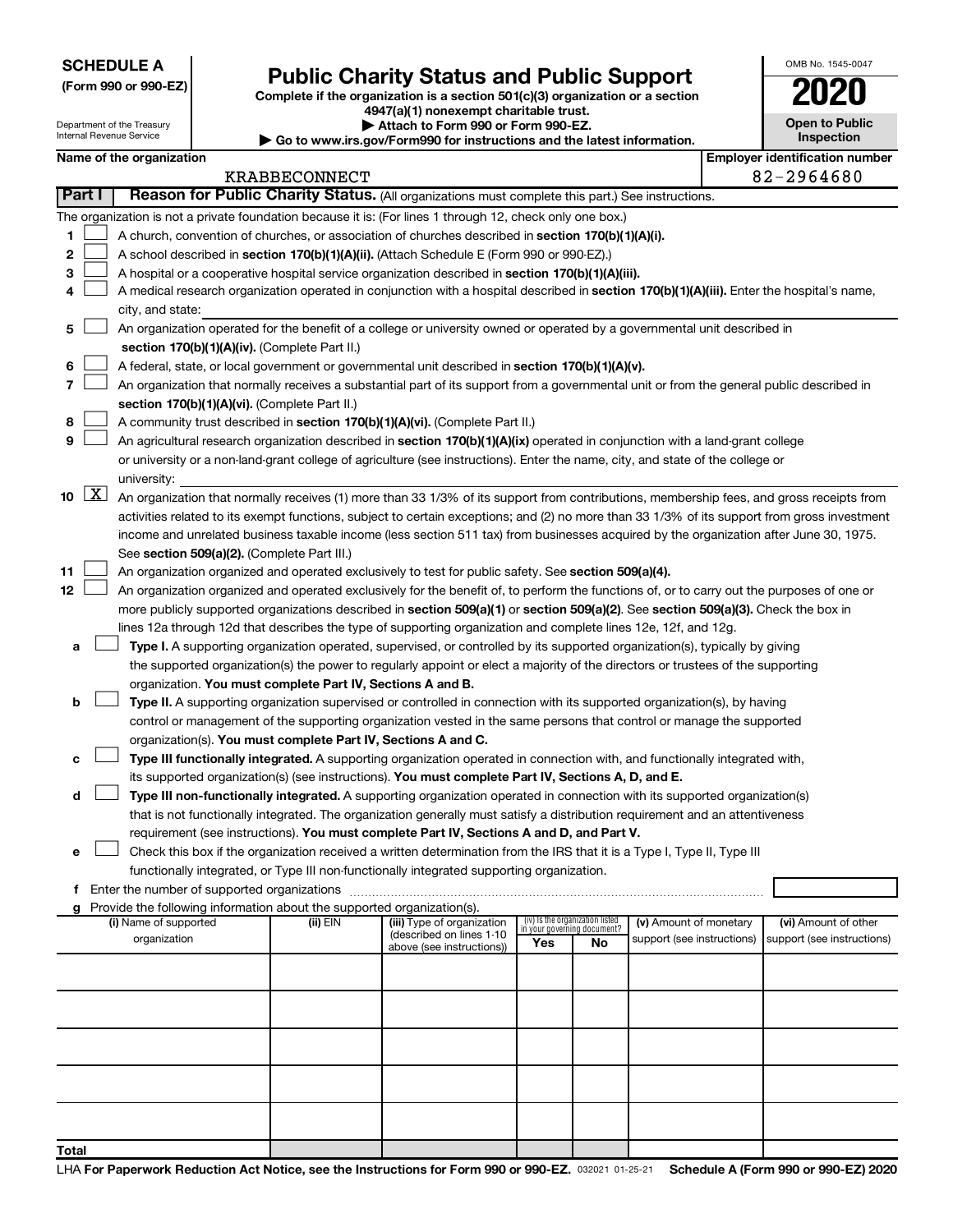### Schedule A (Form 990 or 990-EZ) 2020 KRABBECONNECT  $82-2964680$  Page

(Complete only if you checked the box on line 5, 7, or 8 of Part I or if the organization failed to qualify under Part III. If the organization fails to qualify under the tests listed below, please complete Part III.) **Part II Support Schedule for Organizations Described in Sections 170(b)(1)(A)(iv) and 170(b)(1)(A)(vi)**

|     | <b>Section A. Public Support</b>                                                                                                                                                                                               |          |          |            |            |          |           |
|-----|--------------------------------------------------------------------------------------------------------------------------------------------------------------------------------------------------------------------------------|----------|----------|------------|------------|----------|-----------|
|     | Calendar year (or fiscal year beginning in)                                                                                                                                                                                    | (a) 2016 | (b) 2017 | $(c)$ 2018 | $(d)$ 2019 | (e) 2020 | (f) Total |
|     | 1 Gifts, grants, contributions, and                                                                                                                                                                                            |          |          |            |            |          |           |
|     | membership fees received. (Do not                                                                                                                                                                                              |          |          |            |            |          |           |
|     | include any "unusual grants.")                                                                                                                                                                                                 |          |          |            |            |          |           |
|     | 2 Tax revenues levied for the organ-                                                                                                                                                                                           |          |          |            |            |          |           |
|     | ization's benefit and either paid to                                                                                                                                                                                           |          |          |            |            |          |           |
|     | or expended on its behalf                                                                                                                                                                                                      |          |          |            |            |          |           |
| з   | The value of services or facilities                                                                                                                                                                                            |          |          |            |            |          |           |
|     | furnished by a governmental unit to                                                                                                                                                                                            |          |          |            |            |          |           |
|     | the organization without charge                                                                                                                                                                                                |          |          |            |            |          |           |
| 4   | <b>Total.</b> Add lines 1 through 3                                                                                                                                                                                            |          |          |            |            |          |           |
| 5.  | The portion of total contributions                                                                                                                                                                                             |          |          |            |            |          |           |
|     | by each person (other than a                                                                                                                                                                                                   |          |          |            |            |          |           |
|     | governmental unit or publicly                                                                                                                                                                                                  |          |          |            |            |          |           |
|     | supported organization) included                                                                                                                                                                                               |          |          |            |            |          |           |
|     | on line 1 that exceeds 2% of the                                                                                                                                                                                               |          |          |            |            |          |           |
|     | amount shown on line 11,                                                                                                                                                                                                       |          |          |            |            |          |           |
|     | column (f)                                                                                                                                                                                                                     |          |          |            |            |          |           |
|     | 6 Public support. Subtract line 5 from line 4.                                                                                                                                                                                 |          |          |            |            |          |           |
|     | <b>Section B. Total Support</b>                                                                                                                                                                                                |          |          |            |            |          |           |
|     | Calendar year (or fiscal year beginning in) $\blacktriangleright$                                                                                                                                                              | (a) 2016 | (b) 2017 | $(c)$ 2018 | $(d)$ 2019 | (e) 2020 | (f) Total |
|     | 7 Amounts from line 4                                                                                                                                                                                                          |          |          |            |            |          |           |
| 8   | Gross income from interest,                                                                                                                                                                                                    |          |          |            |            |          |           |
|     | dividends, payments received on                                                                                                                                                                                                |          |          |            |            |          |           |
|     | securities loans, rents, royalties,                                                                                                                                                                                            |          |          |            |            |          |           |
|     | and income from similar sources                                                                                                                                                                                                |          |          |            |            |          |           |
| 9   | Net income from unrelated business                                                                                                                                                                                             |          |          |            |            |          |           |
|     | activities, whether or not the                                                                                                                                                                                                 |          |          |            |            |          |           |
|     | business is regularly carried on                                                                                                                                                                                               |          |          |            |            |          |           |
|     | 10 Other income. Do not include gain                                                                                                                                                                                           |          |          |            |            |          |           |
|     | or loss from the sale of capital                                                                                                                                                                                               |          |          |            |            |          |           |
|     | assets (Explain in Part VI.)                                                                                                                                                                                                   |          |          |            |            |          |           |
|     | <b>11 Total support.</b> Add lines 7 through 10                                                                                                                                                                                |          |          |            |            |          |           |
|     | <b>12</b> Gross receipts from related activities, etc. (see instructions)                                                                                                                                                      |          |          |            |            | 12       |           |
|     | 13 First 5 years. If the Form 990 is for the organization's first, second, third, fourth, or fifth tax year as a section 501(c)(3)                                                                                             |          |          |            |            |          |           |
|     | organization, check this box and stop here<br><b>Section C. Computation of Public Support Percentage</b>                                                                                                                       |          |          |            |            |          |           |
| 14  |                                                                                                                                                                                                                                |          |          |            |            | 14       | %         |
|     |                                                                                                                                                                                                                                |          |          |            |            | 15       | %         |
|     | 16a 33 1/3% support test - 2020. If the organization did not check the box on line 13, and line 14 is 33 1/3% or more, check this box and                                                                                      |          |          |            |            |          |           |
|     | stop here. The organization qualifies as a publicly supported organization manufaction manufacture content and the support of the state of the state of the state of the state of the state of the state of the state of the s |          |          |            |            |          |           |
|     | b 33 1/3% support test - 2019. If the organization did not check a box on line 13 or 16a, and line 15 is 33 1/3% or more, check this box                                                                                       |          |          |            |            |          |           |
|     |                                                                                                                                                                                                                                |          |          |            |            |          |           |
|     | <b>17a 10% -facts-and-circumstances test - 2020.</b> If the organization did not check a box on line 13, 16a, or 16b, and line 14 is 10% or more,                                                                              |          |          |            |            |          |           |
|     | and if the organization meets the facts-and-circumstances test, check this box and stop here. Explain in Part VI how the organization                                                                                          |          |          |            |            |          |           |
|     | meets the facts-and-circumstances test. The organization qualifies as a publicly supported organization                                                                                                                        |          |          |            |            |          |           |
|     | <b>b 10%</b> -facts-and-circumstances test - 2019. If the organization did not check a box on line 13, 16a, 16b, or 17a, and line 15 is 10% or                                                                                 |          |          |            |            |          |           |
|     | more, and if the organization meets the facts-and-circumstances test, check this box and <b>stop here.</b> Explain in Part VI how the                                                                                          |          |          |            |            |          |           |
|     | organization meets the facts-and-circumstances test. The organization qualifies as a publicly supported organization                                                                                                           |          |          |            |            |          |           |
| 18. | Private foundation. If the organization did not check a box on line 13, 16a, 16b, 17a, or 17b, check this box and see instructions                                                                                             |          |          |            |            |          |           |

**Schedule A (Form 990 or 990-EZ) 2020**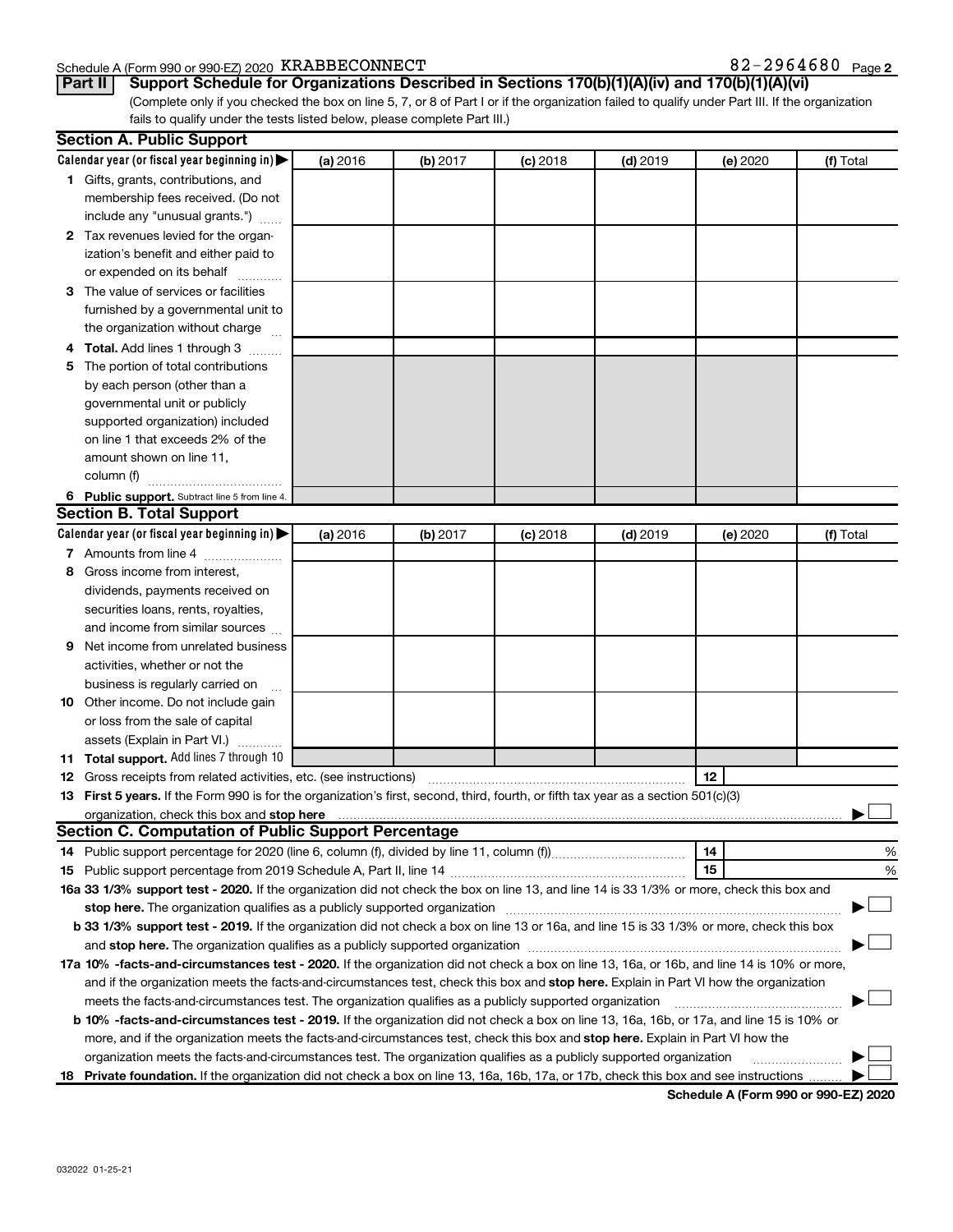### Schedule A (Form 990 or 990-EZ) 2020 KRABBECONNECT  $82-2964680$  Page

## **Part III Support Schedule for Organizations Described in Section 509(a)(2)**

82-2964680 Page 3

(Complete only if you checked the box on line 10 of Part I or if the organization failed to qualify under Part II. If the organization fails to qualify under the tests listed below, please complete Part II.)

| <b>Section A. Public Support</b>                                                                                                                 |          |          |            |            |          |              |
|--------------------------------------------------------------------------------------------------------------------------------------------------|----------|----------|------------|------------|----------|--------------|
| Calendar year (or fiscal year beginning in)                                                                                                      | (a) 2016 | (b) 2017 | $(c)$ 2018 | $(d)$ 2019 | (e) 2020 | (f) Total    |
| 1 Gifts, grants, contributions, and                                                                                                              |          |          |            |            |          |              |
| membership fees received. (Do not                                                                                                                |          |          |            |            |          |              |
| include any "unusual grants.")                                                                                                                   |          |          |            | 166890.    | 122050.  | 288940.      |
| 2 Gross receipts from admissions,                                                                                                                |          |          |            |            |          |              |
| merchandise sold or services per-                                                                                                                |          |          |            |            |          |              |
| formed, or facilities furnished in<br>any activity that is related to the                                                                        |          |          |            |            |          |              |
| organization's tax-exempt purpose                                                                                                                |          |          |            |            |          |              |
| 3 Gross receipts from activities that                                                                                                            |          |          |            |            |          |              |
| are not an unrelated trade or bus-                                                                                                               |          |          |            |            |          |              |
| iness under section 513                                                                                                                          |          |          |            |            |          |              |
| 4 Tax revenues levied for the organ-                                                                                                             |          |          |            |            |          |              |
| ization's benefit and either paid to                                                                                                             |          |          |            |            |          |              |
| or expended on its behalf                                                                                                                        |          |          |            |            |          |              |
| 5 The value of services or facilities                                                                                                            |          |          |            |            |          |              |
| furnished by a governmental unit to                                                                                                              |          |          |            |            |          |              |
| the organization without charge                                                                                                                  |          |          |            |            |          |              |
| 6 Total. Add lines 1 through 5                                                                                                                   |          |          |            | 166890.    | 122050.  | 288940.      |
| 7a Amounts included on lines 1, 2, and                                                                                                           |          |          |            |            |          |              |
| 3 received from disqualified persons                                                                                                             |          |          |            |            |          | 0.           |
| <b>b</b> Amounts included on lines 2 and 3 received                                                                                              |          |          |            |            |          |              |
| from other than disqualified persons that                                                                                                        |          |          |            |            |          |              |
| exceed the greater of \$5,000 or 1% of the<br>amount on line 13 for the year                                                                     |          |          |            |            |          | $0$ .        |
| c Add lines 7a and 7b                                                                                                                            |          |          |            |            |          | σ.           |
| 8 Public support. (Subtract line 7c from line 6.)                                                                                                |          |          |            |            |          | 288940.      |
| <b>Section B. Total Support</b>                                                                                                                  |          |          |            |            |          |              |
| Calendar year (or fiscal year beginning in)                                                                                                      | (a) 2016 | (b) 2017 | $(c)$ 2018 | $(d)$ 2019 | (e) 2020 | (f) Total    |
| <b>9</b> Amounts from line 6                                                                                                                     |          |          |            | 166890     | 122050.  | 288940.      |
| <b>10a</b> Gross income from interest,                                                                                                           |          |          |            |            |          |              |
| dividends, payments received on                                                                                                                  |          |          |            |            |          |              |
| securities loans, rents, royalties,<br>and income from similar sources                                                                           |          |          |            |            |          |              |
| <b>b</b> Unrelated business taxable income                                                                                                       |          |          |            |            |          |              |
| (less section 511 taxes) from businesses                                                                                                         |          |          |            |            |          |              |
| acquired after June 30, 1975                                                                                                                     |          |          |            |            |          |              |
| c Add lines 10a and 10b                                                                                                                          |          |          |            |            |          |              |
| <b>11</b> Net income from unrelated business                                                                                                     |          |          |            |            |          |              |
| activities not included in line 10b,                                                                                                             |          |          |            |            |          |              |
| whether or not the business is                                                                                                                   |          |          |            |            |          |              |
| regularly carried on<br>12 Other income. Do not include gain                                                                                     |          |          |            |            |          |              |
| or loss from the sale of capital                                                                                                                 |          |          |            |            |          |              |
| assets (Explain in Part VI.)                                                                                                                     |          |          |            | 166890.    | 122050.  | 288940.      |
| <b>13</b> Total support. (Add lines 9, 10c, 11, and 12.)                                                                                         |          |          |            |            |          |              |
| 14 First 5 years. If the Form 990 is for the organization's first, second, third, fourth, or fifth tax year as a section 501(c)(3) organization, |          |          |            |            |          | $\mathbf{X}$ |
| Section C. Computation of Public Support Percentage                                                                                              |          |          |            |            |          |              |
|                                                                                                                                                  |          |          |            |            |          |              |
|                                                                                                                                                  |          |          |            |            | 15       | %            |
| 16 Public support percentage from 2019 Schedule A, Part III, line 15                                                                             |          |          |            |            | 16       | %            |
| Section D. Computation of Investment Income Percentage                                                                                           |          |          |            |            |          |              |
|                                                                                                                                                  |          |          |            |            | 17       | %            |
| 18 Investment income percentage from 2019 Schedule A, Part III, line 17                                                                          |          |          |            |            | 18       | %            |
| 19a 33 1/3% support tests - 2020. If the organization did not check the box on line 14, and line 15 is more than 33 1/3%, and line 17 is not     |          |          |            |            |          |              |
| more than 33 1/3%, check this box and stop here. The organization qualifies as a publicly supported organization                                 |          |          |            |            |          |              |
| b 33 1/3% support tests - 2019. If the organization did not check a box on line 14 or line 19a, and line 16 is more than 33 1/3%, and            |          |          |            |            |          |              |
| line 18 is not more than 33 1/3%, check this box and stop here. The organization qualifies as a publicly supported organization                  |          |          |            |            |          |              |
|                                                                                                                                                  |          |          |            |            |          |              |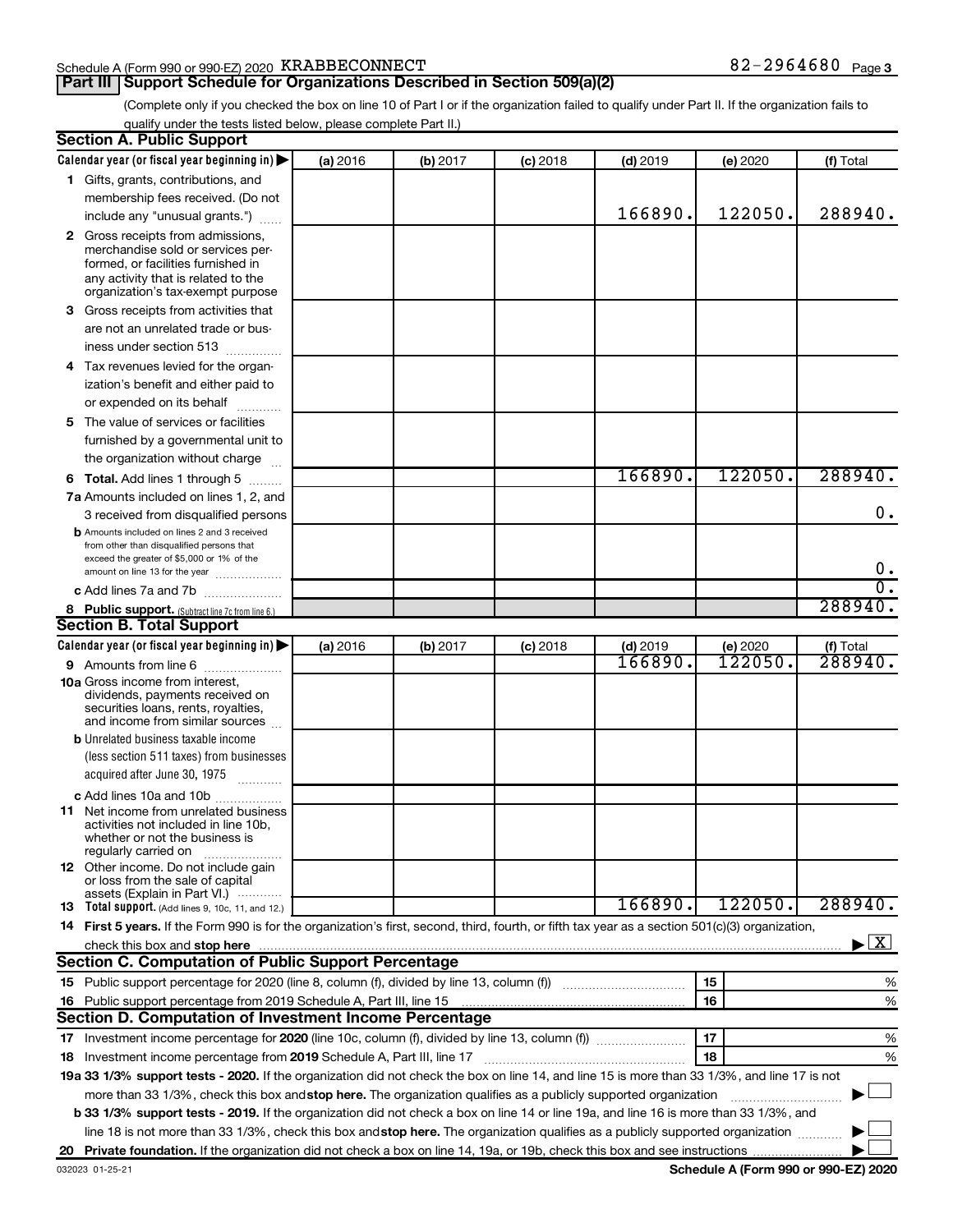### **Part IV Supporting Organizations**

(Complete only if you checked a box in line 12 on Part I. If you checked box 12a, Part I, complete Sections A and B. If you checked box 12b, Part I, complete Sections A and C. If you checked box 12c, Part I, complete Sections A, D, and E. If you checked box 12d, Part I, complete Sections A and D, and complete Part V.)

### **Section A. All Supporting Organizations**

- **1** Are all of the organization's supported organizations listed by name in the organization's governing documents? If "No," describe in Part VI how the supported organizations are designated. If designated by *class or purpose, describe the designation. If historic and continuing relationship, explain.*
- **2** Did the organization have any supported organization that does not have an IRS determination of status under section 509(a)(1) or (2)? If "Yes," explain in Part **VI** how the organization determined that the supported *organization was described in section 509(a)(1) or (2).*
- **3a** Did the organization have a supported organization described in section 501(c)(4), (5), or (6)? If "Yes," answer *lines 3b and 3c below.*
- **b** Did the organization confirm that each supported organization qualified under section 501(c)(4), (5), or (6) and satisfied the public support tests under section 509(a)(2)? If "Yes," describe in Part VI when and how the *organization made the determination.*
- **c** Did the organization ensure that all support to such organizations was used exclusively for section 170(c)(2)(B) purposes? If "Yes," explain in Part VI what controls the organization put in place to ensure such use.
- **4 a** *If* Was any supported organization not organized in the United States ("foreign supported organization")? *"Yes," and if you checked box 12a or 12b in Part I, answer lines 4b and 4c below.*
- **b** Did the organization have ultimate control and discretion in deciding whether to make grants to the foreign supported organization? If "Yes," describe in Part VI how the organization had such control and discretion *despite being controlled or supervised by or in connection with its supported organizations.*
- **c** Did the organization support any foreign supported organization that does not have an IRS determination under sections 501(c)(3) and 509(a)(1) or (2)? If "Yes," explain in Part VI what controls the organization used *to ensure that all support to the foreign supported organization was used exclusively for section 170(c)(2)(B) purposes.*
- **5a** Did the organization add, substitute, or remove any supported organizations during the tax year? If "Yes," answer lines 5b and 5c below (if applicable). Also, provide detail in **Part VI,** including (i) the names and EIN *numbers of the supported organizations added, substituted, or removed; (ii) the reasons for each such action; (iii) the authority under the organization's organizing document authorizing such action; and (iv) how the action was accomplished (such as by amendment to the organizing document).*
- **b** Type I or Type II only. Was any added or substituted supported organization part of a class already designated in the organization's organizing document?
- **c Substitutions only.**  Was the substitution the result of an event beyond the organization's control?
- **6** Did the organization provide support (whether in the form of grants or the provision of services or facilities) to **Part VI.** support or benefit one or more of the filing organization's supported organizations? If "Yes," provide detail in anyone other than (i) its supported organizations, (ii) individuals that are part of the charitable class benefited by one or more of its supported organizations, or (iii) other supporting organizations that also
- **7** Did the organization provide a grant, loan, compensation, or other similar payment to a substantial contributor regard to a substantial contributor? If "Yes," complete Part I of Schedule L (Form 990 or 990-EZ). (as defined in section 4958(c)(3)(C)), a family member of a substantial contributor, or a 35% controlled entity with
- **8** Did the organization make a loan to a disqualified person (as defined in section 4958) not described in line 7? *If "Yes," complete Part I of Schedule L (Form 990 or 990-EZ).*
- **9 a** Was the organization controlled directly or indirectly at any time during the tax year by one or more in section 509(a)(1) or (2))? If "Yes," provide detail in **Part VI.** disqualified persons, as defined in section 4946 (other than foundation managers and organizations described
- **b** Did one or more disqualified persons (as defined in line 9a) hold a controlling interest in any entity in which the supporting organization had an interest? If "Yes," provide detail in Part VI.
- **c** Did a disqualified person (as defined in line 9a) have an ownership interest in, or derive any personal benefit from, assets in which the supporting organization also had an interest? If "Yes," provide detail in Part VI.
- **10 a** Was the organization subject to the excess business holdings rules of section 4943 because of section supporting organizations)? If "Yes," answer line 10b below. 4943(f) (regarding certain Type II supporting organizations, and all Type III non-functionally integrated
	- **b** Did the organization have any excess business holdings in the tax year? (Use Schedule C, Form 4720, to *determine whether the organization had excess business holdings.)*

**Yes No 1 2 3a 3b 3c 4a 4b 4c 5a 5b 5c 6 7 8 9a 9b 9c 10a 10b**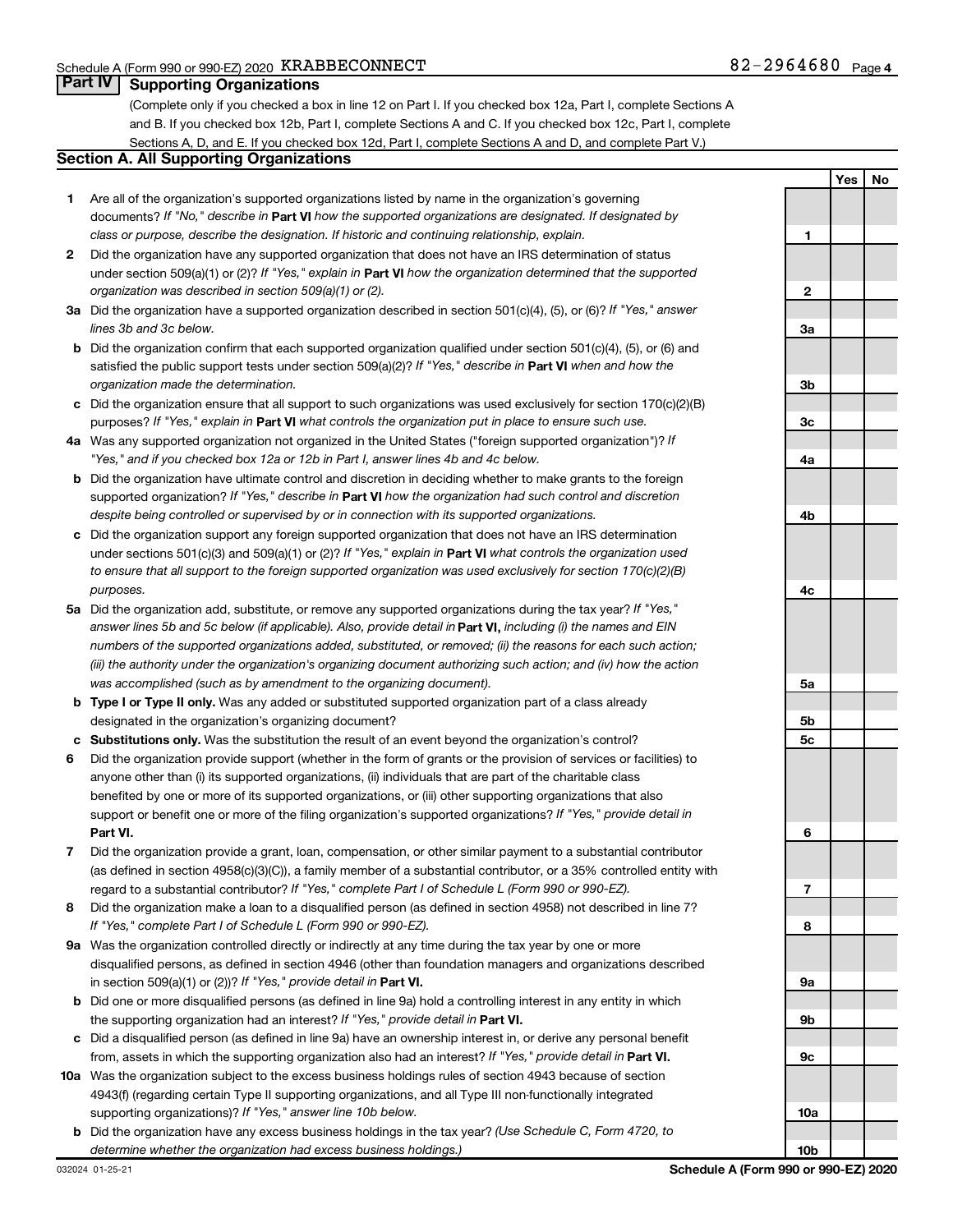|    |                                                                                                                                                                                                                                                           |     | Yes | No  |
|----|-----------------------------------------------------------------------------------------------------------------------------------------------------------------------------------------------------------------------------------------------------------|-----|-----|-----|
| 11 | Has the organization accepted a gift or contribution from any of the following persons?                                                                                                                                                                   |     |     |     |
|    | a A person who directly or indirectly controls, either alone or together with persons described in lines 11b and                                                                                                                                          |     |     |     |
|    | 11c below, the governing body of a supported organization?                                                                                                                                                                                                | 11a |     |     |
|    | <b>b</b> A family member of a person described in line 11a above?                                                                                                                                                                                         | 11b |     |     |
|    | c A 35% controlled entity of a person described in line 11a or 11b above? If "Yes" to line 11a, 11b, or 11c, provide                                                                                                                                      |     |     |     |
|    | detail in Part VI.                                                                                                                                                                                                                                        | 11c |     |     |
|    | <b>Section B. Type I Supporting Organizations</b>                                                                                                                                                                                                         |     |     |     |
|    |                                                                                                                                                                                                                                                           |     | Yes | No. |
| 1  | Did the governing body, members of the governing body, officers acting in their official capacity, or membership of one or                                                                                                                                |     |     |     |
|    | more supported organizations have the power to regularly appoint or elect at least a majority of the organization's officers,                                                                                                                             |     |     |     |
|    | directors, or trustees at all times during the tax year? If "No," describe in Part VI how the supported organization(s)<br>effectively operated, supervised, or controlled the organization's activities. If the organization had more than one supported |     |     |     |
|    | organization, describe how the powers to appoint and/or remove officers, directors, or trustees were allocated among the                                                                                                                                  |     |     |     |
|    | supported organizations and what conditions or restrictions, if any, applied to such powers during the tax year.                                                                                                                                          | 1   |     |     |
| 2  | Did the organization operate for the benefit of any supported organization other than the supported                                                                                                                                                       |     |     |     |
|    | organization(s) that operated, supervised, or controlled the supporting organization? If "Yes," explain in                                                                                                                                                |     |     |     |
|    | <b>Part VI</b> how providing such benefit carried out the purposes of the supported organization(s) that operated,                                                                                                                                        |     |     |     |
|    | supervised, or controlled the supporting organization.                                                                                                                                                                                                    | 2   |     |     |
|    | Section C. Type II Supporting Organizations                                                                                                                                                                                                               |     |     |     |
|    |                                                                                                                                                                                                                                                           |     | Yes | No  |
| 1  | Were a majority of the organization's directors or trustees during the tax year also a majority of the directors                                                                                                                                          |     |     |     |
|    | or trustees of each of the organization's supported organization(s)? If "No," describe in Part VI how control                                                                                                                                             |     |     |     |
|    | or management of the supporting organization was vested in the same persons that controlled or managed                                                                                                                                                    |     |     |     |
|    | the supported organization(s).                                                                                                                                                                                                                            | 1   |     |     |
|    | Section D. All Type III Supporting Organizations                                                                                                                                                                                                          |     |     |     |
|    |                                                                                                                                                                                                                                                           |     | Yes | No  |
| 1  | Did the organization provide to each of its supported organizations, by the last day of the fifth month of the                                                                                                                                            |     |     |     |
|    | organization's tax year, (i) a written notice describing the type and amount of support provided during the prior tax                                                                                                                                     |     |     |     |
|    | year, (ii) a copy of the Form 990 that was most recently filed as of the date of notification, and (iii) copies of the                                                                                                                                    |     |     |     |
|    | organization's governing documents in effect on the date of notification, to the extent not previously provided?                                                                                                                                          | 1   |     |     |
| 2  | Were any of the organization's officers, directors, or trustees either (i) appointed or elected by the supported                                                                                                                                          |     |     |     |
|    | organization(s) or (ii) serving on the governing body of a supported organization? If "No," explain in Part VI how                                                                                                                                        |     |     |     |
|    | the organization maintained a close and continuous working relationship with the supported organization(s).                                                                                                                                               | 2   |     |     |
| 3  | By reason of the relationship described in line 2, above, did the organization's supported organizations have a                                                                                                                                           |     |     |     |
|    | significant voice in the organization's investment policies and in directing the use of the organization's                                                                                                                                                |     |     |     |
|    | income or assets at all times during the tax year? If "Yes," describe in Part VI the role the organization's                                                                                                                                              |     |     |     |
|    | supported organizations played in this regard.                                                                                                                                                                                                            | З   |     |     |
|    | Section E. Type III Functionally Integrated Supporting Organizations                                                                                                                                                                                      |     |     |     |
| 1. | Check the box next to the method that the organization used to satisfy the Integral Part Test during the yealsee instructions).                                                                                                                           |     |     |     |
| а  | The organization satisfied the Activities Test. Complete line 2 below.                                                                                                                                                                                    |     |     |     |
| b  | The organization is the parent of each of its supported organizations. Complete line 3 below.                                                                                                                                                             |     |     |     |
| c  | The organization supported a governmental entity. Describe in Part VI how you supported a governmental entity (see instructions).<br>Activities Test. Answer lines 2a and 2b below.                                                                       |     |     |     |
| 2  |                                                                                                                                                                                                                                                           |     | Yes | No. |
| а  | Did substantially all of the organization's activities during the tax year directly further the exempt purposes of<br>the supported organization(s) to which the organization was responsive? If "Yes," then in Part VI identify                          |     |     |     |
|    | those supported organizations and explain how these activities directly furthered their exempt purposes,                                                                                                                                                  |     |     |     |
|    | how the organization was responsive to those supported organizations, and how the organization determined                                                                                                                                                 |     |     |     |
|    | that these activities constituted substantially all of its activities.                                                                                                                                                                                    | 2a  |     |     |
| b  | Did the activities described in line 2a, above, constitute activities that, but for the organization's involvement,                                                                                                                                       |     |     |     |
|    | one or more of the organization's supported organization(s) would have been engaged in? If "Yes," explain in                                                                                                                                              |     |     |     |
|    | <b>Part VI</b> the reasons for the organization's position that its supported organization(s) would have engaged in                                                                                                                                       |     |     |     |
|    | these activities but for the organization's involvement.                                                                                                                                                                                                  | 2b  |     |     |
| з  | Parent of Supported Organizations. Answer lines 3a and 3b below.                                                                                                                                                                                          |     |     |     |
| а  | Did the organization have the power to regularly appoint or elect a majority of the officers, directors, or                                                                                                                                               |     |     |     |
|    | trustees of each of the supported organizations? If "Yes" or "No" provide details in Part VI.                                                                                                                                                             | За  |     |     |
|    | <b>b</b> Did the organization exercise a substantial degree of direction over the policies, programs, and activities of each                                                                                                                              |     |     |     |

**3b**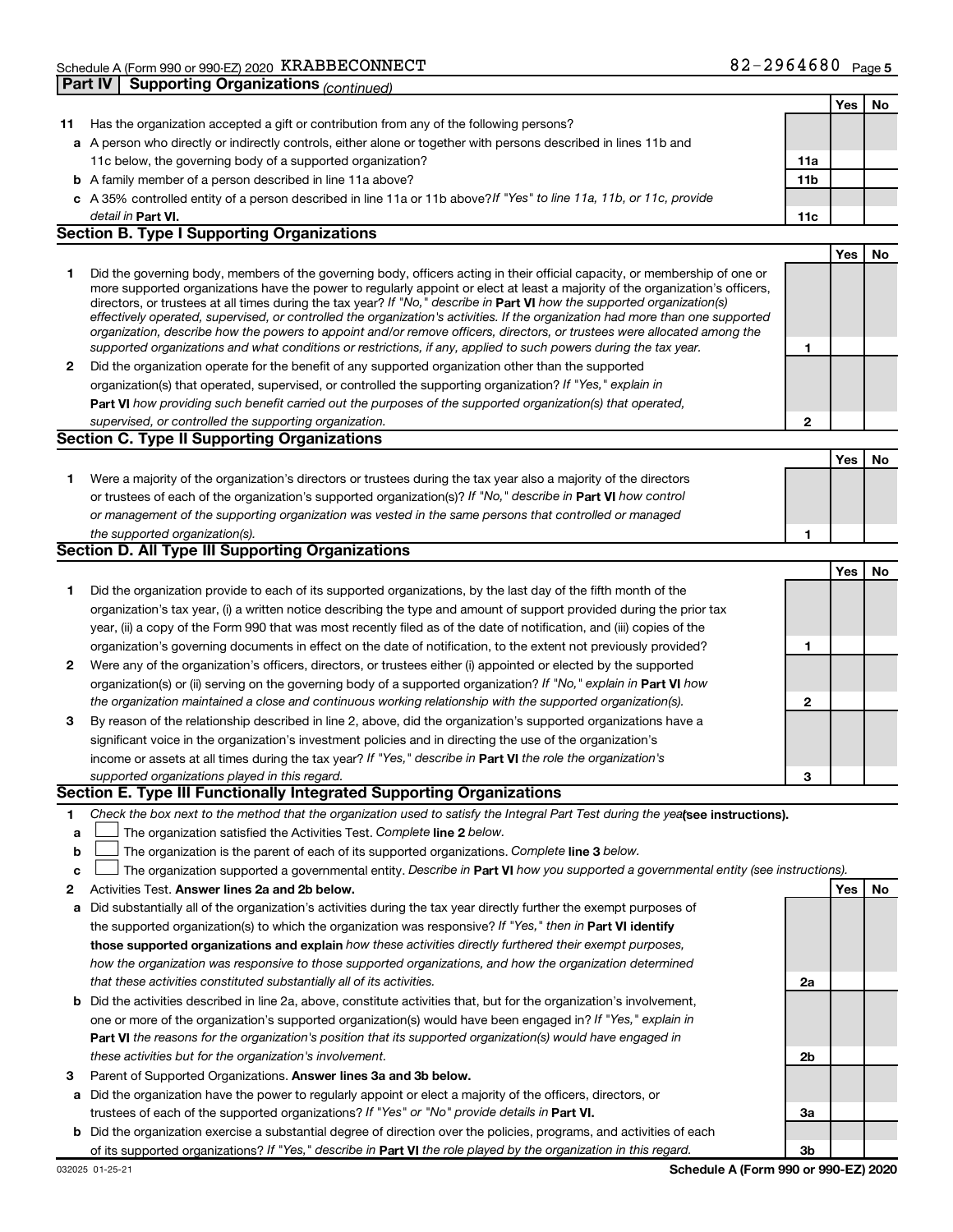Schedule A (Form 990 or 990-EZ) 2020 KRABBECONNECT  $82-2964680$  Page

**Part V Type III Non-Functionally Integrated 509(a)(3) Supporting Organizations** 

1 **Letter See instructions.** Check here if the organization satisfied the Integral Part Test as a qualifying trust on Nov. 20, 1970 (*explain in* Part **VI**). See instructions. All other Type III non-functionally integrated supporting organizations must complete Sections A through E.

| Section A - Adjusted Net Income         |                                                                             | (A) Prior Year | (B) Current Year<br>(optional) |                                |
|-----------------------------------------|-----------------------------------------------------------------------------|----------------|--------------------------------|--------------------------------|
| 1                                       | Net short-term capital gain                                                 | 1              |                                |                                |
| 2                                       | Recoveries of prior-year distributions                                      | $\mathbf{2}$   |                                |                                |
| 3                                       | Other gross income (see instructions)                                       | 3              |                                |                                |
| 4                                       | Add lines 1 through 3.                                                      | 4              |                                |                                |
| 5                                       | Depreciation and depletion                                                  | 5              |                                |                                |
| 6                                       | Portion of operating expenses paid or incurred for production or            |                |                                |                                |
|                                         | collection of gross income or for management, conservation, or              |                |                                |                                |
|                                         | maintenance of property held for production of income (see instructions)    | 6              |                                |                                |
| 7                                       | Other expenses (see instructions)                                           | $\overline{7}$ |                                |                                |
| 8                                       | <b>Adjusted Net Income</b> (subtract lines 5, 6, and 7 from line 4)         | 8              |                                |                                |
| <b>Section B - Minimum Asset Amount</b> |                                                                             |                | (A) Prior Year                 | (B) Current Year<br>(optional) |
| 1.                                      | Aggregate fair market value of all non-exempt-use assets (see               |                |                                |                                |
|                                         | instructions for short tax year or assets held for part of year):           |                |                                |                                |
|                                         | a Average monthly value of securities                                       | 1a             |                                |                                |
|                                         | <b>b</b> Average monthly cash balances                                      | 1 <sub>b</sub> |                                |                                |
|                                         | <b>c</b> Fair market value of other non-exempt-use assets                   | 1c             |                                |                                |
|                                         | d Total (add lines 1a, 1b, and 1c)                                          | 1 <sub>d</sub> |                                |                                |
|                                         | <b>e</b> Discount claimed for blockage or other factors                     |                |                                |                                |
|                                         | (explain in detail in <b>Part VI</b> ):                                     |                |                                |                                |
| $\mathbf{2}$                            | Acquisition indebtedness applicable to non-exempt-use assets                | $\mathbf{2}$   |                                |                                |
| З                                       | Subtract line 2 from line 1d.                                               | 3              |                                |                                |
| 4                                       | Cash deemed held for exempt use. Enter 0.015 of line 3 (for greater amount, |                |                                |                                |
|                                         | see instructions).                                                          | 4              |                                |                                |
| 5                                       | Net value of non-exempt-use assets (subtract line 4 from line 3)            | 5              |                                |                                |
| 6                                       | Multiply line 5 by 0.035.                                                   | 6              |                                |                                |
| 7                                       | Recoveries of prior-year distributions                                      | 7              |                                |                                |
| 8                                       | Minimum Asset Amount (add line 7 to line 6)                                 | 8              |                                |                                |
| <b>Section C - Distributable Amount</b> |                                                                             |                |                                | <b>Current Year</b>            |
| 1                                       | Adjusted net income for prior year (from Section A, line 8, column A)       | 1              |                                |                                |
| $\mathbf{2}$                            | Enter 0.85 of line 1.                                                       | $\mathbf{2}$   |                                |                                |
| 3                                       | Minimum asset amount for prior year (from Section B, line 8, column A)      | 3              |                                |                                |
| 4                                       | Enter greater of line 2 or line 3.                                          | 4              |                                |                                |
| 5                                       | Income tax imposed in prior year                                            | 5              |                                |                                |
| 6                                       | Distributable Amount. Subtract line 5 from line 4, unless subject to        |                |                                |                                |
|                                         | emergency temporary reduction (see instructions).                           | 6              |                                |                                |
|                                         |                                                                             |                |                                |                                |

**7** Check here if the current year is the organization's first as a non-functionally integrated Type III supporting organization (see † instructions).

**Schedule A (Form 990 or 990-EZ) 2020**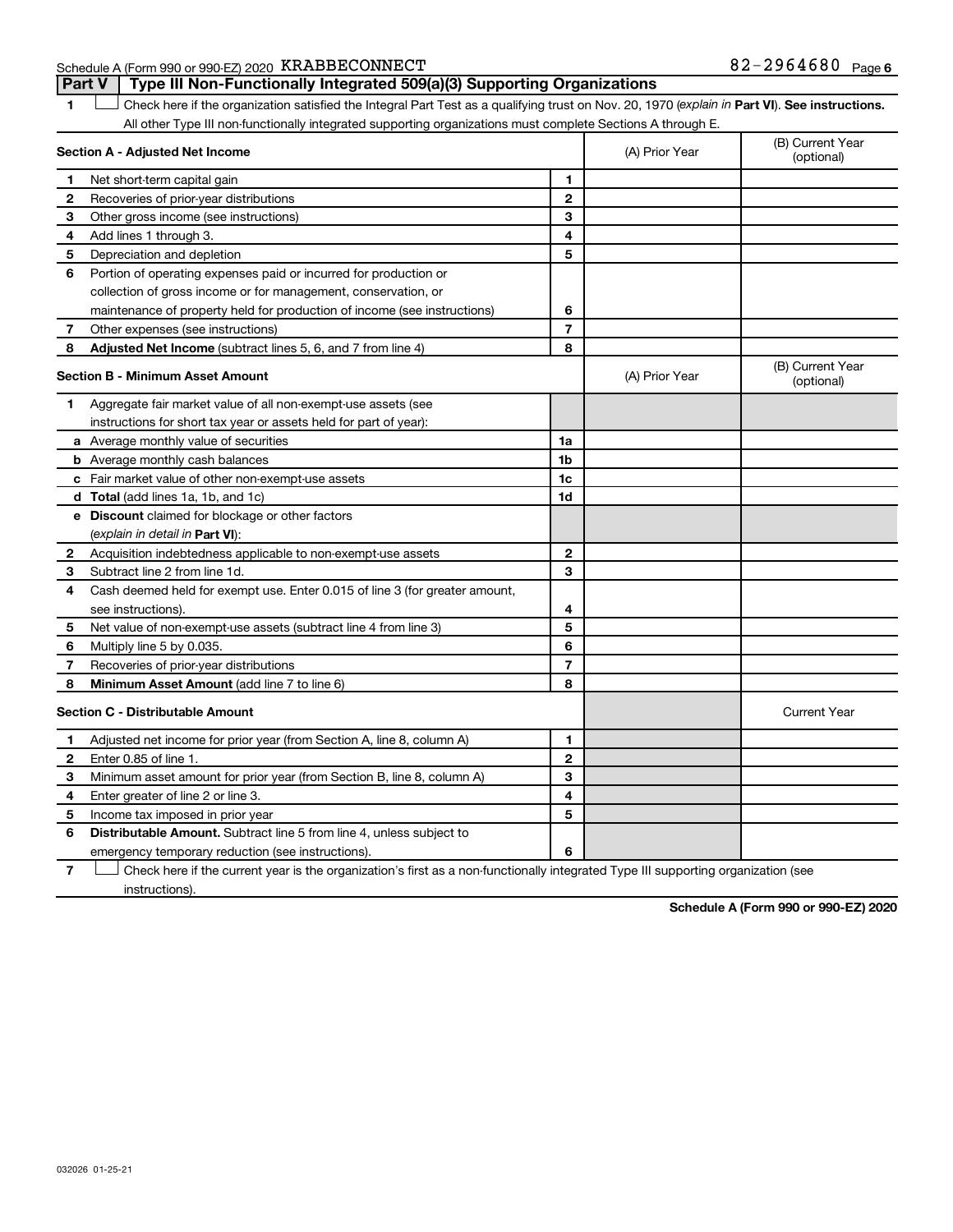|    | Type III Non-Functionally Integrated 509(a)(3) Supporting Organizations (continued)<br>Part V |                                    |                                               |    |                                                  |  |
|----|-----------------------------------------------------------------------------------------------|------------------------------------|-----------------------------------------------|----|--------------------------------------------------|--|
|    | <b>Section D - Distributions</b>                                                              |                                    |                                               |    | <b>Current Year</b>                              |  |
| 1  | Amounts paid to supported organizations to accomplish exempt purposes                         |                                    |                                               | 1  |                                                  |  |
| 2  | Amounts paid to perform activity that directly furthers exempt purposes of supported          |                                    |                                               |    |                                                  |  |
|    | organizations, in excess of income from activity                                              |                                    |                                               | 2  |                                                  |  |
| 3  | Administrative expenses paid to accomplish exempt purposes of supported organizations         |                                    |                                               | 3  |                                                  |  |
| 4  | Amounts paid to acquire exempt-use assets                                                     |                                    |                                               | 4  |                                                  |  |
| 5  | Qualified set-aside amounts (prior IRS approval required - provide details in Part VI)        |                                    |                                               | 5  |                                                  |  |
| 6  | Other distributions (describe in Part VI). See instructions.                                  |                                    |                                               | 6  |                                                  |  |
| 7  | Total annual distributions. Add lines 1 through 6.                                            |                                    |                                               | 7  |                                                  |  |
| 8  | Distributions to attentive supported organizations to which the organization is responsive    |                                    |                                               |    |                                                  |  |
|    | ( <i>provide details in Part VI</i> ). See instructions.                                      |                                    |                                               | 8  |                                                  |  |
| 9  | Distributable amount for 2020 from Section C, line 6                                          |                                    |                                               | 9  |                                                  |  |
| 10 | Line 8 amount divided by line 9 amount                                                        |                                    |                                               | 10 |                                                  |  |
|    | <b>Section E - Distribution Allocations (see instructions)</b>                                | (i)<br><b>Excess Distributions</b> | (ii)<br><b>Underdistributions</b><br>Pre-2020 |    | (iii)<br><b>Distributable</b><br>Amount for 2020 |  |
| 1  | Distributable amount for 2020 from Section C, line 6                                          |                                    |                                               |    |                                                  |  |
| 2  | Underdistributions, if any, for years prior to 2020 (reason-                                  |                                    |                                               |    |                                                  |  |
|    | able cause required - explain in Part VI). See instructions.                                  |                                    |                                               |    |                                                  |  |
| З  | Excess distributions carryover, if any, to 2020                                               |                                    |                                               |    |                                                  |  |
|    | a From 2015                                                                                   |                                    |                                               |    |                                                  |  |
|    | $b$ From 2016                                                                                 |                                    |                                               |    |                                                  |  |
|    | c From 2017                                                                                   |                                    |                                               |    |                                                  |  |
|    | <b>d</b> From 2018                                                                            |                                    |                                               |    |                                                  |  |
|    | e From 2019                                                                                   |                                    |                                               |    |                                                  |  |
|    | f Total of lines 3a through 3e                                                                |                                    |                                               |    |                                                  |  |
|    | g Applied to underdistributions of prior years                                                |                                    |                                               |    |                                                  |  |
|    | <b>h</b> Applied to 2020 distributable amount                                                 |                                    |                                               |    |                                                  |  |
| Ť. | Carryover from 2015 not applied (see instructions)                                            |                                    |                                               |    |                                                  |  |
|    | Remainder. Subtract lines 3g, 3h, and 3i from line 3f.                                        |                                    |                                               |    |                                                  |  |
| 4  | Distributions for 2020 from Section D,                                                        |                                    |                                               |    |                                                  |  |
|    | line $7:$                                                                                     |                                    |                                               |    |                                                  |  |
|    | a Applied to underdistributions of prior years                                                |                                    |                                               |    |                                                  |  |
|    | <b>b</b> Applied to 2020 distributable amount                                                 |                                    |                                               |    |                                                  |  |
|    | c Remainder. Subtract lines 4a and 4b from line 4.                                            |                                    |                                               |    |                                                  |  |
| 5  | Remaining underdistributions for years prior to 2020, if                                      |                                    |                                               |    |                                                  |  |
|    | any. Subtract lines 3g and 4a from line 2. For result greater                                 |                                    |                                               |    |                                                  |  |
|    | than zero, explain in Part VI. See instructions.                                              |                                    |                                               |    |                                                  |  |
| 6  | Remaining underdistributions for 2020. Subtract lines 3h                                      |                                    |                                               |    |                                                  |  |
|    | and 4b from line 1. For result greater than zero, explain in                                  |                                    |                                               |    |                                                  |  |
|    | <b>Part VI.</b> See instructions.                                                             |                                    |                                               |    |                                                  |  |
| 7  | Excess distributions carryover to 2021. Add lines 3j                                          |                                    |                                               |    |                                                  |  |
|    | and 4c.                                                                                       |                                    |                                               |    |                                                  |  |
| 8  | Breakdown of line 7:                                                                          |                                    |                                               |    |                                                  |  |
|    | a Excess from 2016                                                                            |                                    |                                               |    |                                                  |  |
|    | <b>b</b> Excess from 2017                                                                     |                                    |                                               |    |                                                  |  |
|    | c Excess from 2018                                                                            |                                    |                                               |    |                                                  |  |
|    | d Excess from 2019                                                                            |                                    |                                               |    |                                                  |  |
|    | e Excess from 2020                                                                            |                                    |                                               |    |                                                  |  |

**Schedule A (Form 990 or 990-EZ) 2020**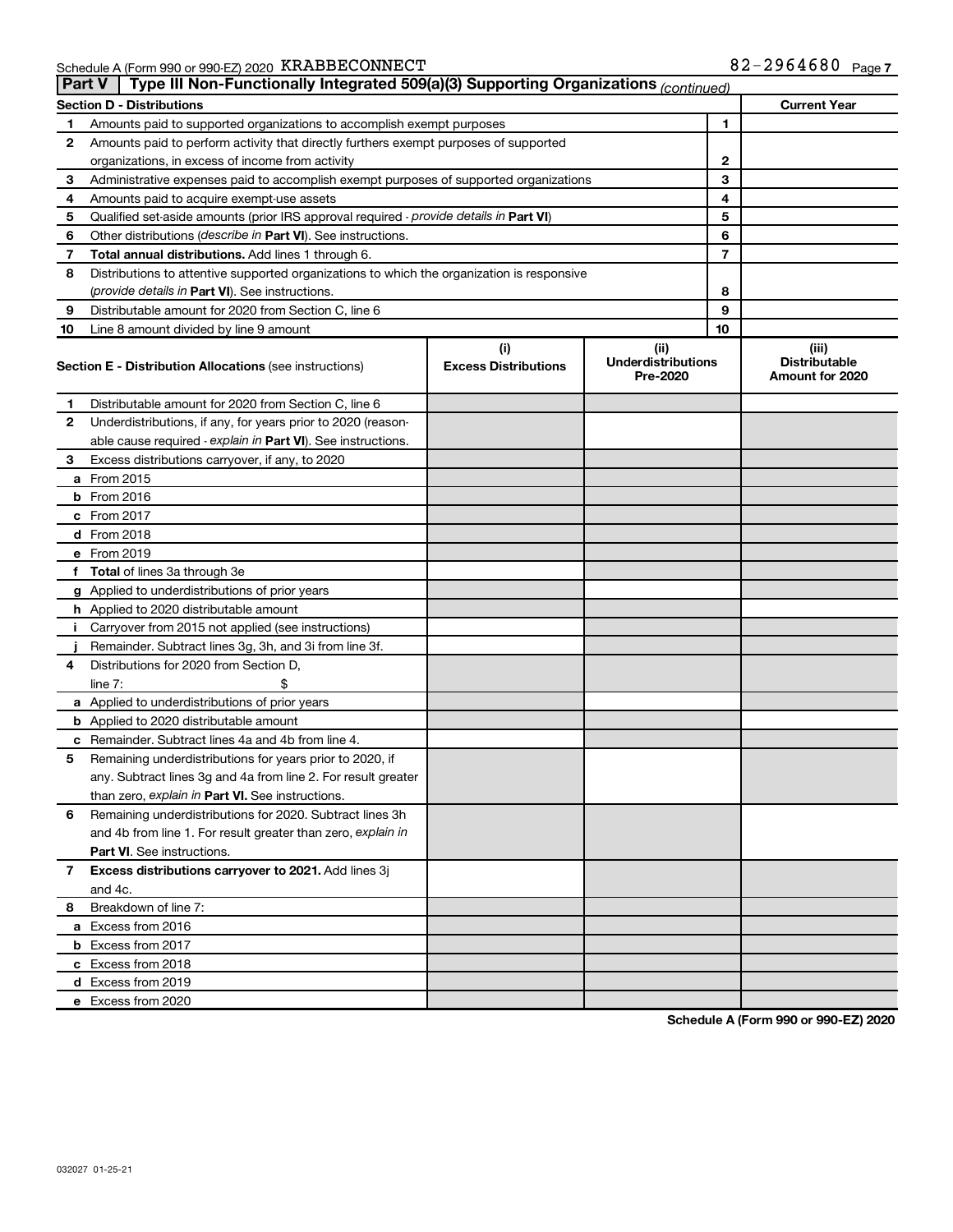### Schedule A (Form 990 or 990-EZ) 2020 KRABBECONNECT  $82-2964680$  Page

|                | . ugo <b>o</b>                                                                                                                                                                                                                                                                                                                                                                                                                    |
|----------------|-----------------------------------------------------------------------------------------------------------------------------------------------------------------------------------------------------------------------------------------------------------------------------------------------------------------------------------------------------------------------------------------------------------------------------------|
| <b>Part VI</b> | Supplemental Information. Provide the explanations required by Part II, line 10; Part II, line 17a or 17b; Part III, line 12;<br>Part IV, Section A, lines 1, 2, 3b, 3c, 4b, 4c, 5a, 6, 9a, 9b, 9c, 11a, 11b, and 11c; Part IV, Section B, lines 1 and 2; Part IV, Section C,<br>line 1; Part IV, Section D, lines 2 and 3; Part IV, Section E, lines 1c, 2a, 2b, 3a, and 3b; Part V, line 1; Part V, Section B, line 1e; Part V, |
|                | Section D, lines 5, 6, and 8; and Part V, Section E, lines 2, 5, and 6. Also complete this part for any additional information.<br>(See instructions.)                                                                                                                                                                                                                                                                            |
|                |                                                                                                                                                                                                                                                                                                                                                                                                                                   |
|                |                                                                                                                                                                                                                                                                                                                                                                                                                                   |
|                |                                                                                                                                                                                                                                                                                                                                                                                                                                   |
|                |                                                                                                                                                                                                                                                                                                                                                                                                                                   |
|                |                                                                                                                                                                                                                                                                                                                                                                                                                                   |
|                |                                                                                                                                                                                                                                                                                                                                                                                                                                   |
|                |                                                                                                                                                                                                                                                                                                                                                                                                                                   |
|                |                                                                                                                                                                                                                                                                                                                                                                                                                                   |
|                |                                                                                                                                                                                                                                                                                                                                                                                                                                   |
|                |                                                                                                                                                                                                                                                                                                                                                                                                                                   |
|                |                                                                                                                                                                                                                                                                                                                                                                                                                                   |
|                |                                                                                                                                                                                                                                                                                                                                                                                                                                   |
|                |                                                                                                                                                                                                                                                                                                                                                                                                                                   |
|                |                                                                                                                                                                                                                                                                                                                                                                                                                                   |
|                |                                                                                                                                                                                                                                                                                                                                                                                                                                   |
|                |                                                                                                                                                                                                                                                                                                                                                                                                                                   |
|                |                                                                                                                                                                                                                                                                                                                                                                                                                                   |
|                |                                                                                                                                                                                                                                                                                                                                                                                                                                   |
|                |                                                                                                                                                                                                                                                                                                                                                                                                                                   |
|                |                                                                                                                                                                                                                                                                                                                                                                                                                                   |
|                |                                                                                                                                                                                                                                                                                                                                                                                                                                   |
|                |                                                                                                                                                                                                                                                                                                                                                                                                                                   |
|                |                                                                                                                                                                                                                                                                                                                                                                                                                                   |
|                |                                                                                                                                                                                                                                                                                                                                                                                                                                   |
|                |                                                                                                                                                                                                                                                                                                                                                                                                                                   |
|                |                                                                                                                                                                                                                                                                                                                                                                                                                                   |
|                |                                                                                                                                                                                                                                                                                                                                                                                                                                   |
|                |                                                                                                                                                                                                                                                                                                                                                                                                                                   |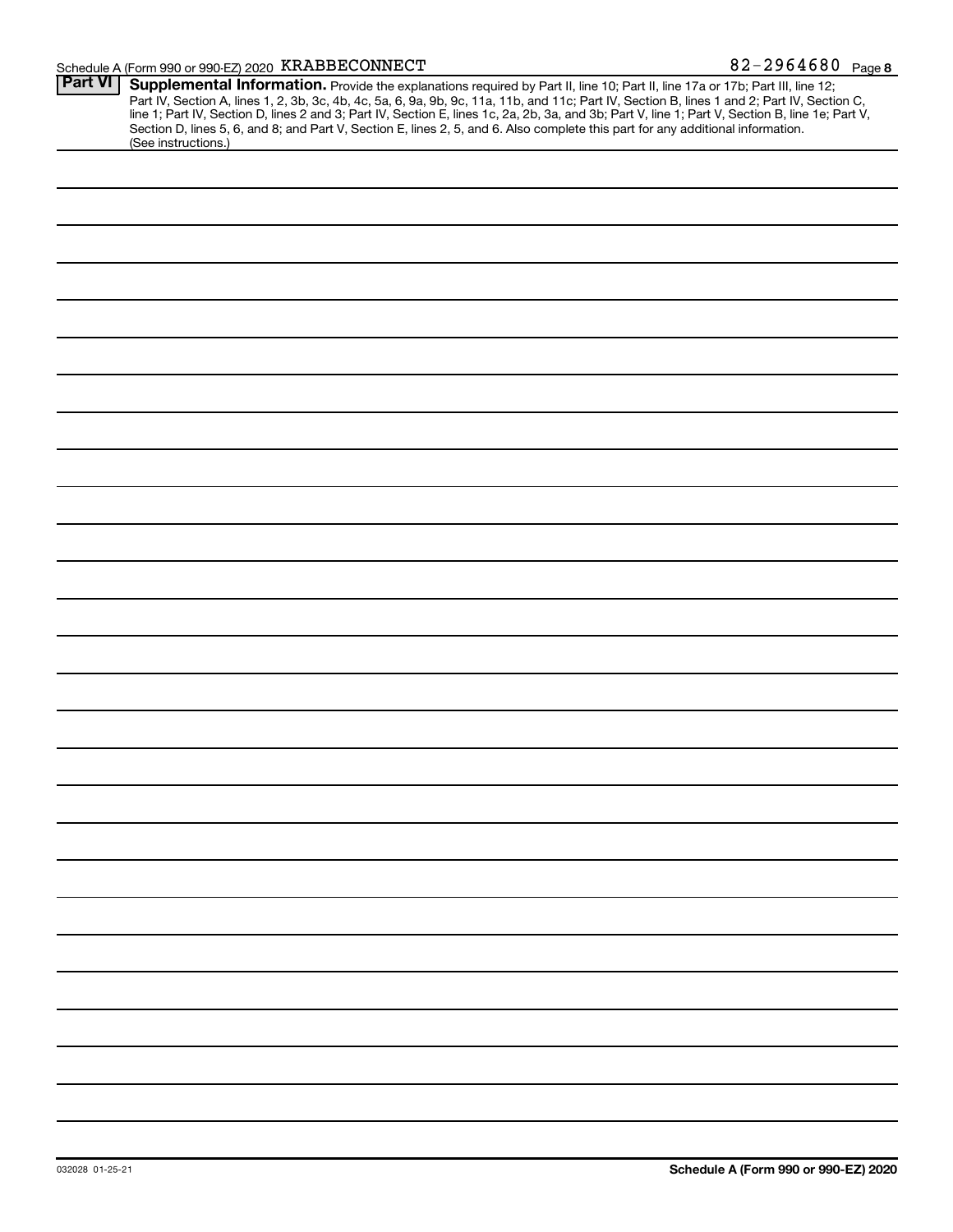Department of the Treasury Internal Revenue Service

# **Schedule B Schedule of Contributors**

**or 990-PF) | Attach to Form 990, Form 990-EZ, or Form 990-PF. | Go to www.irs.gov/Form990 for the latest information.** OMB No. 1545-0047

**2020**

**Employer identification number**

| Name of the organization |
|--------------------------|
|--------------------------|

**Organization type** (check one):

### KRABBECONNECT 82-2964680

| Filers of:         | Section:                                                                  |
|--------------------|---------------------------------------------------------------------------|
| Form 990 or 990-FZ | $\boxed{\textbf{X}}$ 501(c)( 3) (enter number) organization               |
|                    | 4947(a)(1) nonexempt charitable trust not treated as a private foundation |
|                    | 527 political organization                                                |
| Form 990-PF        | 501(c)(3) exempt private foundation                                       |
|                    | 4947(a)(1) nonexempt charitable trust treated as a private foundation     |
|                    | 501(c)(3) taxable private foundation                                      |

Check if your organization is covered by the General Rule or a Special Rule.

**Note:**  Only a section 501(c)(7), (8), or (10) organization can check boxes for both the General Rule and a Special Rule. See instructions.

#### **General Rule**

**K** For an organization filing Form 990, 990-EZ, or 990-PF that received, during the year, contributions totaling \$5,000 or more (in money or property) from any one contributor. Complete Parts I and II. See instructions for determining a contributor's total contributions.

#### **Special Rules**

 $\Box$ 

any one contributor, during the year, total contributions of the greater of (1) \$5,000; or (2) 2% of the amount on (i) Form 990, Part VIII, line 1h; For an organization described in section 501(c)(3) filing Form 990 or 990-EZ that met the 33 1/3% support test of the regulations under sections 509(a)(1) and 170(b)(1)(A)(vi), that checked Schedule A (Form 990 or 990-EZ), Part II, line 13, 16a, or 16b, and that received from or (ii) Form 990-EZ, line 1. Complete Parts I and II.  $\Box$ 

For an organization described in section 501(c)(7), (8), or (10) filing Form 990 or 990-EZ that received from any one contributor, during the year, total contributions of more than \$1,000 exclusively for religious, charitable, scientific, literary, or educational purposes, or for the prevention of cruelty to children or animals. Complete Parts I (entering "N/A" in column (b) instead of the contributor name and address), II, and III.  $\Box$ 

purpose. Don't complete any of the parts unless the General Rule applies to this organization because it received nonexclusively year, contributions exclusively for religious, charitable, etc., purposes, but no such contributions totaled more than \$1,000. If this box is checked, enter here the total contributions that were received during the year for an exclusively religious, charitable, etc., For an organization described in section 501(c)(7), (8), or (10) filing Form 990 or 990-EZ that received from any one contributor, during the religious, charitable, etc., contributions totaling \$5,000 or more during the year  $~\ldots\ldots\ldots\ldots\ldots\ldots\ldots\ldots\blacktriangleright~$ \$

**Caution:**  An organization that isn't covered by the General Rule and/or the Special Rules doesn't file Schedule B (Form 990, 990-EZ, or 990-PF),  **must** but it answer "No" on Part IV, line 2, of its Form 990; or check the box on line H of its Form 990-EZ or on its Form 990-PF, Part I, line 2, to certify that it doesn't meet the filing requirements of Schedule B (Form 990, 990-EZ, or 990-PF).

**For Paperwork Reduction Act Notice, see the instructions for Form 990, 990-EZ, or 990-PF. Schedule B (Form 990, 990-EZ, or 990-PF) (2020)** LHA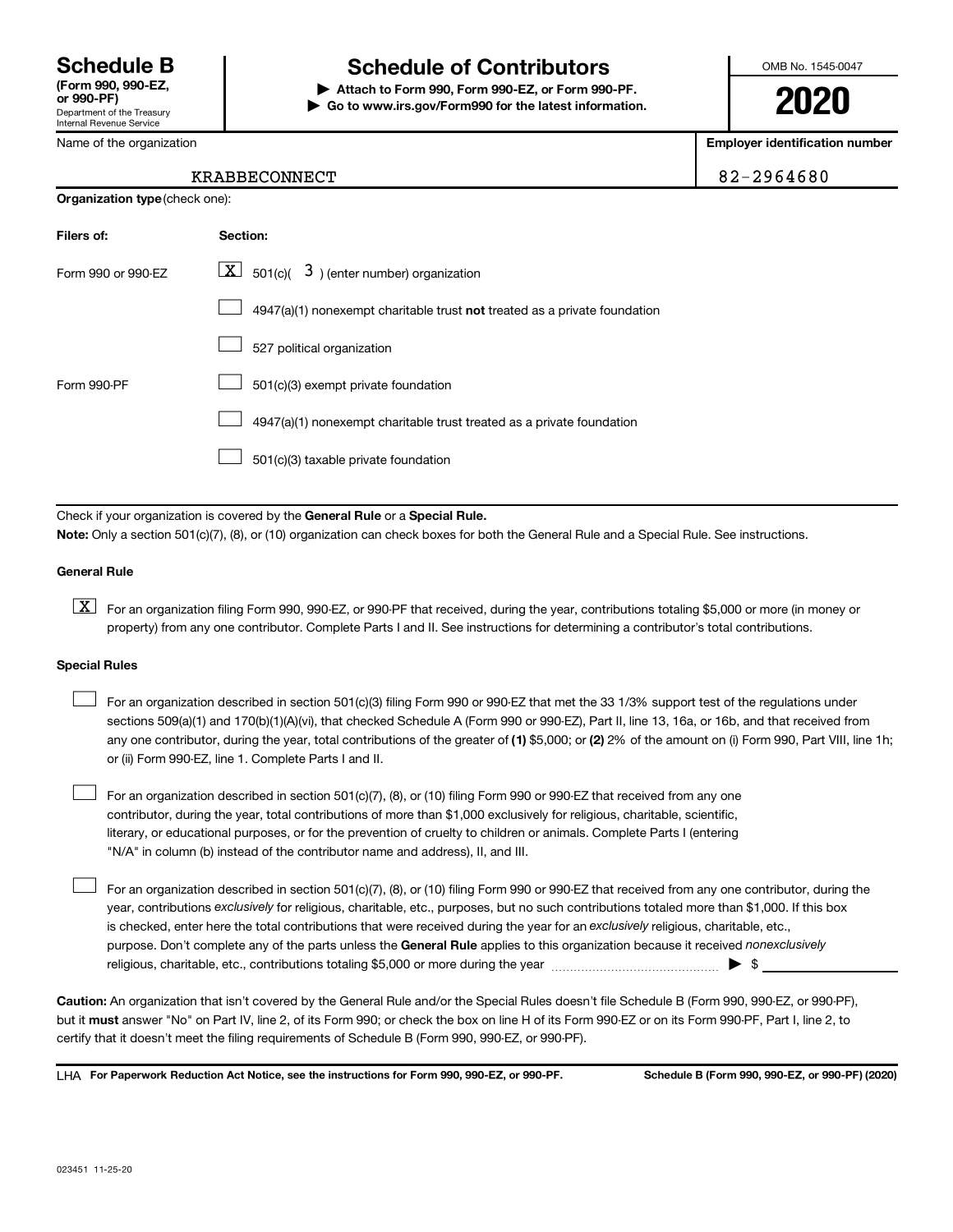### Schedule B (Form 990, 990-EZ, or 990-PF) (2020)

Name of organization

**Employer identification number**

KRABBECONNECT 82-2964680

| Part I     | <b>Contributors</b> (see instructions). Use duplicate copies of Part I if additional space is needed. |                                   |                                                                                                                    |  |  |
|------------|-------------------------------------------------------------------------------------------------------|-----------------------------------|--------------------------------------------------------------------------------------------------------------------|--|--|
| (a)<br>No. | (b)<br>Name, address, and ZIP + 4                                                                     | (c)<br><b>Total contributions</b> | (d)<br>Type of contribution                                                                                        |  |  |
| 1          | ST PAUL MINNESOTA FOUNDATION<br>101 5TH STREET EAST, SUITE 2400<br>ST PAUL, MN 55101                  | 10000.<br>\$                      | $\mathbf{X}$<br>Person<br>Payroll<br><b>Noncash</b><br>(Complete Part II for<br>noncash contributions.)            |  |  |
| (a)<br>No. | (b)<br>Name, address, and ZIP + 4                                                                     | (c)<br><b>Total contributions</b> | (d)<br>Type of contribution                                                                                        |  |  |
| 2          | THE LEGACY OF ANGELS FOUNDATION<br>PO BOX 413<br>ROSEMOUNT, MN 55068                                  | 5000.<br>\$                       | $\mathbf{X}$<br>Person<br>Payroll<br>Noncash<br>(Complete Part II for<br>noncash contributions.)                   |  |  |
| (a)<br>No. | (b)<br>Name, address, and ZIP + 4                                                                     | (c)<br><b>Total contributions</b> | (d)<br>Type of contribution                                                                                        |  |  |
| 3          | FORGE BIOLOGICS<br>3900 GANTZ RD<br>GROVE CITY, OH 43123                                              | 10000.<br>\$                      | $\mathbf{X}$<br>Person<br>Payroll<br><b>Noncash</b><br>(Complete Part II for<br>noncash contributions.)            |  |  |
| (a)<br>No. | (b)<br>Name, address, and ZIP + 4                                                                     | (c)<br><b>Total contributions</b> | (d)<br>Type of contribution                                                                                        |  |  |
| 4          | <b>NEUROGENE</b><br>535 W 24TH ST, 5TH FLOOR<br>NEW YORK, NY 10011                                    | 5000.<br>\$                       | $\mathbf{X}$<br>Person<br>Payroll<br><b>Noncash</b><br>(Complete Part II for<br>noncash contributions.)            |  |  |
| (a)<br>No. | (b)<br>Name, address, and ZIP + 4                                                                     | (c)<br><b>Total contributions</b> | (d)<br>Type of contribution                                                                                        |  |  |
| 5          | PASSAGE BIO<br>2001 MARKET ST<br>TWO COMMERCE SQ,<br>PHILADELPHIA, PA 19103                           | 5000.<br>\$                       | $\mathbf{X}$<br>Person<br>Payroll<br><b>Noncash</b><br>(Complete Part II for<br>noncash contributions.)            |  |  |
| (a)<br>No. | (b)<br>Name, address, and ZIP + 4                                                                     | (c)<br><b>Total contributions</b> | (d)<br>Type of contribution                                                                                        |  |  |
| 6          | PAUL ROSENAU<br>21656 MUSHTOWN RD<br>PRIOR LAKE, MN 55372                                             | 20000.<br>\$                      | $\overline{\mathbf{X}}$<br>Person<br>Payroll<br><b>Noncash</b><br>(Complete Part II for<br>noncash contributions.) |  |  |

023452 11-25-20 **Schedule B (Form 990, 990-EZ, or 990-PF) (2020)**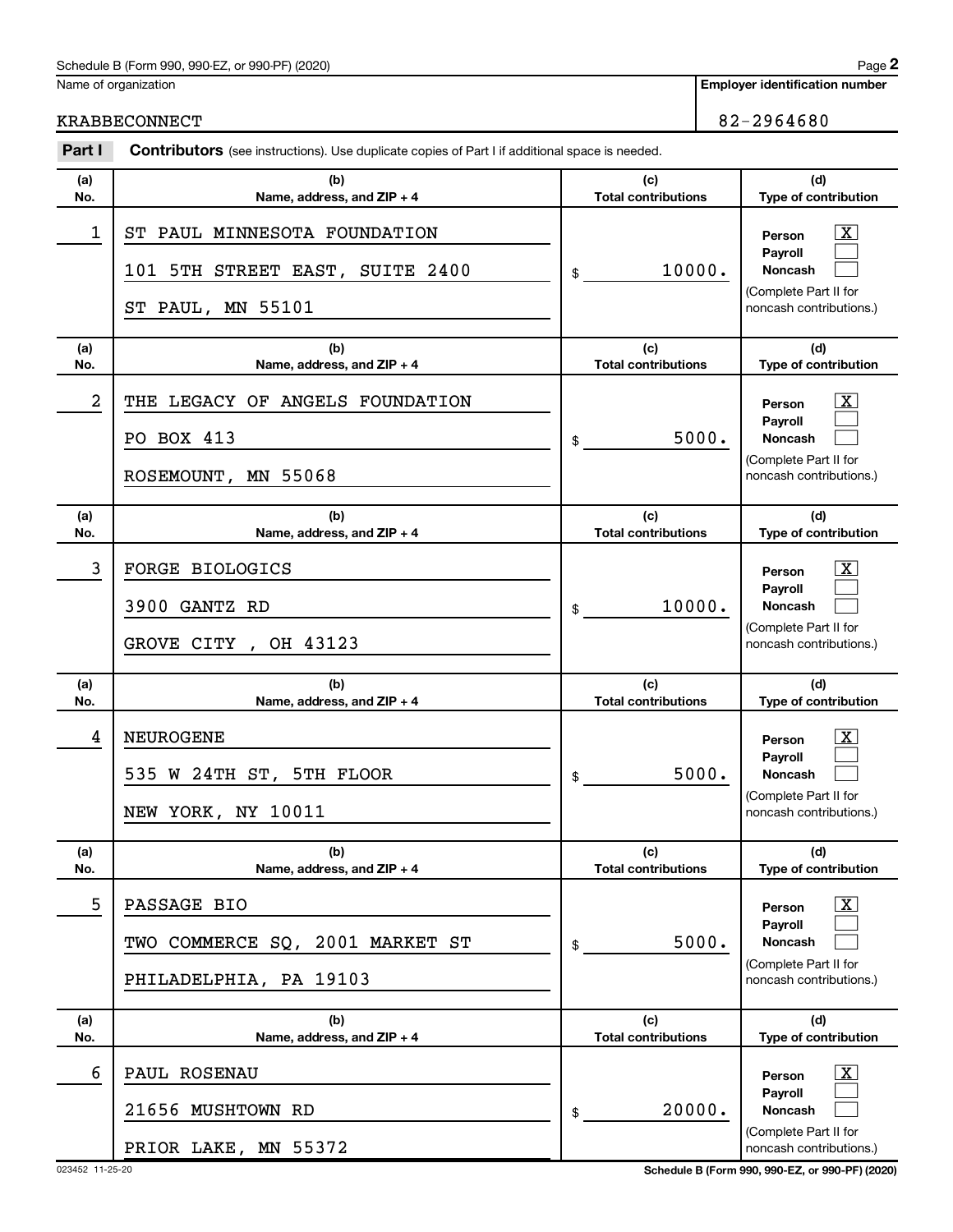| Schedule B (Form 990,<br>or 990-PF) (2020)<br>990-EZ<br>Paɑe |  |
|--------------------------------------------------------------|--|
|--------------------------------------------------------------|--|

Name of organization

**Employer identification number**

## KRABBECONNECT 82-2964680

Part II Noncash Property (see instructions). Use duplicate copies of Part II if additional space is needed.

| (a)<br>No.<br>from<br>Part I | (b)<br>Description of noncash property given | (c)<br>FMV (or estimate)<br>(See instructions.) | (d)<br>Date received |
|------------------------------|----------------------------------------------|-------------------------------------------------|----------------------|
|                              |                                              |                                                 |                      |
|                              |                                              | $\frac{1}{2}$                                   |                      |
|                              |                                              |                                                 |                      |
| (a)<br>No.<br>from<br>Part I | (b)<br>Description of noncash property given | (c)<br>FMV (or estimate)<br>(See instructions.) | (d)<br>Date received |
|                              |                                              |                                                 |                      |
|                              |                                              |                                                 |                      |
|                              |                                              | $\frac{1}{2}$                                   |                      |
| (a)<br>No.<br>from<br>Part I | (b)<br>Description of noncash property given | (c)<br>FMV (or estimate)<br>(See instructions.) | (d)<br>Date received |
|                              |                                              |                                                 |                      |
|                              |                                              |                                                 |                      |
|                              |                                              | $\frac{1}{2}$                                   |                      |
| (a)<br>No.<br>from<br>Part I | (b)<br>Description of noncash property given | (c)<br>FMV (or estimate)<br>(See instructions.) | (d)<br>Date received |
|                              |                                              |                                                 |                      |
|                              |                                              |                                                 |                      |
|                              |                                              | $\$$                                            |                      |
| (a)<br>No.<br>from<br>Part I | (b)<br>Description of noncash property given | (c)<br>FMV (or estimate)<br>(See instructions.) | (d)<br>Date received |
|                              |                                              |                                                 |                      |
|                              |                                              |                                                 |                      |
|                              |                                              | $\$$                                            |                      |
| (a)<br>No.<br>from<br>Part I | (b)<br>Description of noncash property given | (c)<br>FMV (or estimate)<br>(See instructions.) | (d)<br>Date received |
|                              |                                              |                                                 |                      |
|                              |                                              |                                                 |                      |
|                              |                                              | \$                                              |                      |

023453 11-25-20 **Schedule B (Form 990, 990-EZ, or 990-PF) (2020)**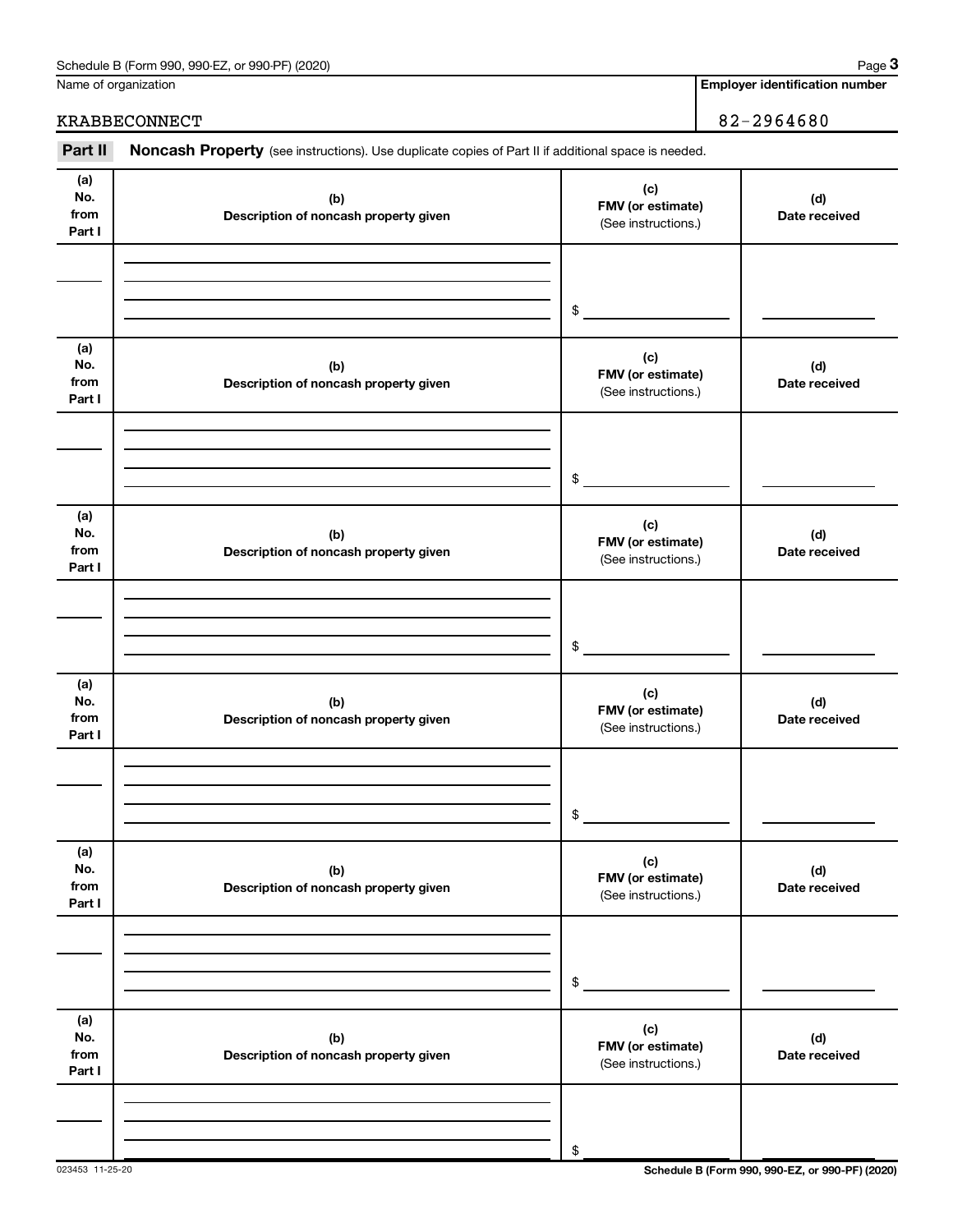| Name of organization      |                                                                                                                                                                                                                                                                                                                                                                    |                      | <b>Employer identification number</b>                                                                                                                          |
|---------------------------|--------------------------------------------------------------------------------------------------------------------------------------------------------------------------------------------------------------------------------------------------------------------------------------------------------------------------------------------------------------------|----------------------|----------------------------------------------------------------------------------------------------------------------------------------------------------------|
|                           | <b>KRABBECONNECT</b>                                                                                                                                                                                                                                                                                                                                               |                      | 82-2964680                                                                                                                                                     |
| Part III                  | from any one contributor. Complete columns (a) through (e) and the following line entry. For organizations<br>completing Part III, enter the total of exclusively religious, charitable, etc., contributions of \$1,000 or less for the year. (Enter this info. once.) $\blacktriangleright$ \$<br>Use duplicate copies of Part III if additional space is needed. |                      | Exclusively religious, charitable, etc., contributions to organizations described in section 501(c)(7), (8), or (10) that total more than \$1,000 for the year |
| (a) No.<br>from           | (b) Purpose of gift                                                                                                                                                                                                                                                                                                                                                | (c) Use of gift      | (d) Description of how gift is held                                                                                                                            |
| Part I                    |                                                                                                                                                                                                                                                                                                                                                                    |                      |                                                                                                                                                                |
|                           |                                                                                                                                                                                                                                                                                                                                                                    | (e) Transfer of gift |                                                                                                                                                                |
|                           | Transferee's name, address, and $ZIP + 4$                                                                                                                                                                                                                                                                                                                          |                      | Relationship of transferor to transferee                                                                                                                       |
| (a) No.<br>from<br>Part I | (b) Purpose of gift                                                                                                                                                                                                                                                                                                                                                | (c) Use of gift      | (d) Description of how gift is held                                                                                                                            |
|                           | Transferee's name, address, and $ZIP + 4$                                                                                                                                                                                                                                                                                                                          | (e) Transfer of gift | Relationship of transferor to transferee                                                                                                                       |
| (a) No.<br>from           |                                                                                                                                                                                                                                                                                                                                                                    |                      |                                                                                                                                                                |
| Part I                    | (b) Purpose of gift                                                                                                                                                                                                                                                                                                                                                | (c) Use of gift      | (d) Description of how gift is held                                                                                                                            |
|                           |                                                                                                                                                                                                                                                                                                                                                                    | (e) Transfer of gift |                                                                                                                                                                |
|                           | Transferee's name, address, and ZIP + 4                                                                                                                                                                                                                                                                                                                            |                      | Relationship of transferor to transferee                                                                                                                       |
| (a) No.<br>from<br>Part I | (b) Purpose of gift                                                                                                                                                                                                                                                                                                                                                | (c) Use of gift      | (d) Description of how gift is held                                                                                                                            |
|                           |                                                                                                                                                                                                                                                                                                                                                                    |                      |                                                                                                                                                                |
|                           | Transferee's name, address, and $ZIP + 4$                                                                                                                                                                                                                                                                                                                          | (e) Transfer of gift | Relationship of transferor to transferee                                                                                                                       |
|                           |                                                                                                                                                                                                                                                                                                                                                                    |                      |                                                                                                                                                                |
|                           |                                                                                                                                                                                                                                                                                                                                                                    |                      |                                                                                                                                                                |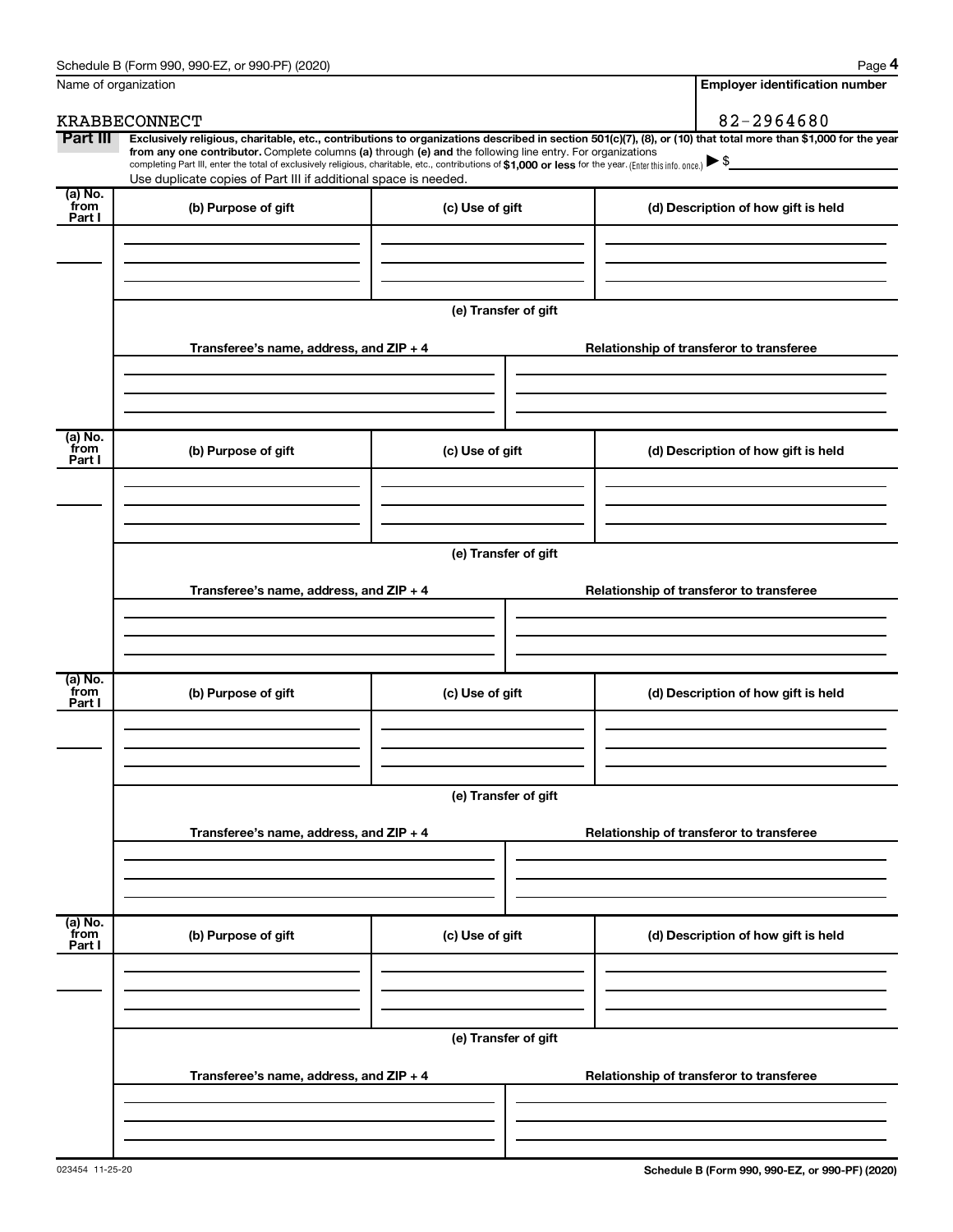| (Form 990) |  |
|------------|--|
|------------|--|

# **SCHEDULE D Supplemental Financial Statements**<br> **Form 990 2020**<br> **Part IV** line 6.7.8.9.10, 11a, 11b, 11d, 11d, 11d, 11d, 11d, 12a, 0r, 12b

**(Form 990) | Complete if the organization answered "Yes" on Form 990, Part IV, line 6, 7, 8, 9, 10, 11a, 11b, 11c, 11d, 11e, 11f, 12a, or 12b.**

**| Attach to Form 990. |Go to www.irs.gov/Form990 for instructions and the latest information.**



Department of the Treasury Internal Revenue Service

# KRABBECONNECT 82-2964680

Name of the organization<br>**KRABBECONNECT** Employer identification number<br> $82-2964680$ 

| Part I  | Organizations Maintaining Donor Advised Funds or Other Similar Funds or Accounts. Complete if the                                                                                                                              |                         |                                                    |  |  |  |
|---------|--------------------------------------------------------------------------------------------------------------------------------------------------------------------------------------------------------------------------------|-------------------------|----------------------------------------------------|--|--|--|
|         | organization answered "Yes" on Form 990, Part IV, line 6.                                                                                                                                                                      |                         |                                                    |  |  |  |
|         |                                                                                                                                                                                                                                | (a) Donor advised funds | (b) Funds and other accounts                       |  |  |  |
| 1.      |                                                                                                                                                                                                                                |                         |                                                    |  |  |  |
| 2       | Aggregate value of contributions to (during year)                                                                                                                                                                              | 6045.                   |                                                    |  |  |  |
| з       | Aggregate value of grants from (during year)                                                                                                                                                                                   | 15706.                  |                                                    |  |  |  |
| 4       |                                                                                                                                                                                                                                | 24391.                  |                                                    |  |  |  |
| 5       | Did the organization inform all donors and donor advisors in writing that the assets held in donor advised funds                                                                                                               |                         |                                                    |  |  |  |
|         |                                                                                                                                                                                                                                |                         | $\overline{X}$ No<br>Yes                           |  |  |  |
| 6       | Did the organization inform all grantees, donors, and donor advisors in writing that grant funds can be used only                                                                                                              |                         |                                                    |  |  |  |
|         | for charitable purposes and not for the benefit of the donor or donor advisor, or for any other purpose conferring                                                                                                             |                         |                                                    |  |  |  |
|         | impermissible private benefit?                                                                                                                                                                                                 |                         | $\overline{\text{X}}$ No<br>Yes                    |  |  |  |
| Part II | Conservation Easements. Complete if the organization answered "Yes" on Form 990, Part IV, line 7.                                                                                                                              |                         |                                                    |  |  |  |
| 1.      | Purpose(s) of conservation easements held by the organization (check all that apply).                                                                                                                                          |                         |                                                    |  |  |  |
|         | Preservation of land for public use (for example, recreation or education)                                                                                                                                                     |                         | Preservation of a historically important land area |  |  |  |
|         | Protection of natural habitat                                                                                                                                                                                                  |                         | Preservation of a certified historic structure     |  |  |  |
|         | Preservation of open space                                                                                                                                                                                                     |                         |                                                    |  |  |  |
| 2       | Complete lines 2a through 2d if the organization held a qualified conservation contribution in the form of a conservation easement on the last                                                                                 |                         |                                                    |  |  |  |
|         | day of the tax year.                                                                                                                                                                                                           |                         | Held at the End of the Tax Year                    |  |  |  |
| a       |                                                                                                                                                                                                                                |                         | 2a                                                 |  |  |  |
| b       | Total acreage restricted by conservation easements                                                                                                                                                                             |                         | 2b                                                 |  |  |  |
| с       |                                                                                                                                                                                                                                |                         | 2c                                                 |  |  |  |
| d       | Number of conservation easements included in (c) acquired after 7/25/06, and not on a historic structure                                                                                                                       |                         |                                                    |  |  |  |
|         |                                                                                                                                                                                                                                |                         | 2d                                                 |  |  |  |
| З.      | Number of conservation easements modified, transferred, released, extinguished, or terminated by the organization during the tax                                                                                               |                         |                                                    |  |  |  |
|         | year                                                                                                                                                                                                                           |                         |                                                    |  |  |  |
| 4       | Number of states where property subject to conservation easement is located >                                                                                                                                                  |                         |                                                    |  |  |  |
| 5       | Does the organization have a written policy regarding the periodic monitoring, inspection, handling of                                                                                                                         |                         |                                                    |  |  |  |
|         | Yes<br>No<br>violations, and enforcement of the conservation easements it holds?                                                                                                                                               |                         |                                                    |  |  |  |
| 6       | Staff and volunteer hours devoted to monitoring, inspecting, handling of violations, and enforcing conservation easements during the year                                                                                      |                         |                                                    |  |  |  |
|         |                                                                                                                                                                                                                                |                         |                                                    |  |  |  |
| 7       | Amount of expenses incurred in monitoring, inspecting, handling of violations, and enforcing conservation easements during the year                                                                                            |                         |                                                    |  |  |  |
|         | $\blacktriangleright$ \$                                                                                                                                                                                                       |                         |                                                    |  |  |  |
| 8       | Does each conservation easement reported on line 2(d) above satisfy the requirements of section 170(h)(4)(B)(i)                                                                                                                |                         |                                                    |  |  |  |
|         |                                                                                                                                                                                                                                |                         | Yes<br><b>No</b>                                   |  |  |  |
| 9       | In Part XIII, describe how the organization reports conservation easements in its revenue and expense statement and                                                                                                            |                         |                                                    |  |  |  |
|         | balance sheet, and include, if applicable, the text of the footnote to the organization's financial statements that describes the                                                                                              |                         |                                                    |  |  |  |
|         | organization's accounting for conservation easements.<br>Organizations Maintaining Collections of Art, Historical Treasures, or Other Similar Assets.                                                                          |                         |                                                    |  |  |  |
|         | <b>Part III</b>                                                                                                                                                                                                                |                         |                                                    |  |  |  |
|         | Complete if the organization answered "Yes" on Form 990, Part IV, line 8.                                                                                                                                                      |                         |                                                    |  |  |  |
|         | 1a If the organization elected, as permitted under FASB ASC 958, not to report in its revenue statement and balance sheet works                                                                                                |                         |                                                    |  |  |  |
|         | of art, historical treasures, or other similar assets held for public exhibition, education, or research in furtherance of public                                                                                              |                         |                                                    |  |  |  |
|         | service, provide in Part XIII the text of the footnote to its financial statements that describes these items.                                                                                                                 |                         |                                                    |  |  |  |
| b       | If the organization elected, as permitted under FASB ASC 958, to report in its revenue statement and balance sheet works of                                                                                                    |                         |                                                    |  |  |  |
|         | art, historical treasures, or other similar assets held for public exhibition, education, or research in furtherance of public service,                                                                                        |                         |                                                    |  |  |  |
|         | provide the following amounts relating to these items:                                                                                                                                                                         |                         |                                                    |  |  |  |
|         | (i)                                                                                                                                                                                                                            |                         | $\frac{1}{2}$                                      |  |  |  |
|         | (ii) Assets included in Form 990, Part X [11] [2000] [2010] Assets included in Form 990, Part X [11] [2000] [2010] [2010] [2010] [2010] [2010] [2010] [2010] [2010] [2010] [2010] [2010] [2010] [2010] [2010] [2010] [2010] [2 |                         | $\blacktriangleright$ \$                           |  |  |  |
| 2       | If the organization received or held works of art, historical treasures, or other similar assets for financial gain, provide                                                                                                   |                         |                                                    |  |  |  |
|         | the following amounts required to be reported under FASB ASC 958 relating to these items:                                                                                                                                      |                         |                                                    |  |  |  |
| а       |                                                                                                                                                                                                                                |                         | $\blacktriangleright$ \$                           |  |  |  |
|         |                                                                                                                                                                                                                                |                         | $\blacktriangleright$ s                            |  |  |  |

032051 12-01-20 **For Paperwork Reduction Act Notice, see the Instructions for Form 990. Schedule D (Form 990) 2020** LHA

| Schedule D (Form 990) 2020 |  |  |
|----------------------------|--|--|
|                            |  |  |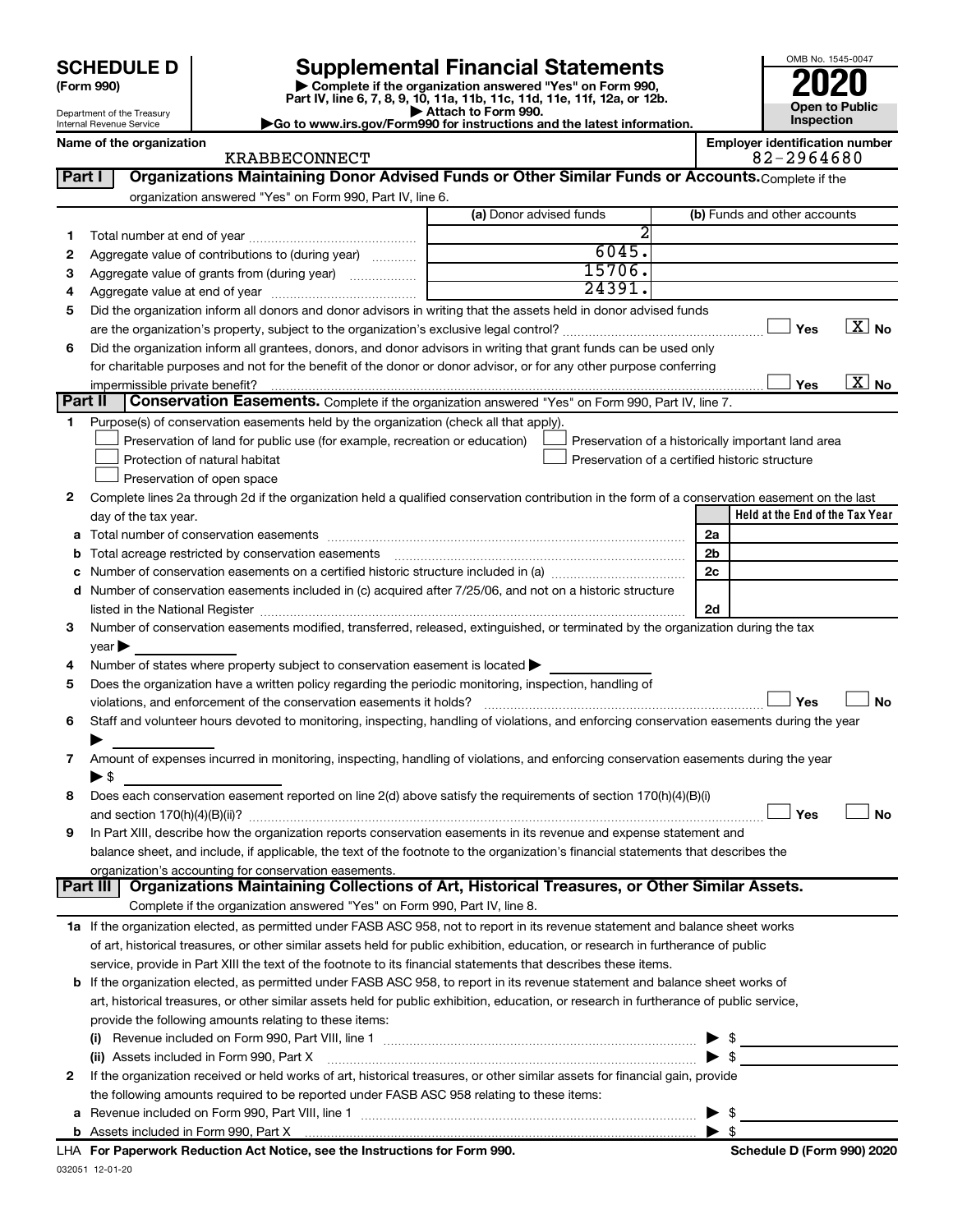|        | <b>KRABBECONNECT</b><br>Schedule D (Form 990) 2020                                                                                                                                                                             |                                         |                |                                                                                                                                                                                                                                      |                                                   |   |                | 82-2964680 Page 2          |
|--------|--------------------------------------------------------------------------------------------------------------------------------------------------------------------------------------------------------------------------------|-----------------------------------------|----------------|--------------------------------------------------------------------------------------------------------------------------------------------------------------------------------------------------------------------------------------|---------------------------------------------------|---|----------------|----------------------------|
|        | Part III<br>Organizations Maintaining Collections of Art, Historical Treasures, or Other Similar Assets (continued)                                                                                                            |                                         |                |                                                                                                                                                                                                                                      |                                                   |   |                |                            |
| 3      | Using the organization's acquisition, accession, and other records, check any of the following that make significant use of its                                                                                                |                                         |                |                                                                                                                                                                                                                                      |                                                   |   |                |                            |
|        | collection items (check all that apply):                                                                                                                                                                                       |                                         |                |                                                                                                                                                                                                                                      |                                                   |   |                |                            |
| a      | Public exhibition                                                                                                                                                                                                              | d                                       |                | Loan or exchange program                                                                                                                                                                                                             |                                                   |   |                |                            |
| b      | Scholarly research                                                                                                                                                                                                             | е                                       |                | Other <u>the contract of the contract of the contract of the contract of the contract of the contract of the contract of the contract of the contract of the contract of the contract of the contract of the contract of the con</u> |                                                   |   |                |                            |
| с      | Preservation for future generations                                                                                                                                                                                            |                                         |                |                                                                                                                                                                                                                                      |                                                   |   |                |                            |
| 4      | Provide a description of the organization's collections and explain how they further the organization's exempt purpose in Part XIII.                                                                                           |                                         |                |                                                                                                                                                                                                                                      |                                                   |   |                |                            |
| 5      | During the year, did the organization solicit or receive donations of art, historical treasures, or other similar assets                                                                                                       |                                         |                |                                                                                                                                                                                                                                      |                                                   |   |                |                            |
|        |                                                                                                                                                                                                                                |                                         |                |                                                                                                                                                                                                                                      |                                                   |   | Yes            | No                         |
|        | <b>Part IV</b><br><b>Escrow and Custodial Arrangements.</b> Complete if the organization answered "Yes" on Form 990, Part IV, line 9, or                                                                                       |                                         |                |                                                                                                                                                                                                                                      |                                                   |   |                |                            |
|        | reported an amount on Form 990, Part X, line 21.                                                                                                                                                                               |                                         |                |                                                                                                                                                                                                                                      |                                                   |   |                |                            |
|        | 1a Is the organization an agent, trustee, custodian or other intermediary for contributions or other assets not included                                                                                                       |                                         |                |                                                                                                                                                                                                                                      |                                                   |   |                |                            |
|        |                                                                                                                                                                                                                                |                                         |                |                                                                                                                                                                                                                                      |                                                   |   | Yes            | No                         |
|        | b If "Yes," explain the arrangement in Part XIII and complete the following table:                                                                                                                                             |                                         |                |                                                                                                                                                                                                                                      |                                                   |   |                |                            |
|        |                                                                                                                                                                                                                                |                                         |                |                                                                                                                                                                                                                                      |                                                   |   | Amount         |                            |
|        |                                                                                                                                                                                                                                |                                         |                |                                                                                                                                                                                                                                      | 1c                                                |   |                |                            |
|        |                                                                                                                                                                                                                                |                                         |                |                                                                                                                                                                                                                                      | 1d                                                |   |                |                            |
|        | Distributions during the year manufactured and an account of the state of the state of the state of the state of the state of the state of the state of the state of the state of the state of the state of the state of the s |                                         |                |                                                                                                                                                                                                                                      | 1e                                                |   |                |                            |
|        |                                                                                                                                                                                                                                |                                         |                |                                                                                                                                                                                                                                      | 1f                                                |   |                |                            |
|        | 2a Did the organization include an amount on Form 990, Part X, line 21, for escrow or custodial account liability?                                                                                                             |                                         |                |                                                                                                                                                                                                                                      |                                                   | . | Yes            | No                         |
| Part V | <b>b</b> If "Yes," explain the arrangement in Part XIII. Check here if the explanation has been provided on Part XIII                                                                                                          |                                         |                |                                                                                                                                                                                                                                      |                                                   |   |                |                            |
|        | <b>Endowment Funds.</b> Complete if the organization answered "Yes" on Form 990, Part IV, line 10.                                                                                                                             |                                         |                |                                                                                                                                                                                                                                      |                                                   |   |                |                            |
|        |                                                                                                                                                                                                                                | (a) Current year                        | (b) Prior year | (c) Two years back                                                                                                                                                                                                                   | $(d)$ Three years back $\mid$ (e) Four years back |   |                |                            |
| ٦а     | Beginning of year balance                                                                                                                                                                                                      |                                         |                |                                                                                                                                                                                                                                      |                                                   |   |                |                            |
|        |                                                                                                                                                                                                                                |                                         |                |                                                                                                                                                                                                                                      |                                                   |   |                |                            |
|        | Net investment earnings, gains, and losses                                                                                                                                                                                     |                                         |                |                                                                                                                                                                                                                                      |                                                   |   |                |                            |
|        |                                                                                                                                                                                                                                |                                         |                |                                                                                                                                                                                                                                      |                                                   |   |                |                            |
|        | e Other expenditures for facilities                                                                                                                                                                                            |                                         |                |                                                                                                                                                                                                                                      |                                                   |   |                |                            |
|        |                                                                                                                                                                                                                                |                                         |                |                                                                                                                                                                                                                                      |                                                   |   |                |                            |
|        |                                                                                                                                                                                                                                |                                         |                |                                                                                                                                                                                                                                      |                                                   |   |                |                            |
| g      | Provide the estimated percentage of the current year end balance (line 1g, column (a)) held as:                                                                                                                                |                                         |                |                                                                                                                                                                                                                                      |                                                   |   |                |                            |
| 2      | Board designated or quasi-endowment                                                                                                                                                                                            |                                         | ℅              |                                                                                                                                                                                                                                      |                                                   |   |                |                            |
| а      | Permanent endowment                                                                                                                                                                                                            | %                                       |                |                                                                                                                                                                                                                                      |                                                   |   |                |                            |
|        | Term endowment $\blacktriangleright$                                                                                                                                                                                           | %                                       |                |                                                                                                                                                                                                                                      |                                                   |   |                |                            |
|        | The percentages on lines 2a, 2b, and 2c should equal 100%.                                                                                                                                                                     |                                         |                |                                                                                                                                                                                                                                      |                                                   |   |                |                            |
|        | 3a Are there endowment funds not in the possession of the organization that are held and administered for the organization                                                                                                     |                                         |                |                                                                                                                                                                                                                                      |                                                   |   |                |                            |
|        | by:                                                                                                                                                                                                                            |                                         |                |                                                                                                                                                                                                                                      |                                                   |   |                | Yes<br>No.                 |
|        | (i)                                                                                                                                                                                                                            |                                         |                |                                                                                                                                                                                                                                      |                                                   |   | 3a(i)          |                            |
|        |                                                                                                                                                                                                                                |                                         |                |                                                                                                                                                                                                                                      |                                                   |   | 3a(ii)         |                            |
|        |                                                                                                                                                                                                                                |                                         |                |                                                                                                                                                                                                                                      |                                                   |   | Зb             |                            |
|        | Describe in Part XIII the intended uses of the organization's endowment funds.                                                                                                                                                 |                                         |                |                                                                                                                                                                                                                                      |                                                   |   |                |                            |
|        | Land, Buildings, and Equipment.<br><b>Part VI</b>                                                                                                                                                                              |                                         |                |                                                                                                                                                                                                                                      |                                                   |   |                |                            |
|        | Complete if the organization answered "Yes" on Form 990, Part IV, line 11a. See Form 990, Part X, line 10.                                                                                                                     |                                         |                |                                                                                                                                                                                                                                      |                                                   |   |                |                            |
|        | Description of property                                                                                                                                                                                                        | (a) Cost or other<br>basis (investment) |                | (b) Cost or other<br>basis (other)                                                                                                                                                                                                   | (c) Accumulated<br>depreciation                   |   | (d) Book value |                            |
|        |                                                                                                                                                                                                                                |                                         |                |                                                                                                                                                                                                                                      |                                                   |   |                |                            |
|        |                                                                                                                                                                                                                                |                                         |                |                                                                                                                                                                                                                                      |                                                   |   |                |                            |
|        |                                                                                                                                                                                                                                |                                         |                |                                                                                                                                                                                                                                      |                                                   |   |                |                            |
|        |                                                                                                                                                                                                                                |                                         |                |                                                                                                                                                                                                                                      |                                                   |   |                |                            |
|        |                                                                                                                                                                                                                                |                                         |                |                                                                                                                                                                                                                                      |                                                   |   |                |                            |
|        | Total. Add lines 1a through 1e. (Column (d) must equal Form 990, Part X, column (B), line 10c.)                                                                                                                                |                                         |                |                                                                                                                                                                                                                                      |                                                   |   |                | 0.                         |
|        |                                                                                                                                                                                                                                |                                         |                |                                                                                                                                                                                                                                      |                                                   |   |                | Schodule D (Form 000) 2020 |

**Schedule D (Form 990) 2020**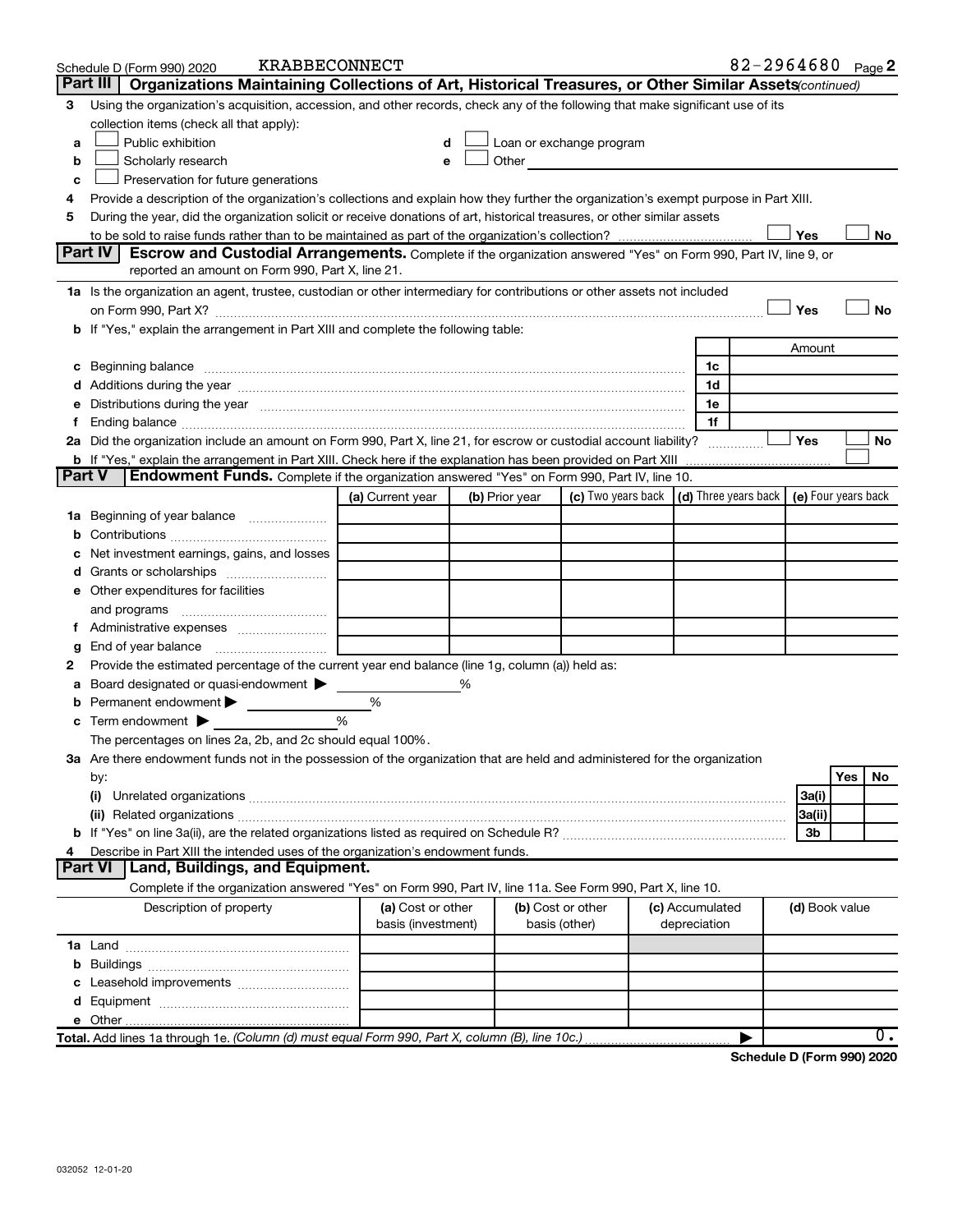| (a) Description of security or category (including name of security)                                              |                 | Complete if the organization answered "Yes" on Form 990, Part IV, line 11b. See Form 990, Part X, line 12. |                |
|-------------------------------------------------------------------------------------------------------------------|-----------------|------------------------------------------------------------------------------------------------------------|----------------|
|                                                                                                                   | (b) Book value  | (c) Method of valuation: Cost or end-of-year market value                                                  |                |
| (1) Financial derivatives                                                                                         |                 |                                                                                                            |                |
|                                                                                                                   |                 |                                                                                                            |                |
| (3) Other                                                                                                         |                 |                                                                                                            |                |
| (A)                                                                                                               |                 |                                                                                                            |                |
| (B)                                                                                                               |                 |                                                                                                            |                |
| (C)                                                                                                               |                 |                                                                                                            |                |
| (D)                                                                                                               |                 |                                                                                                            |                |
| (E)                                                                                                               |                 |                                                                                                            |                |
| (F)                                                                                                               |                 |                                                                                                            |                |
| (G)                                                                                                               |                 |                                                                                                            |                |
| (H)                                                                                                               |                 |                                                                                                            |                |
| Total. (Col. (b) must equal Form 990, Part X, col. (B) line 12.)                                                  |                 |                                                                                                            |                |
| Part VIII Investments - Program Related.                                                                          |                 |                                                                                                            |                |
| Complete if the organization answered "Yes" on Form 990, Part IV, line 11c. See Form 990, Part X, line 13.        |                 |                                                                                                            |                |
| (a) Description of investment                                                                                     | (b) Book value  | (c) Method of valuation: Cost or end-of-year market value                                                  |                |
| (1)                                                                                                               |                 |                                                                                                            |                |
| (2)                                                                                                               |                 |                                                                                                            |                |
| (3)                                                                                                               |                 |                                                                                                            |                |
| (4)                                                                                                               |                 |                                                                                                            |                |
| (5)                                                                                                               |                 |                                                                                                            |                |
| (6)                                                                                                               |                 |                                                                                                            |                |
| (7)                                                                                                               |                 |                                                                                                            |                |
| (8)                                                                                                               |                 |                                                                                                            |                |
| (9)                                                                                                               |                 |                                                                                                            |                |
| Total. (Col. (b) must equal Form 990, Part X, col. (B) line 13.)                                                  |                 |                                                                                                            |                |
| Part IX<br><b>Other Assets.</b>                                                                                   |                 |                                                                                                            |                |
| Complete if the organization answered "Yes" on Form 990, Part IV, line 11d. See Form 990, Part X, line 15.        |                 |                                                                                                            |                |
|                                                                                                                   | (a) Description |                                                                                                            | (b) Book value |
| (1)                                                                                                               |                 |                                                                                                            |                |
| (2)                                                                                                               |                 |                                                                                                            |                |
| (3)                                                                                                               |                 |                                                                                                            |                |
| (4)                                                                                                               |                 |                                                                                                            |                |
| (5)                                                                                                               |                 |                                                                                                            |                |
| (6)                                                                                                               |                 |                                                                                                            |                |
|                                                                                                                   |                 |                                                                                                            |                |
|                                                                                                                   |                 |                                                                                                            |                |
| (7)                                                                                                               |                 |                                                                                                            |                |
| (8)<br>(9)                                                                                                        |                 |                                                                                                            |                |
|                                                                                                                   |                 | ▶                                                                                                          |                |
| <b>Other Liabilities.</b><br>Part X                                                                               |                 |                                                                                                            |                |
| Complete if the organization answered "Yes" on Form 990, Part IV, line 11e or 11f. See Form 990, Part X, line 25. |                 |                                                                                                            |                |
| (a) Description of liability<br>1.                                                                                |                 |                                                                                                            | (b) Book value |
| Federal income taxes<br>(1)                                                                                       |                 |                                                                                                            |                |
| (2)                                                                                                               |                 |                                                                                                            |                |
|                                                                                                                   |                 |                                                                                                            |                |
| (3)                                                                                                               |                 |                                                                                                            |                |
| (4)                                                                                                               |                 |                                                                                                            |                |
| (5)                                                                                                               |                 |                                                                                                            |                |
| (6)                                                                                                               |                 |                                                                                                            |                |
| (7)                                                                                                               |                 |                                                                                                            |                |
| (8)<br>(9)                                                                                                        |                 |                                                                                                            |                |

**2.** Liability for uncertain tax positions. In Part XIII, provide the text of the footnote to the organization's financial statements that reports the organization's liability for uncertain tax positions under FASB ASC 740. Check here if the text of the footnote has been provided in Part XIII

 $\perp$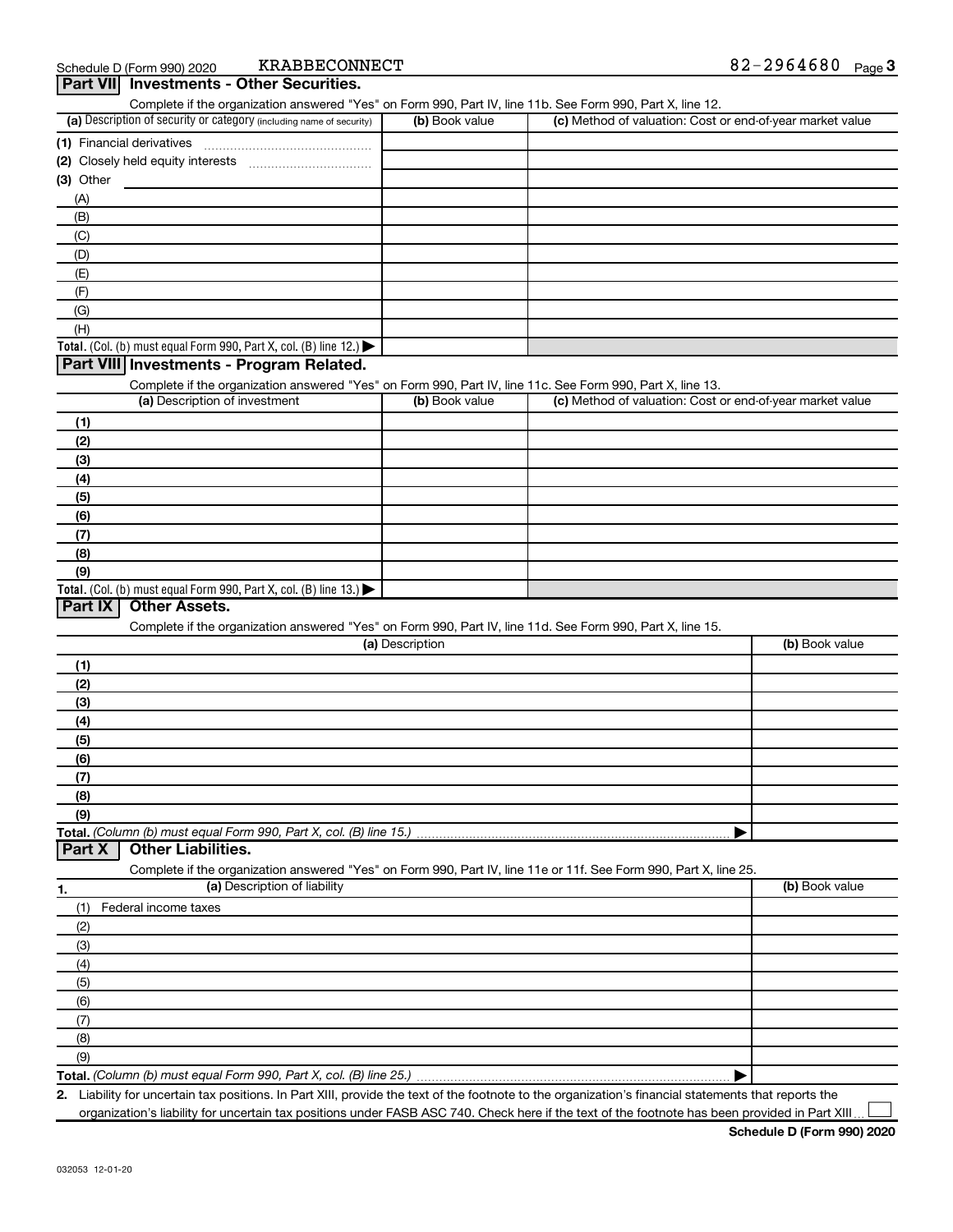|    | KRABBECONNECT<br>Schedule D (Form 990) 2020                                                                                                                                                                                         |                | 82-2964680 Page 4 |
|----|-------------------------------------------------------------------------------------------------------------------------------------------------------------------------------------------------------------------------------------|----------------|-------------------|
|    | <b>Part XI</b><br>Reconciliation of Revenue per Audited Financial Statements With Revenue per Return.                                                                                                                               |                |                   |
|    | Complete if the organization answered "Yes" on Form 990, Part IV, line 12a.                                                                                                                                                         |                |                   |
| 1  | Total revenue, gains, and other support per audited financial statements [[[[[[[[[[[[[[[[[[[[[[[[]]]]]]]]]]]]                                                                                                                       |                | $\mathbf{1}$      |
| 2  | Amounts included on line 1 but not on Form 990, Part VIII, line 12:                                                                                                                                                                 |                |                   |
| a  |                                                                                                                                                                                                                                     | 2a             |                   |
| b  |                                                                                                                                                                                                                                     | 2 <sub>b</sub> |                   |
| с  |                                                                                                                                                                                                                                     | 2c             |                   |
| d  |                                                                                                                                                                                                                                     | 2d             |                   |
| е  | Add lines 2a through 2d                                                                                                                                                                                                             |                | 2e                |
| з  |                                                                                                                                                                                                                                     |                | 3                 |
|    | Amounts included on Form 990, Part VIII, line 12, but not on line 1:                                                                                                                                                                |                |                   |
| a  | Investment expenses not included on Form 990, Part VIII, line 7b [11, 111, 111, 111]                                                                                                                                                | 4a             |                   |
| b  | Other (Describe in Part XIII.)                                                                                                                                                                                                      | 4 <sub>b</sub> |                   |
|    | Add lines 4a and 4b                                                                                                                                                                                                                 |                | 4с                |
| 5  |                                                                                                                                                                                                                                     |                | 5                 |
|    | Part XII Reconciliation of Expenses per Audited Financial Statements With Expenses per Return.                                                                                                                                      |                |                   |
|    | Complete if the organization answered "Yes" on Form 990, Part IV, line 12a.                                                                                                                                                         |                |                   |
| 1. |                                                                                                                                                                                                                                     |                | $\mathbf{1}$      |
| 2  | Amounts included on line 1 but not on Form 990, Part IX, line 25:                                                                                                                                                                   |                |                   |
| a  |                                                                                                                                                                                                                                     | 2a             |                   |
| b  |                                                                                                                                                                                                                                     | 2 <sub>b</sub> |                   |
| с  |                                                                                                                                                                                                                                     | 2 <sub>c</sub> |                   |
|    |                                                                                                                                                                                                                                     | 2d             |                   |
| e  | Add lines 2a through 2d <b>[10]</b> University of the state of the state of the state of the state of the state of the state of the state of the state of the state of the state of the state of the state of the state of the stat |                | 2e                |
| З  |                                                                                                                                                                                                                                     |                | 3                 |
| 4  | Amounts included on Form 990, Part IX, line 25, but not on line 1:                                                                                                                                                                  |                |                   |
| a  |                                                                                                                                                                                                                                     | 4а             |                   |
|    |                                                                                                                                                                                                                                     | 4b.            |                   |
|    | Add lines 4a and 4b                                                                                                                                                                                                                 |                | 4с                |
| 5  |                                                                                                                                                                                                                                     |                | 5                 |
|    | <b>Part XIII Supplemental Information.</b>                                                                                                                                                                                          |                |                   |

Provide the descriptions required for Part II, lines 3, 5, and 9; Part III, lines 1a and 4; Part IV, lines 1b and 2b; Part V, line 4; Part X, line 2; Part XI, lines 2d and 4b; and Part XII, lines 2d and 4b. Also complete this part to provide any additional information.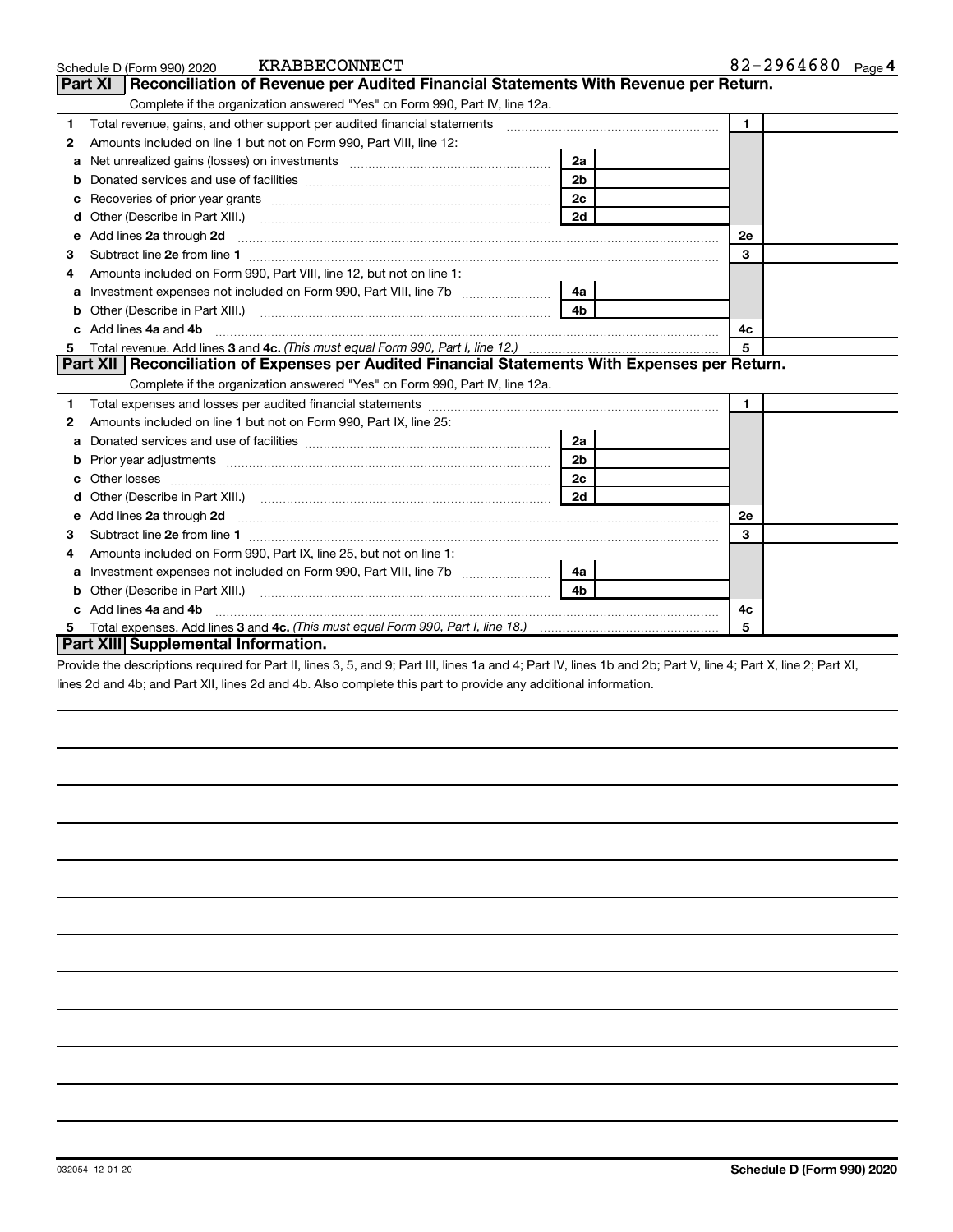| <b>SCHEDULE G</b>                                                                                                                             | <b>Supplemental Information Regarding Fundraising or Gaming Activities</b> |                                                                                                                                                                                                                                                                                                                                                                                                                                                                                                                                                    |                               |                                           |                                                                            | OMB No. 1545-0047 |                                                                            |                                                         |  |
|-----------------------------------------------------------------------------------------------------------------------------------------------|----------------------------------------------------------------------------|----------------------------------------------------------------------------------------------------------------------------------------------------------------------------------------------------------------------------------------------------------------------------------------------------------------------------------------------------------------------------------------------------------------------------------------------------------------------------------------------------------------------------------------------------|-------------------------------|-------------------------------------------|----------------------------------------------------------------------------|-------------------|----------------------------------------------------------------------------|---------------------------------------------------------|--|
| (Form 990 or 990-EZ)                                                                                                                          |                                                                            | Complete if the organization answered "Yes" on Form 990, Part IV, line 17, 18, or 19, or if the<br>organization entered more than \$15,000 on Form 990-EZ, line 6a.                                                                                                                                                                                                                                                                                                                                                                                |                               |                                           |                                                                            |                   |                                                                            | 2020                                                    |  |
| Department of the Treasury<br>Internal Revenue Service                                                                                        |                                                                            | Attach to Form 990 or Form 990-EZ.                                                                                                                                                                                                                                                                                                                                                                                                                                                                                                                 |                               |                                           |                                                                            |                   | <b>Open to Public</b><br>Inspection                                        |                                                         |  |
| Name of the organization                                                                                                                      |                                                                            | ► Go to www.irs.gov/Form990 for instructions and the latest information.<br><b>Employer identification number</b>                                                                                                                                                                                                                                                                                                                                                                                                                                  |                               |                                           |                                                                            |                   |                                                                            |                                                         |  |
|                                                                                                                                               |                                                                            | 82-2964680<br><b>KRABBECONNECT</b>                                                                                                                                                                                                                                                                                                                                                                                                                                                                                                                 |                               |                                           |                                                                            |                   |                                                                            |                                                         |  |
| Part I                                                                                                                                        | required to complete this part.                                            | Fundraising Activities. Complete if the organization answered "Yes" on Form 990, Part IV, line 17. Form 990-EZ filers are not                                                                                                                                                                                                                                                                                                                                                                                                                      |                               |                                           |                                                                            |                   |                                                                            |                                                         |  |
| Mail solicitations<br>a<br>b<br>Phone solicitations<br>c<br>In-person solicitations<br>d<br>compensated at least \$5,000 by the organization. | Internet and email solicitations                                           | 1 Indicate whether the organization raised funds through any of the following activities. Check all that apply.<br>e<br>f<br>Special fundraising events<br>g<br>2 a Did the organization have a written or oral agreement with any individual (including officers, directors, trustees, or<br>key employees listed in Form 990, Part VII) or entity in connection with professional fundraising services?<br>b If "Yes," list the 10 highest paid individuals or entities (fundraisers) pursuant to agreements under which the fundraiser is to be |                               |                                           | Solicitation of non-government grants<br>Solicitation of government grants |                   | Yes                                                                        | <b>No</b>                                               |  |
| (i) Name and address of individual<br>or entity (fundraiser)                                                                                  |                                                                            | (ii) Activity                                                                                                                                                                                                                                                                                                                                                                                                                                                                                                                                      | have custody<br>or control of | (iii) Did<br>fundraiser<br>contributions? | (iv) Gross receipts<br>from activity                                       |                   | (v) Amount paid<br>to (or retained by)<br>fundraiser<br>listed in col. (i) | (vi) Amount paid<br>to (or retained by)<br>organization |  |
|                                                                                                                                               |                                                                            |                                                                                                                                                                                                                                                                                                                                                                                                                                                                                                                                                    | Yes                           | No                                        |                                                                            |                   |                                                                            |                                                         |  |
|                                                                                                                                               |                                                                            |                                                                                                                                                                                                                                                                                                                                                                                                                                                                                                                                                    |                               |                                           |                                                                            |                   |                                                                            |                                                         |  |
|                                                                                                                                               |                                                                            |                                                                                                                                                                                                                                                                                                                                                                                                                                                                                                                                                    |                               |                                           |                                                                            |                   |                                                                            |                                                         |  |
|                                                                                                                                               |                                                                            |                                                                                                                                                                                                                                                                                                                                                                                                                                                                                                                                                    |                               |                                           |                                                                            |                   |                                                                            |                                                         |  |
|                                                                                                                                               |                                                                            |                                                                                                                                                                                                                                                                                                                                                                                                                                                                                                                                                    |                               |                                           |                                                                            |                   |                                                                            |                                                         |  |
|                                                                                                                                               |                                                                            |                                                                                                                                                                                                                                                                                                                                                                                                                                                                                                                                                    |                               |                                           |                                                                            |                   |                                                                            |                                                         |  |
|                                                                                                                                               |                                                                            |                                                                                                                                                                                                                                                                                                                                                                                                                                                                                                                                                    |                               |                                           |                                                                            |                   |                                                                            |                                                         |  |
|                                                                                                                                               |                                                                            |                                                                                                                                                                                                                                                                                                                                                                                                                                                                                                                                                    |                               |                                           |                                                                            |                   |                                                                            |                                                         |  |
|                                                                                                                                               |                                                                            |                                                                                                                                                                                                                                                                                                                                                                                                                                                                                                                                                    |                               |                                           |                                                                            |                   |                                                                            |                                                         |  |
|                                                                                                                                               |                                                                            |                                                                                                                                                                                                                                                                                                                                                                                                                                                                                                                                                    |                               |                                           |                                                                            |                   |                                                                            |                                                         |  |
| Total                                                                                                                                         |                                                                            |                                                                                                                                                                                                                                                                                                                                                                                                                                                                                                                                                    |                               |                                           |                                                                            |                   |                                                                            |                                                         |  |
| or licensing.                                                                                                                                 |                                                                            | 3 List all states in which the organization is registered or licensed to solicit contributions or has been notified it is exempt from registration                                                                                                                                                                                                                                                                                                                                                                                                 |                               |                                           |                                                                            |                   |                                                                            |                                                         |  |
|                                                                                                                                               |                                                                            |                                                                                                                                                                                                                                                                                                                                                                                                                                                                                                                                                    |                               |                                           |                                                                            |                   |                                                                            |                                                         |  |
|                                                                                                                                               |                                                                            |                                                                                                                                                                                                                                                                                                                                                                                                                                                                                                                                                    |                               |                                           |                                                                            |                   |                                                                            |                                                         |  |
|                                                                                                                                               |                                                                            |                                                                                                                                                                                                                                                                                                                                                                                                                                                                                                                                                    |                               |                                           |                                                                            |                   |                                                                            |                                                         |  |

**For Paperwork Reduction Act Notice, see the Instructions for Form 990 or 990-EZ. Schedule G (Form 990 or 990-EZ) 2020** LHA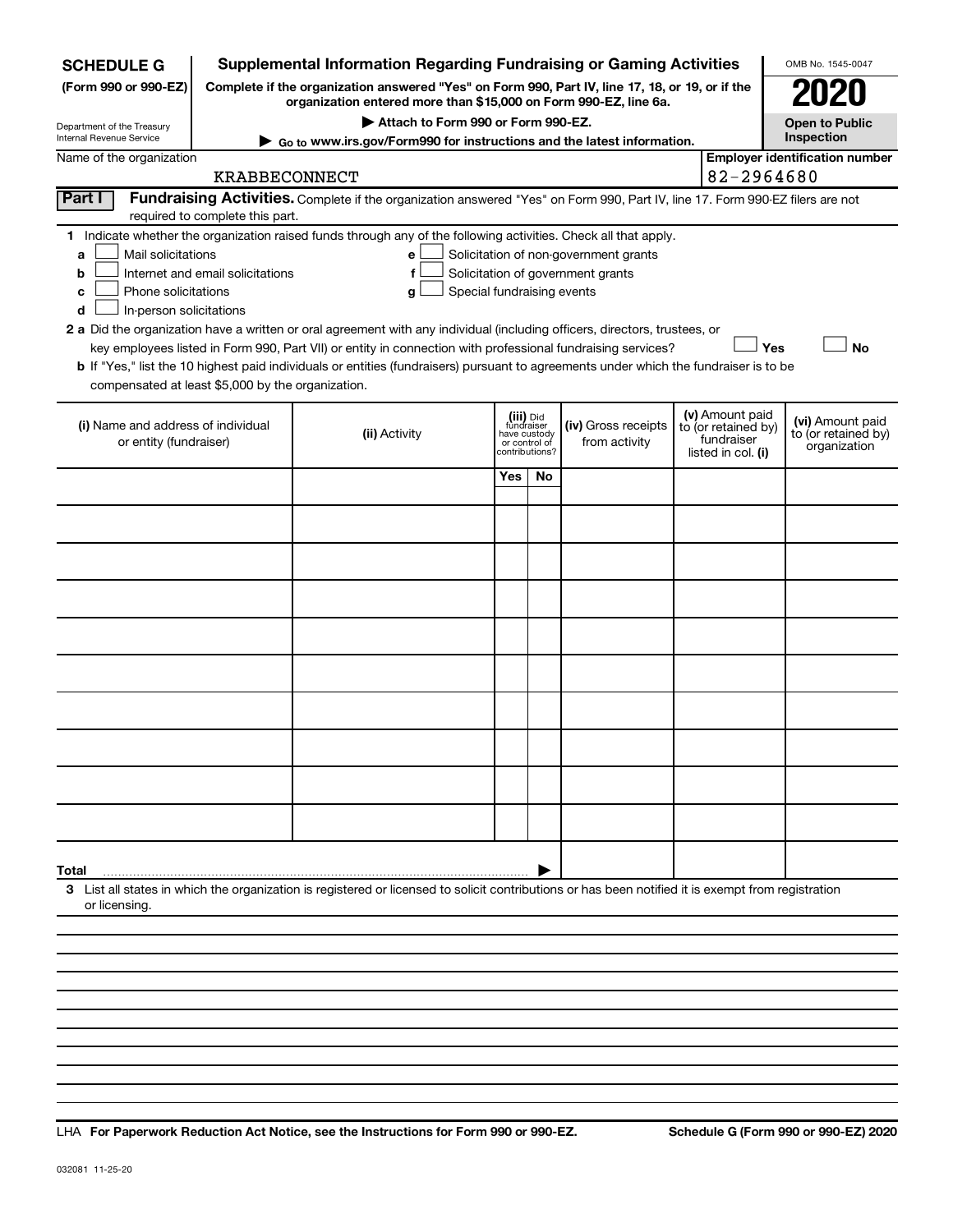### Schedule G (Form 990 or 990-EZ) 2020 KRABBECONNECT  $82-2964680$  Page

Part II | Fundraising Events. Complete if the organization answered "Yes" on Form 990, Part IV, line 18, or reported more than \$15,000

|                 |    | of fundraising event contributions and gross income on Form 990-EZ, lines 1 and 6b. List events with gross receipts greater than \$5,000.                                   |                |                         |                       |                            |
|-----------------|----|-----------------------------------------------------------------------------------------------------------------------------------------------------------------------------|----------------|-------------------------|-----------------------|----------------------------|
|                 |    |                                                                                                                                                                             | $(a)$ Event #1 | (b) Event #2            | (c) Other events      | (d) Total events           |
|                 |    |                                                                                                                                                                             | MILLION        | <b>SUPER BOWL</b>       |                       | (add col. (a) through      |
|                 |    |                                                                                                                                                                             | DREAMS GALA    | CHALLENGE               | 5                     | col. (c)                   |
|                 |    |                                                                                                                                                                             | (event type)   | (event type)            | (total number)        |                            |
|                 |    |                                                                                                                                                                             |                |                         |                       |                            |
| Revenue         | 1. |                                                                                                                                                                             | 88657.         | 4320.                   | 11553.                | 104530.                    |
|                 |    |                                                                                                                                                                             |                |                         |                       |                            |
|                 |    |                                                                                                                                                                             | 88657.         | 0.                      | 6045.                 | 94702.                     |
|                 |    |                                                                                                                                                                             |                |                         |                       |                            |
|                 | 3  | Gross income (line 1 minus line 2)                                                                                                                                          |                | 4320.                   | 5508.                 | 9828.                      |
|                 |    |                                                                                                                                                                             |                |                         |                       |                            |
|                 |    |                                                                                                                                                                             |                |                         |                       |                            |
|                 |    |                                                                                                                                                                             |                |                         |                       |                            |
|                 | 5  |                                                                                                                                                                             |                |                         |                       |                            |
| Direct Expenses |    |                                                                                                                                                                             |                |                         |                       |                            |
|                 | 6  |                                                                                                                                                                             | 10090.         |                         |                       | 10090.                     |
|                 |    |                                                                                                                                                                             |                |                         |                       |                            |
|                 | 7  | Food and beverages                                                                                                                                                          |                |                         |                       |                            |
|                 |    |                                                                                                                                                                             |                |                         |                       |                            |
|                 | 8  |                                                                                                                                                                             | 8379.          | 378.                    | 2216.                 | 10973.                     |
|                 | 9  |                                                                                                                                                                             |                |                         |                       | 21063.                     |
|                 | 10 | Direct expense summary. Add lines 4 through 9 in column (d)                                                                                                                 |                |                         |                       | $-11235.$                  |
| <b>Part III</b> |    | 11 Net income summary. Subtract line 10 from line 3, column (d)<br>Gaming. Complete if the organization answered "Yes" on Form 990, Part IV, line 19, or reported more than |                |                         |                       |                            |
|                 |    | \$15,000 on Form 990-EZ, line 6a.                                                                                                                                           |                |                         |                       |                            |
|                 |    |                                                                                                                                                                             |                | (b) Pull tabs/instant   |                       | (d) Total gaming (add      |
|                 |    |                                                                                                                                                                             | (a) Bingo      | bingo/progressive bingo | (c) Other gaming      | col. (a) through col. (c)) |
| Revenue         |    |                                                                                                                                                                             |                |                         |                       |                            |
|                 |    |                                                                                                                                                                             |                |                         |                       |                            |
|                 |    |                                                                                                                                                                             |                |                         |                       |                            |
|                 |    |                                                                                                                                                                             |                |                         |                       |                            |
|                 |    |                                                                                                                                                                             |                |                         |                       |                            |
| Direct Expenses | 3  |                                                                                                                                                                             |                |                         |                       |                            |
|                 |    |                                                                                                                                                                             |                |                         |                       |                            |
|                 | 4  |                                                                                                                                                                             |                |                         |                       |                            |
|                 |    |                                                                                                                                                                             |                |                         |                       |                            |
|                 |    |                                                                                                                                                                             |                |                         |                       |                            |
|                 |    |                                                                                                                                                                             | %<br>Yes       | %<br>Yes                | Yes<br>%              |                            |
|                 |    | 6 Volunteer labor                                                                                                                                                           | No             | No                      | No                    |                            |
|                 |    |                                                                                                                                                                             |                |                         |                       |                            |
|                 | 7  | Direct expense summary. Add lines 2 through 5 in column (d)                                                                                                                 |                |                         | $\blacktriangleright$ |                            |
|                 |    |                                                                                                                                                                             |                |                         |                       |                            |
|                 | 8  |                                                                                                                                                                             |                |                         |                       |                            |
|                 |    |                                                                                                                                                                             |                |                         |                       |                            |
| 9               |    | Enter the state(s) in which the organization conducts gaming activities:                                                                                                    |                |                         |                       |                            |
|                 |    |                                                                                                                                                                             |                |                         |                       | Yes<br><b>No</b>           |
|                 |    | <b>b</b> If "No," explain:<br><u> 1989 - Johann Stoff, deutscher Stoff, der Stoff, der Stoff, der Stoff, der Stoff, der Stoff, der Stoff, der S</u>                         |                |                         |                       |                            |
|                 |    |                                                                                                                                                                             |                |                         |                       |                            |
|                 |    |                                                                                                                                                                             |                |                         |                       | Yes<br>No                  |
|                 |    |                                                                                                                                                                             |                |                         |                       |                            |
|                 |    |                                                                                                                                                                             |                |                         |                       |                            |
|                 |    |                                                                                                                                                                             |                |                         |                       |                            |

**Schedule G (Form 990 or 990-EZ) 2020**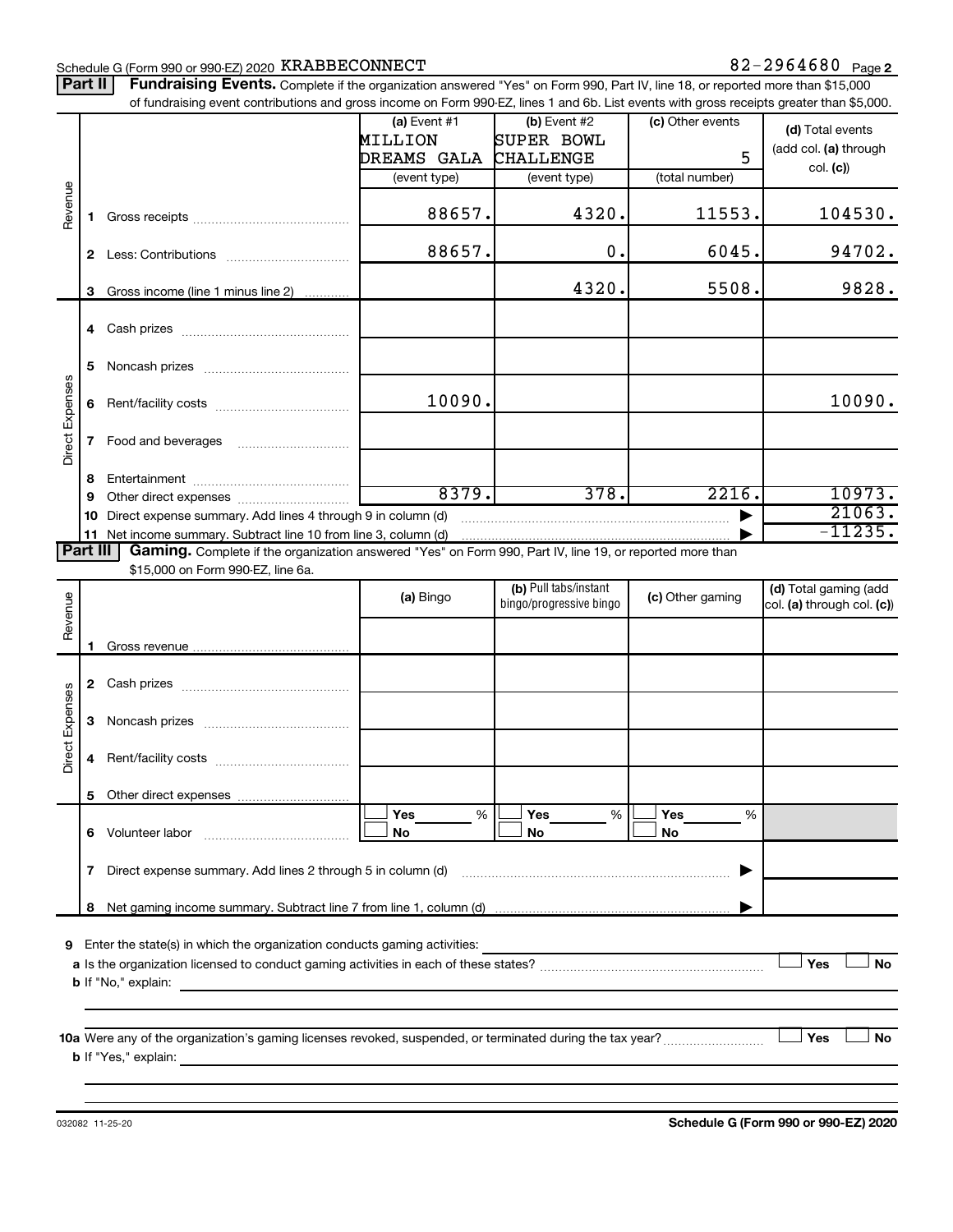| Schedule G (Form 990 or 990-EZ) 2020 KRABBECONNECT                                                                                                       | 82-2964680 Page 3 |     |                      |
|----------------------------------------------------------------------------------------------------------------------------------------------------------|-------------------|-----|----------------------|
|                                                                                                                                                          |                   | Yes | No                   |
| 12 Is the organization a grantor, beneficiary or trustee of a trust, or a member of a partnership or other entity formed                                 |                   |     |                      |
|                                                                                                                                                          |                   | Yes | No                   |
| 13 Indicate the percentage of gaming activity conducted in:                                                                                              |                   |     |                      |
|                                                                                                                                                          |                   |     | %                    |
| <b>b</b> An outside facility <i>www.communicality.communicality.communicality www.communicality.communicality.communicality.com</i>                      | 13 <sub>b</sub>   |     | %                    |
| 14 Enter the name and address of the person who prepares the organization's gaming/special events books and records:                                     |                   |     |                      |
|                                                                                                                                                          |                   |     |                      |
|                                                                                                                                                          |                   |     |                      |
| 15a Does the organization have a contract with a third party from whom the organization receives gaming revenue?                                         |                   | Yes | <b>No</b>            |
|                                                                                                                                                          |                   |     |                      |
| of gaming revenue retained by the third party $\triangleright$ \$                                                                                        |                   |     |                      |
| c If "Yes," enter name and address of the third party:                                                                                                   |                   |     |                      |
|                                                                                                                                                          |                   |     |                      |
|                                                                                                                                                          |                   |     |                      |
|                                                                                                                                                          |                   |     |                      |
| <b>16</b> Gaming manager information:                                                                                                                    |                   |     |                      |
| Name $\blacktriangleright$                                                                                                                               |                   |     |                      |
| Gaming manager compensation > \$                                                                                                                         |                   |     |                      |
|                                                                                                                                                          |                   |     |                      |
|                                                                                                                                                          |                   |     |                      |
|                                                                                                                                                          |                   |     |                      |
|                                                                                                                                                          |                   |     |                      |
| Employee<br>Director/officer<br>Independent contractor                                                                                                   |                   |     |                      |
| <b>17</b> Mandatory distributions:                                                                                                                       |                   |     |                      |
| a Is the organization required under state law to make charitable distributions from the gaming proceeds to                                              |                   |     |                      |
| retain the state gaming license?                                                                                                                         |                   |     | $\Box$ Yes $\Box$ No |
| <b>b</b> Enter the amount of distributions required under state law to be distributed to other exempt organizations or spent in the                      |                   |     |                      |
| organization's own exempt activities during the tax year $\triangleright$ \$                                                                             |                   |     |                      |
| Supplemental Information. Provide the explanations required by Part I, line 2b, columns (iii) and (v); and Part III, lines 9, 9b, 10b,<br><b>Part IV</b> |                   |     |                      |
| 15b, 15c, 16, and 17b, as applicable. Also provide any additional information. See instructions.                                                         |                   |     |                      |
|                                                                                                                                                          |                   |     |                      |
|                                                                                                                                                          |                   |     |                      |
|                                                                                                                                                          |                   |     |                      |
|                                                                                                                                                          |                   |     |                      |
|                                                                                                                                                          |                   |     |                      |
|                                                                                                                                                          |                   |     |                      |
|                                                                                                                                                          |                   |     |                      |
|                                                                                                                                                          |                   |     |                      |
|                                                                                                                                                          |                   |     |                      |
|                                                                                                                                                          |                   |     |                      |